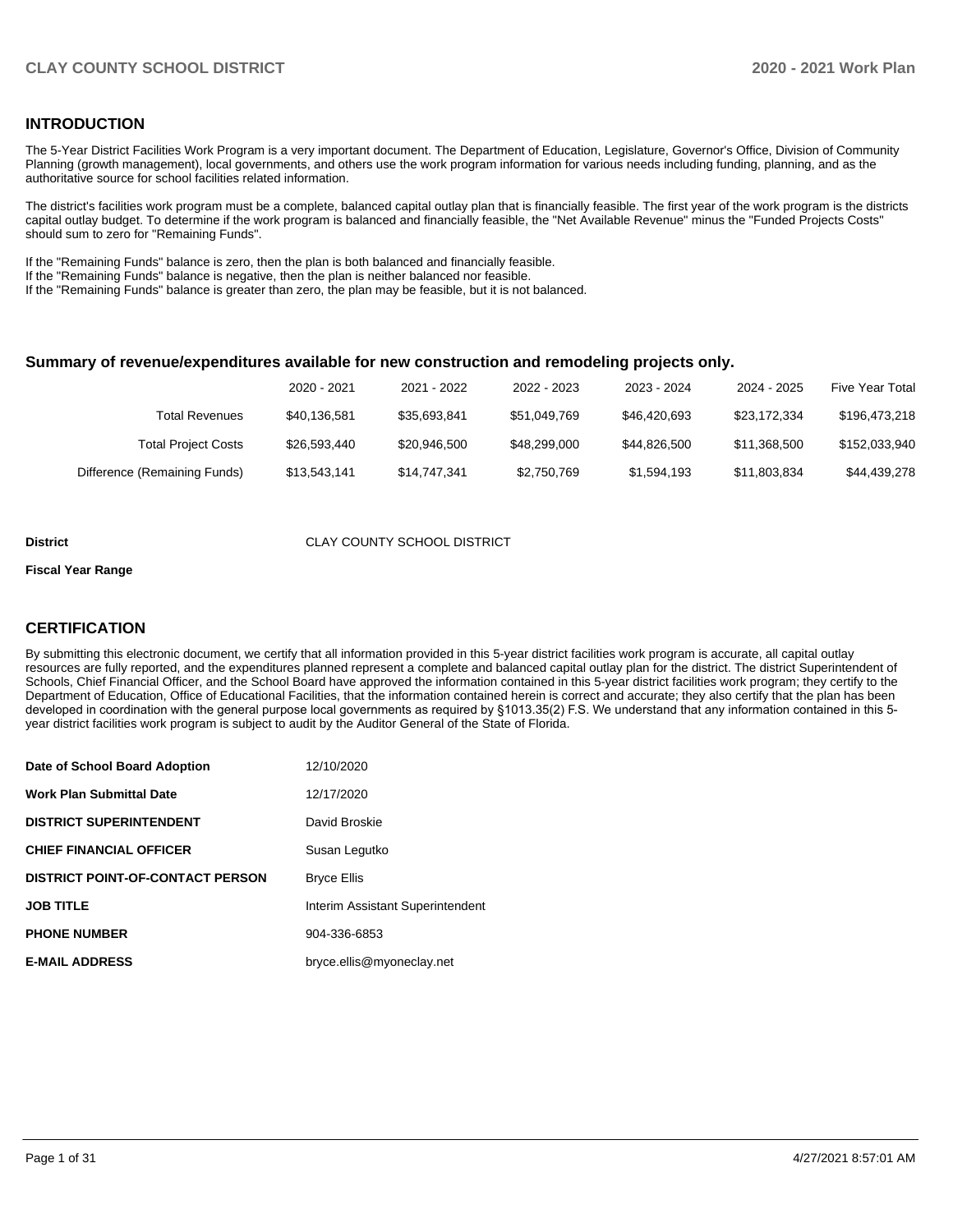# **Expenditures**

#### **Expenditure for Maintenance, Repair and Renovation from 1.50-Mills and PECO**

Annually, prior to the adoption of the district school budget, each school board must prepare a tentative district facilities work program that includes a schedule of major repair and renovation projects necessary to maintain the educational and ancillary facilities of the district.

| Item                                                                                                                                                                                                                                                                                                                                                                                                                                                                                                                                                                                                                                                                                                                                                                                                                                                                                                                                                                                                                                                                                                                                                                                                                                                                                                                                                                                                                                                   | 2020 - 2021<br><b>Actual Budget</b> | 2021 - 2022<br>Projected | 2022 - 2023<br>Projected | 2023 - 2024<br>Projected | 2024 - 2025<br>Projected | <b>Total</b> |  |  |
|--------------------------------------------------------------------------------------------------------------------------------------------------------------------------------------------------------------------------------------------------------------------------------------------------------------------------------------------------------------------------------------------------------------------------------------------------------------------------------------------------------------------------------------------------------------------------------------------------------------------------------------------------------------------------------------------------------------------------------------------------------------------------------------------------------------------------------------------------------------------------------------------------------------------------------------------------------------------------------------------------------------------------------------------------------------------------------------------------------------------------------------------------------------------------------------------------------------------------------------------------------------------------------------------------------------------------------------------------------------------------------------------------------------------------------------------------------|-------------------------------------|--------------------------|--------------------------|--------------------------|--------------------------|--------------|--|--|
| <b>HVAC</b>                                                                                                                                                                                                                                                                                                                                                                                                                                                                                                                                                                                                                                                                                                                                                                                                                                                                                                                                                                                                                                                                                                                                                                                                                                                                                                                                                                                                                                            | \$320,000                           | \$320,000                | \$320,000                | \$320,000                | \$320,000                | \$1,600,000  |  |  |
| ADMINISTRATIVE OFFICES ORANGE PARK ANNEX. ARGYLE ELEMENTARY. CHARLES E BENNETT ELEMENTARY. CLAY HIGH<br>Locations:<br>SCHOOL, CLAY HILL ELEMENTARY, CLAY SUPERINTENDENT'S OFFICE, COPPERGATE ELEMENTARY, DISCOVERY OAKS<br>ELEMENTARY, DOCTORS INLET ELEMENTARY, FLEMING ISLAND ELEMENTARY, FLEMING ISLAND SENIOR HIGH, FOOD SERVICES<br>STORAGE, GREEN COVE SPRINGS JUNIOR HIGH, GROVE PARK ELEMENTARY, HARRIS C LONG ADMINISTRATION, J L WILKINSON<br>ELEMENTARY, JACK L WILKINSON JUNIOR HIGH, KEYSTONE HEIGHTS ELEMENTARY, KEYSTONE HEIGHTS JUNIOR/SENIOR HIGH,<br>KEYSTONE TRANSPORTATION, LAKE ASBURY ELEMENTARY, LAKE ASBURY JUNIOR HIGH, LAKESIDE ELEMENTARY, LAKESIDE<br>JUNIOR HIGH, MCRAE ELEMENTARY, MIDDLEBURG ELEMENTARY, MIDDLEBURG SENIOR HIGH, MIDDLEBURG TRANSPORTATION,<br>MONTCLAIR ELEMENTARY, OAKLEAF HIGH SCHOOL, OAKLEAF SCHOOL, OAKLEAF VILLAGE ELEMENTARY, ORANGE PARK<br>ELEMENTARY, ORANGE PARK JUNIOR HIGH, ORANGE PARK SENIOR HIGH, PLANTATION OAKS ELEMENTARY, R C BANNERMAN<br>LEARNING RESOURCE CENTER, RIDEOUT ELEMENTARY, RIDGEVIEW ELEMENTARY, RIDGEVIEW SENIOR HIGH, ROBERT M<br>PATERSON ELEMENTARY, S BRYAN JENNINGS ELEMENTARY, SCHOOL BUS GARAGE, SHADOWLAWN ELEMENTARY, SUPPORT<br>SERVICES AG LOT, SUPPORT SERVICES CENTER, SWIMMING PEN CREEK ELEMENTARY, THUNDERBOLT ELEMENTARY, TYNES<br>ELEMENTARY, W E CHERRY ELEMENTARY<br>\$100,000<br>\$100,000<br>\$100,000<br>\$100,000<br>\$100,000<br>\$500,000 |                                     |                          |                          |                          |                          |              |  |  |
| Flooring                                                                                                                                                                                                                                                                                                                                                                                                                                                                                                                                                                                                                                                                                                                                                                                                                                                                                                                                                                                                                                                                                                                                                                                                                                                                                                                                                                                                                                               |                                     |                          |                          |                          |                          |              |  |  |
| ADMINISTRATIVE OFFICES ORANGE PARK ANNEX, ARGYLE ELEMENTARY, CHARLES E BENNETT ELEMENTARY, CLAY HIGH<br>Locations:<br>SCHOOL, CLAY HILL ELEMENTARY, CLAY SUPERINTENDENT'S OFFICE, COPPERGATE ELEMENTARY, DISCOVERY OAKS<br>ELEMENTARY, DOCTORS INLET ELEMENTARY, FLEMING ISLAND ELEMENTARY, FLEMING ISLAND SENIOR HIGH, FOOD SERVICES<br>STORAGE, GREEN COVE SPRINGS JUNIOR HIGH, GROVE PARK ELEMENTARY, HARRIS C LONG ADMINISTRATION, J L WILKINSON<br>ELEMENTARY, JACK L WILKINSON JUNIOR HIGH, KEYSTONE HEIGHTS ELEMENTARY, KEYSTONE HEIGHTS JUNIOR/SENIOR HIGH,<br>KEYSTONE TRANSPORTATION, LAKE ASBURY ELEMENTARY, LAKE ASBURY JUNIOR HIGH, LAKESIDE ELEMENTARY, LAKESIDE<br>JUNIOR HIGH, MCRAE ELEMENTARY, MIDDLEBURG ELEMENTARY, MIDDLEBURG SENIOR HIGH, MIDDLEBURG TRANSPORTATION,<br>MONTCLAIR ELEMENTARY, OAKLEAF HIGH SCHOOL, OAKLEAF SCHOOL, OAKLEAF VILLAGE ELEMENTARY, ORANGE PARK<br>ELEMENTARY, ORANGE PARK JUNIOR HIGH, ORANGE PARK SENIOR HIGH, PLANTATION OAKS ELEMENTARY, R C BANNERMAN<br>LEARNING RESOURCE CENTER, RIDEOUT ELEMENTARY, RIDGEVIEW ELEMENTARY, RIDGEVIEW SENIOR HIGH, ROBERT M<br>PATERSON ELEMENTARY, S BRYAN JENNINGS ELEMENTARY, SCHOOL BUS GARAGE, SHADOWLAWN ELEMENTARY, SUPPORT<br>SERVICES AG LOT, SUPPORT SERVICES CENTER, SWIMMING PEN CREEK ELEMENTARY, THUNDERBOLT ELEMENTARY, TYNES<br>ELEMENTARY, W E CHERRY ELEMENTARY                                                                               |                                     |                          |                          |                          |                          |              |  |  |
| Roofing                                                                                                                                                                                                                                                                                                                                                                                                                                                                                                                                                                                                                                                                                                                                                                                                                                                                                                                                                                                                                                                                                                                                                                                                                                                                                                                                                                                                                                                | \$10,000                            | \$10,000                 | \$10,000                 | \$10,000                 | \$10,000                 | \$50,000     |  |  |
| ADMINISTRATIVE OFFICES ORANGE PARK ANNEX, ARGYLE ELEMENTARY, CHARLES E BENNETT ELEMENTARY, CLAY HIGH<br>Locations:<br>SCHOOL, CLAY HILL ELEMENTARY, CLAY SUPERINTENDENT'S OFFICE, COPPERGATE ELEMENTARY, DISCOVERY OAKS<br>ELEMENTARY, DOCTORS INLET ELEMENTARY, FLEMING ISLAND ELEMENTARY, FLEMING ISLAND SENIOR HIGH, FOOD SERVICES<br>STORAGE, GREEN COVE SPRINGS JUNIOR HIGH, GROVE PARK ELEMENTARY, HARRIS C LONG ADMINISTRATION, J L WILKINSON<br>ELEMENTARY, JACK L WILKINSON JUNIOR HIGH, KEYSTONE HEIGHTS ELEMENTARY, KEYSTONE HEIGHTS JUNIOR/SENIOR HIGH,<br>KEYSTONE TRANSPORTATION, LAKE ASBURY ELEMENTARY, LAKE ASBURY JUNIOR HIGH, LAKESIDE ELEMENTARY, LAKESIDE<br>JUNIOR HIGH, MCRAE ELEMENTARY, MIDDLEBURG ELEMENTARY, MIDDLEBURG SENIOR HIGH, MIDDLEBURG TRANSPORTATION,<br>MONTCLAIR ELEMENTARY, OAKLEAF HIGH SCHOOL, OAKLEAF SCHOOL, OAKLEAF VILLAGE ELEMENTARY, ORANGE PARK<br>ELEMENTARY, ORANGE PARK JUNIOR HIGH, ORANGE PARK SENIOR HIGH, PLANTATION OAKS ELEMENTARY, R C BANNERMAN<br>LEARNING RESOURCE CENTER, RIDEOUT ELEMENTARY, RIDGEVIEW ELEMENTARY, RIDGEVIEW SENIOR HIGH, ROBERT M<br>PATERSON ELEMENTARY, S BRYAN JENNINGS ELEMENTARY, SCHOOL BUS GARAGE, SHADOWLAWN ELEMENTARY, SUPPORT<br>SERVICES AG LOT, SUPPORT SERVICES CENTER, SWIMMING PEN CREEK ELEMENTARY, THUNDERBOLT ELEMENTARY, TYNES<br>ELEMENTARY, W E CHERRY ELEMENTARY                                                                               |                                     |                          |                          |                          |                          |              |  |  |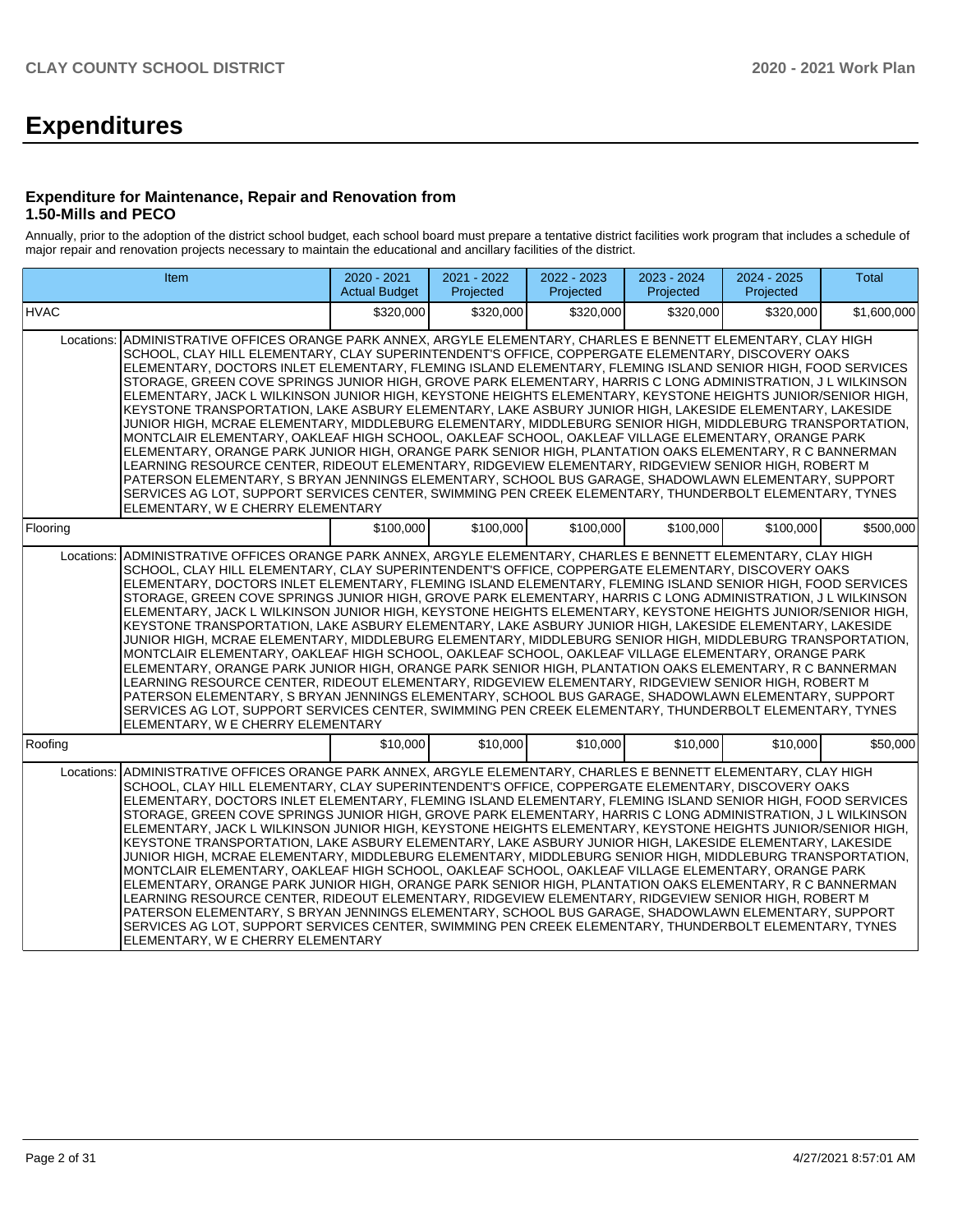| Safety to Life            |                                                                                                                                                                                                                                                                                                                                                                                                                                                                                                                                                                                                                                                                                                                                                                                                                                                                                                                                                                                                                                                                                                                                                                                                                                                                                                                                                            | \$86,485 | \$86,485 | \$86,485 | \$86,485 | \$86,485 | \$432,425 |
|---------------------------|------------------------------------------------------------------------------------------------------------------------------------------------------------------------------------------------------------------------------------------------------------------------------------------------------------------------------------------------------------------------------------------------------------------------------------------------------------------------------------------------------------------------------------------------------------------------------------------------------------------------------------------------------------------------------------------------------------------------------------------------------------------------------------------------------------------------------------------------------------------------------------------------------------------------------------------------------------------------------------------------------------------------------------------------------------------------------------------------------------------------------------------------------------------------------------------------------------------------------------------------------------------------------------------------------------------------------------------------------------|----------|----------|----------|----------|----------|-----------|
| Locations:                | ADMINISTRATIVE OFFICES ORANGE PARK ANNEX, ARGYLE ELEMENTARY, CHARLES E BENNETT ELEMENTARY, CLAY HIGH<br>SCHOOL, CLAY HILL ELEMENTARY, CLAY SUPERINTENDENT'S OFFICE, COPPERGATE ELEMENTARY, DISCOVERY OAKS<br>ELEMENTARY, DOCTORS INLET ELEMENTARY, FLEMING ISLAND ELEMENTARY, FLEMING ISLAND SENIOR HIGH, FOOD SERVICES<br>STORAGE, GREEN COVE SPRINGS JUNIOR HIGH, GROVE PARK ELEMENTARY, HARRIS C LONG ADMINISTRATION, J L WILKINSON<br>ELEMENTARY, JACK L WILKINSON JUNIOR HIGH, KEYSTONE HEIGHTS ELEMENTARY, KEYSTONE HEIGHTS JUNIOR/SENIOR HIGH,<br>KEYSTONE TRANSPORTATION, LAKE ASBURY ELEMENTARY, LAKE ASBURY JUNIOR HIGH, LAKESIDE ELEMENTARY, LAKESIDE<br>JUNIOR HIGH, MCRAE ELEMENTARY, MIDDLEBURG ELEMENTARY, MIDDLEBURG SENIOR HIGH, MIDDLEBURG TRANSPORTATION,<br>MONTCLAIR ELEMENTARY, OAKLEAF HIGH SCHOOL, OAKLEAF SCHOOL, OAKLEAF VILLAGE ELEMENTARY, ORANGE PARK<br>ELEMENTARY, ORANGE PARK JUNIOR HIGH, ORANGE PARK SENIOR HIGH, PLANTATION OAKS ELEMENTARY, R C BANNERMAN<br>LEARNING RESOURCE CENTER, RIDEOUT ELEMENTARY, RIDGEVIEW ELEMENTARY, RIDGEVIEW SENIOR HIGH, ROBERT M<br>PATERSON ELEMENTARY, S BRYAN JENNINGS ELEMENTARY, SCHOOL BUS GARAGE, SHADOWLAWN ELEMENTARY, SUPPORT<br>SERVICES AG LOT, SUPPORT SERVICES CENTER, SWIMMING PEN CREEK ELEMENTARY, THUNDERBOLT ELEMENTARY, TYNES<br>ELEMENTARY, W E CHERRY ELEMENTARY |          |          |          |          |          |           |
| Fencing                   |                                                                                                                                                                                                                                                                                                                                                                                                                                                                                                                                                                                                                                                                                                                                                                                                                                                                                                                                                                                                                                                                                                                                                                                                                                                                                                                                                            | \$2,000  | \$2,000  | \$2,000  | \$2,000  | \$2,000  | \$10,000  |
| Locations:                | ADMINISTRATIVE OFFICES ORANGE PARK ANNEX, ARGYLE ELEMENTARY, CHARLES E BENNETT ELEMENTARY, CLAY HIGH<br>SCHOOL, CLAY HILL ELEMENTARY, CLAY SUPERINTENDENT'S OFFICE, COPPERGATE ELEMENTARY, DISCOVERY OAKS<br>ELEMENTARY, DOCTORS INLET ELEMENTARY, FLEMING ISLAND ELEMENTARY, FLEMING ISLAND SENIOR HIGH, FOOD SERVICES<br>STORAGE, GREEN COVE SPRINGS JUNIOR HIGH, GROVE PARK ELEMENTARY, HARRIS C LONG ADMINISTRATION, J L WILKINSON<br>ELEMENTARY, JACK L WILKINSON JUNIOR HIGH, KEYSTONE HEIGHTS ELEMENTARY, KEYSTONE HEIGHTS JUNIOR/SENIOR HIGH,<br>KEYSTONE TRANSPORTATION, LAKE ASBURY ELEMENTARY, LAKE ASBURY JUNIOR HIGH, LAKESIDE ELEMENTARY, LAKESIDE<br>JUNIOR HIGH. MCRAE ELEMENTARY. MIDDLEBURG ELEMENTARY. MIDDLEBURG SENIOR HIGH. MIDDLEBURG TRANSPORTATION.<br>MONTCLAIR ELEMENTARY, OAKLEAF HIGH SCHOOL, OAKLEAF SCHOOL, OAKLEAF VILLAGE ELEMENTARY, ORANGE PARK<br>ELEMENTARY, ORANGE PARK JUNIOR HIGH, ORANGE PARK SENIOR HIGH, PLANTATION OAKS ELEMENTARY, R C BANNERMAN<br>LEARNING RESOURCE CENTER, RIDEOUT ELEMENTARY, RIDGEVIEW ELEMENTARY, RIDGEVIEW SENIOR HIGH, ROBERT M<br>PATERSON ELEMENTARY, S BRYAN JENNINGS ELEMENTARY, SCHOOL BUS GARAGE, SHADOWLAWN ELEMENTARY, SUPPORT<br>SERVICES AG LOT, SUPPORT SERVICES CENTER, SWIMMING PEN CREEK ELEMENTARY, THUNDERBOLT ELEMENTARY, TYNES<br>ELEMENTARY, W E CHERRY ELEMENTARY |          |          |          |          |          |           |
| Parking                   |                                                                                                                                                                                                                                                                                                                                                                                                                                                                                                                                                                                                                                                                                                                                                                                                                                                                                                                                                                                                                                                                                                                                                                                                                                                                                                                                                            | \$0      | \$0      | \$0      | \$0      | \$0      | \$0       |
|                           | Locations: No Locations for this expenditure.                                                                                                                                                                                                                                                                                                                                                                                                                                                                                                                                                                                                                                                                                                                                                                                                                                                                                                                                                                                                                                                                                                                                                                                                                                                                                                              |          |          |          |          |          |           |
| Electrical                |                                                                                                                                                                                                                                                                                                                                                                                                                                                                                                                                                                                                                                                                                                                                                                                                                                                                                                                                                                                                                                                                                                                                                                                                                                                                                                                                                            | \$17,363 | \$17,363 | \$17,363 | \$17,363 | \$17,363 | \$86,815  |
| Locations:                | ADMINISTRATIVE OFFICES ORANGE PARK ANNEX, ARGYLE ELEMENTARY, CHARLES E BENNETT ELEMENTARY, CLAY HIGH<br>SCHOOL, CLAY HILL ELEMENTARY, CLAY SUPERINTENDENT'S OFFICE, COPPERGATE ELEMENTARY, DISCOVERY OAKS<br>ELEMENTARY, DOCTORS INLET ELEMENTARY, FLEMING ISLAND ELEMENTARY, FLEMING ISLAND SENIOR HIGH, FOOD SERVICES<br>STORAGE, GREEN COVE SPRINGS JUNIOR HIGH, GROVE PARK ELEMENTARY, HARRIS C LONG ADMINISTRATION, J L WILKINSON<br>ELEMENTARY, JACK L WILKINSON JUNIOR HIGH, KEYSTONE HEIGHTS ELEMENTARY, KEYSTONE HEIGHTS JUNIOR/SENIOR HIGH,<br>KEYSTONE TRANSPORTATION, LAKE ASBURY ELEMENTARY, LAKE ASBURY JUNIOR HIGH, LAKESIDE ELEMENTARY, LAKESIDE<br>JUNIOR HIGH, MCRAE ELEMENTARY, MIDDLEBURG ELEMENTARY, MIDDLEBURG SENIOR HIGH, MIDDLEBURG TRANSPORTATION.<br>MONTCLAIR ELEMENTARY, OAKLEAF HIGH SCHOOL, OAKLEAF SCHOOL, OAKLEAF VILLAGE ELEMENTARY, ORANGE PARK<br>ELEMENTARY, ORANGE PARK JUNIOR HIGH, ORANGE PARK SENIOR HIGH, PLANTATION OAKS ELEMENTARY, R C BANNERMAN<br>LEARNING RESOURCE CENTER, RIDEOUT ELEMENTARY, RIDGEVIEW ELEMENTARY, RIDGEVIEW SENIOR HIGH, ROBERT M<br>PATERSON ELEMENTARY, S BRYAN JENNINGS ELEMENTARY, SCHOOL BUS GARAGE, SHADOWLAWN ELEMENTARY, SUPPORT<br>SERVICES AG LOT, SUPPORT SERVICES CENTER, SWIMMING PEN CREEK ELEMENTARY, THUNDERBOLT ELEMENTARY, TYNES<br>ELEMENTARY, W E CHERRY ELEMENTARY |          |          |          |          |          |           |
| Fire Alarm                |                                                                                                                                                                                                                                                                                                                                                                                                                                                                                                                                                                                                                                                                                                                                                                                                                                                                                                                                                                                                                                                                                                                                                                                                                                                                                                                                                            | \$20,000 | \$20,000 | \$20,000 | \$20,000 | \$20,000 | \$100,000 |
| Locations:                | ADMINISTRATIVE OFFICES ORANGE PARK ANNEX, ARGYLE ELEMENTARY, CHARLES E BENNETT ELEMENTARY, CLAY HIGH<br>SCHOOL, CLAY HILL ELEMENTARY, CLAY SUPERINTENDENT'S OFFICE, COPPERGATE ELEMENTARY, DISCOVERY OAKS<br>ELEMENTARY, DOCTORS INLET ELEMENTARY, FLEMING ISLAND ELEMENTARY, FLEMING ISLAND SENIOR HIGH, FOOD SERVICES<br>STORAGE, GREEN COVE SPRINGS JUNIOR HIGH, GROVE PARK ELEMENTARY, HARRIS C LONG ADMINISTRATION, J L WILKINSON<br>ELEMENTARY, JACK L WILKINSON JUNIOR HIGH, KEYSTONE HEIGHTS ELEMENTARY, KEYSTONE HEIGHTS JUNIOR/SENIOR HIGH,<br>KEYSTONE TRANSPORTATION, LAKE ASBURY ELEMENTARY, LAKE ASBURY JUNIOR HIGH, LAKESIDE ELEMENTARY, LAKESIDE<br>JUNIOR HIGH, MCRAE ELEMENTARY, MIDDLEBURG ELEMENTARY, MIDDLEBURG SENIOR HIGH, MIDDLEBURG TRANSPORTATION,<br>MONTCLAIR ELEMENTARY, OAKLEAF HIGH SCHOOL, OAKLEAF SCHOOL, OAKLEAF VILLAGE ELEMENTARY, ORANGE PARK<br>ELEMENTARY, ORANGE PARK JUNIOR HIGH, ORANGE PARK SENIOR HIGH, PLANTATION OAKS ELEMENTARY, R C BANNERMAN<br>LEARNING RESOURCE CENTER, RIDEOUT ELEMENTARY, RIDGEVIEW ELEMENTARY, RIDGEVIEW SENIOR HIGH, ROBERT M<br>PATERSON ELEMENTARY, S BRYAN JENNINGS ELEMENTARY, SCHOOL BUS GARAGE, SHADOWLAWN ELEMENTARY, SUPPORT<br>SERVICES AG LOT, SUPPORT SERVICES CENTER, SWIMMING PEN CREEK ELEMENTARY, THUNDERBOLT ELEMENTARY, TYNES<br>ELEMENTARY, W E CHERRY ELEMENTARY |          |          |          |          |          |           |
| Telephone/Intercom System |                                                                                                                                                                                                                                                                                                                                                                                                                                                                                                                                                                                                                                                                                                                                                                                                                                                                                                                                                                                                                                                                                                                                                                                                                                                                                                                                                            | \$10,000 | \$10,000 | \$10,000 | \$10,000 | \$10,000 | \$50,000  |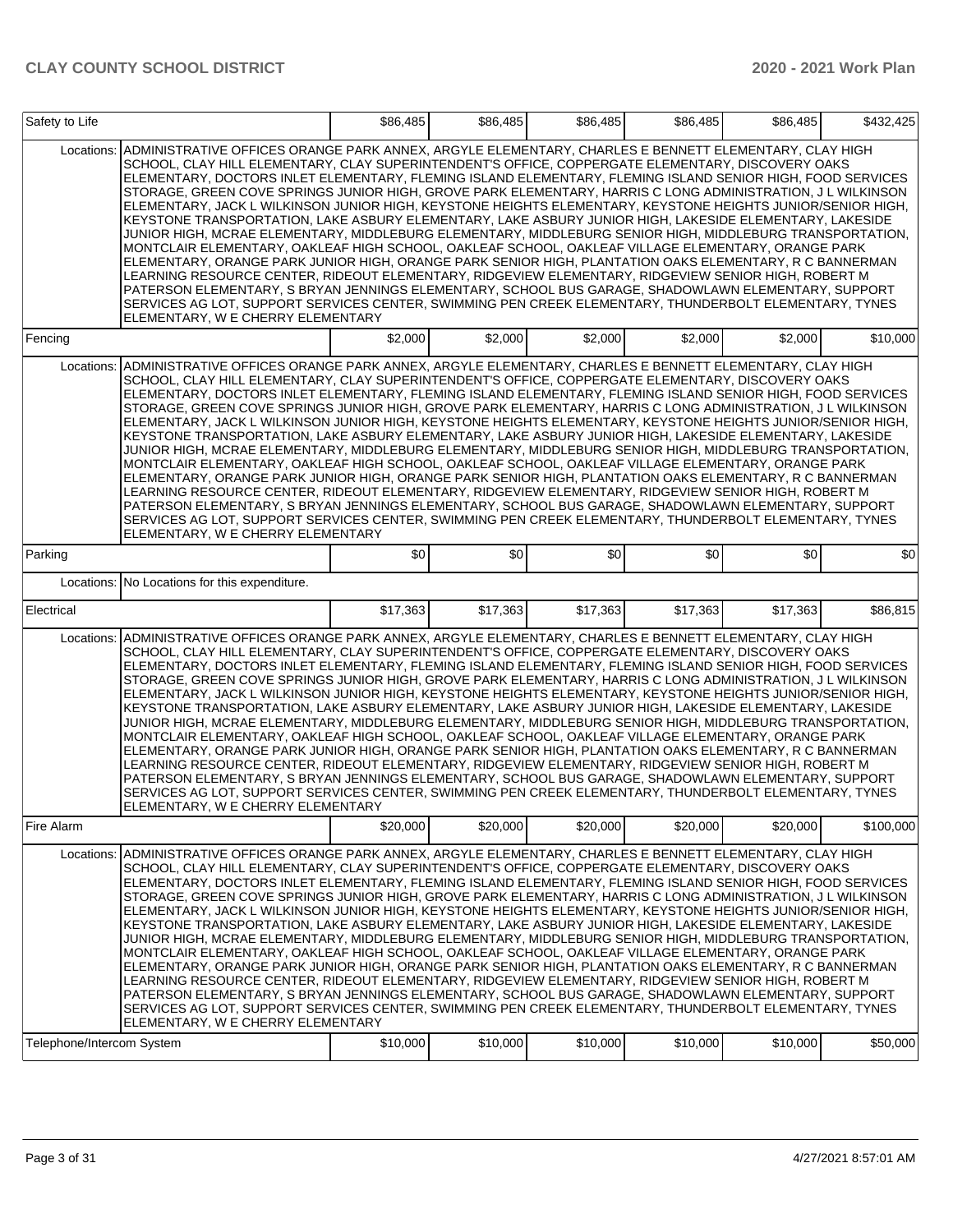|                                  | Locations: ADMINISTRATIVE OFFICES ORANGE PARK ANNEX, ARGYLE ELEMENTARY, CHARLES E BENNETT ELEMENTARY, CLAY HIGH<br>SCHOOL, CLAY HILL ELEMENTARY, CLAY SUPERINTENDENT'S OFFICE, COPPERGATE ELEMENTARY, DISCOVERY OAKS<br>ELEMENTARY, DOCTORS INLET ELEMENTARY, FLEMING ISLAND ELEMENTARY, FLEMING ISLAND SENIOR HIGH, FOOD SERVICES<br>STORAGE, GREEN COVE SPRINGS JUNIOR HIGH, GROVE PARK ELEMENTARY, HARRIS C LONG ADMINISTRATION, J L WILKINSON<br>ELEMENTARY, JACK L WILKINSON JUNIOR HIGH, KEYSTONE HEIGHTS ELEMENTARY, KEYSTONE HEIGHTS JUNIOR/SENIOR HIGH,<br>KEYSTONE TRANSPORTATION. LAKE ASBURY ELEMENTARY. LAKE ASBURY JUNIOR HIGH. LAKESIDE ELEMENTARY. LAKESIDE<br>JUNIOR HIGH, MCRAE ELEMENTARY, MIDDLEBURG ELEMENTARY, MIDDLEBURG SENIOR HIGH, MIDDLEBURG TRANSPORTATION,<br>MONTCLAIR ELEMENTARY, OAKLEAF HIGH SCHOOL, OAKLEAF SCHOOL, OAKLEAF VILLAGE ELEMENTARY, ORANGE PARK<br>ELEMENTARY, ORANGE PARK JUNIOR HIGH, ORANGE PARK SENIOR HIGH, PLANTATION OAKS ELEMENTARY, R C BANNERMAN<br>LEARNING RESOURCE CENTER, RIDEOUT ELEMENTARY, RIDGEVIEW ELEMENTARY, RIDGEVIEW SENIOR HIGH, ROBERT M<br>PATERSON ELEMENTARY, S BRYAN JENNINGS ELEMENTARY, SCHOOL BUS GARAGE, SHADOWLAWN ELEMENTARY, SUPPORT<br>SERVICES AG LOT, SUPPORT SERVICES CENTER, SWIMMING PEN CREEK ELEMENTARY, THUNDERBOLT ELEMENTARY, TYNES<br>ELEMENTARY, W E CHERRY ELEMENTARY |           |           |           |           |           |             |
|----------------------------------|-----------------------------------------------------------------------------------------------------------------------------------------------------------------------------------------------------------------------------------------------------------------------------------------------------------------------------------------------------------------------------------------------------------------------------------------------------------------------------------------------------------------------------------------------------------------------------------------------------------------------------------------------------------------------------------------------------------------------------------------------------------------------------------------------------------------------------------------------------------------------------------------------------------------------------------------------------------------------------------------------------------------------------------------------------------------------------------------------------------------------------------------------------------------------------------------------------------------------------------------------------------------------------------------------------------------------------------------------------------------------|-----------|-----------|-----------|-----------|-----------|-------------|
| <b>Closed Circuit Television</b> |                                                                                                                                                                                                                                                                                                                                                                                                                                                                                                                                                                                                                                                                                                                                                                                                                                                                                                                                                                                                                                                                                                                                                                                                                                                                                                                                                                       | \$0       | \$0       | \$0       | \$0       | \$0       | \$0         |
|                                  | Locations: No Locations for this expenditure.                                                                                                                                                                                                                                                                                                                                                                                                                                                                                                                                                                                                                                                                                                                                                                                                                                                                                                                                                                                                                                                                                                                                                                                                                                                                                                                         |           |           |           |           |           |             |
| Paint                            |                                                                                                                                                                                                                                                                                                                                                                                                                                                                                                                                                                                                                                                                                                                                                                                                                                                                                                                                                                                                                                                                                                                                                                                                                                                                                                                                                                       | \$15,000  | \$15,000  | \$15,000  | \$15,000  | \$15,000  | \$75,000    |
| Locations:                       | ADMINISTRATIVE OFFICES ORANGE PARK ANNEX, ARGYLE ELEMENTARY, CHARLES E BENNETT ELEMENTARY, CLAY HIGH<br>SCHOOL, CLAY HILL ELEMENTARY, CLAY SUPERINTENDENT'S OFFICE, COPPERGATE ELEMENTARY, DISCOVERY OAKS<br>ELEMENTARY, DOCTORS INLET ELEMENTARY, FLEMING ISLAND ELEMENTARY, FLEMING ISLAND SENIOR HIGH, FOOD SERVICES<br>STORAGE, GREEN COVE SPRINGS JUNIOR HIGH, GROVE PARK ELEMENTARY, HARRIS C LONG ADMINISTRATION, J L WILKINSON<br>ELEMENTARY, JACK L WILKINSON JUNIOR HIGH, KEYSTONE HEIGHTS ELEMENTARY, KEYSTONE HEIGHTS JUNIOR/SENIOR HIGH,<br>KEYSTONE TRANSPORTATION, LAKE ASBURY ELEMENTARY, LAKE ASBURY JUNIOR HIGH, LAKESIDE ELEMENTARY, LAKESIDE<br>JUNIOR HIGH, MCRAE ELEMENTARY, MIDDLEBURG ELEMENTARY, MIDDLEBURG SENIOR HIGH, MIDDLEBURG TRANSPORTATION,<br>MONTCLAIR ELEMENTARY, OAKLEAF HIGH SCHOOL, OAKLEAF SCHOOL, OAKLEAF VILLAGE ELEMENTARY, ORANGE PARK<br>ELEMENTARY, ORANGE PARK JUNIOR HIGH, ORANGE PARK SENIOR HIGH, PLANTATION OAKS ELEMENTARY, R C BANNERMAN<br>LEARNING RESOURCE CENTER, RIDEOUT ELEMENTARY, RIDGEVIEW ELEMENTARY, RIDGEVIEW SENIOR HIGH, ROBERT M<br>PATERSON ELEMENTARY, S BRYAN JENNINGS ELEMENTARY, SCHOOL BUS GARAGE, SHADOWLAWN ELEMENTARY, SUPPORT<br>SERVICES AG LOT, SUPPORT SERVICES CENTER, SWIMMING PEN CREEK ELEMENTARY, THUNDERBOLT ELEMENTARY, TYNES<br>ELEMENTARY, W E CHERRY ELEMENTARY            |           |           |           |           |           |             |
| Maintenance/Repair               |                                                                                                                                                                                                                                                                                                                                                                                                                                                                                                                                                                                                                                                                                                                                                                                                                                                                                                                                                                                                                                                                                                                                                                                                                                                                                                                                                                       | \$50,000  | \$50,000  | \$50,000  | \$50,000  | \$50,000  | \$250.000   |
| Locations:                       | ADMINISTRATIVE OFFICES ORANGE PARK ANNEX, ARGYLE ELEMENTARY, CHARLES E BENNETT ELEMENTARY, CLAY HIGH<br>SCHOOL, CLAY HILL ELEMENTARY, CLAY SUPERINTENDENT'S OFFICE, COPPERGATE ELEMENTARY, DISCOVERY OAKS<br>ELEMENTARY, DOCTORS INLET ELEMENTARY, FLEMING ISLAND ELEMENTARY, FLEMING ISLAND SENIOR HIGH, FOOD SERVICES<br>STORAGE, GREEN COVE SPRINGS JUNIOR HIGH, GROVE PARK ELEMENTARY, HARRIS C LONG ADMINISTRATION, J L WILKINSON<br>ELEMENTARY, JACK L WILKINSON JUNIOR HIGH, KEYSTONE HEIGHTS ELEMENTARY, KEYSTONE HEIGHTS JUNIOR/SENIOR HIGH,<br>KEYSTONE TRANSPORTATION, LAKE ASBURY ELEMENTARY, LAKE ASBURY JUNIOR HIGH, LAKESIDE ELEMENTARY, LAKESIDE<br>JUNIOR HIGH, MCRAE ELEMENTARY, MIDDLEBURG ELEMENTARY, MIDDLEBURG SENIOR HIGH, MIDDLEBURG TRANSPORTATION,<br>MONTCLAIR ELEMENTARY, OAKLEAF HIGH SCHOOL, OAKLEAF SCHOOL, OAKLEAF VILLAGE ELEMENTARY, ORANGE PARK<br>ELEMENTARY, ORANGE PARK JUNIOR HIGH, ORANGE PARK SENIOR HIGH, PLANTATION OAKS ELEMENTARY, R C BANNERMAN<br>LEARNING RESOURCE CENTER, RIDEOUT ELEMENTARY, RIDGEVIEW ELEMENTARY, RIDGEVIEW SENIOR HIGH, ROBERT M<br>PATERSON ELEMENTARY, S BRYAN JENNINGS ELEMENTARY, SCHOOL BUS GARAGE, SHADOWLAWN ELEMENTARY, SUPPORT<br>SERVICES AG LOT, SUPPORT SERVICES CENTER, SWIMMING PEN CREEK ELEMENTARY, THUNDERBOLT ELEMENTARY, TYNES<br>ELEMENTARY, W E CHERRY ELEMENTARY            |           |           |           |           |           |             |
|                                  | <b>Sub Total:</b>                                                                                                                                                                                                                                                                                                                                                                                                                                                                                                                                                                                                                                                                                                                                                                                                                                                                                                                                                                                                                                                                                                                                                                                                                                                                                                                                                     | \$630,848 | \$630,848 | \$630,848 | \$630,848 | \$630,848 | \$3,154,240 |

| <b>IPECO Maintenance Expenditures</b> | \$6,431   | ሶስ<br>JU  | \$0       | ሶሳ<br>υu  | ا 30      | \$6,431     |
|---------------------------------------|-----------|-----------|-----------|-----------|-----------|-------------|
| 1.50 Mill Sub Total: I                | \$864,848 | \$864,848 | \$864,848 | \$864,848 | \$864,848 | \$4,324,240 |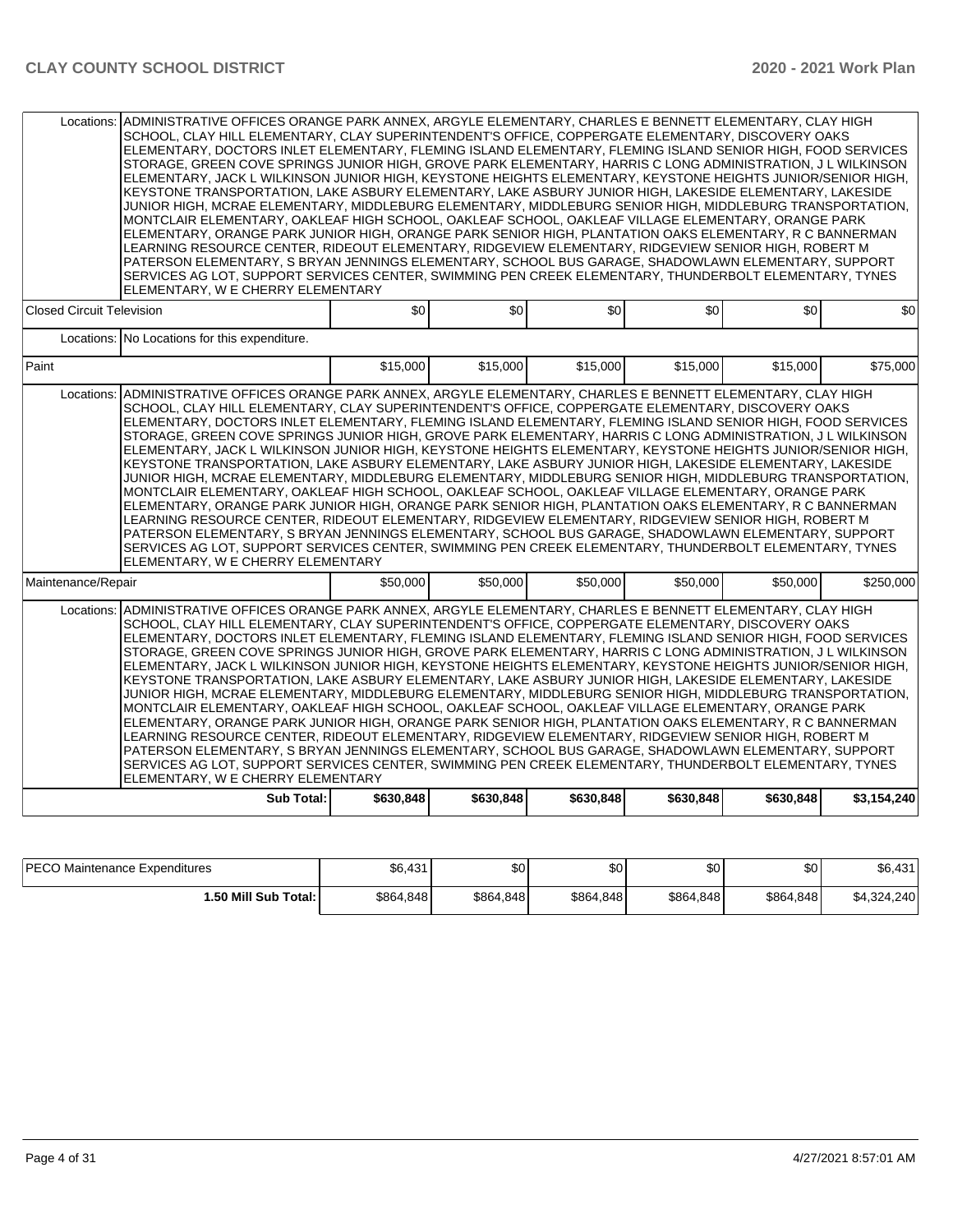|                                                                                                                                                                                                                                                                                                                                                                                                                                                                                                                                                                                                                                                                                                                                                                                                                                                                                                                                                                                                                                                                                                                                                                                                                                                                                                                                                                     | <b>Other Items</b>                                                                                                                                                                                                                                                                                                                                                                                                                                                                                                                                                                                                                                                                                                                                                                                                                                                                                                                                                                                                                                                                                                                                                                                                                                                                                                                                                  | 2020 - 2021<br><b>Actual Budget</b> | 2021 - 2022<br>Projected | 2022 - 2023<br>Projected | 2023 - 2024<br>Projected | 2024 - 2025<br>Projected | <b>Total</b> |  |  |
|---------------------------------------------------------------------------------------------------------------------------------------------------------------------------------------------------------------------------------------------------------------------------------------------------------------------------------------------------------------------------------------------------------------------------------------------------------------------------------------------------------------------------------------------------------------------------------------------------------------------------------------------------------------------------------------------------------------------------------------------------------------------------------------------------------------------------------------------------------------------------------------------------------------------------------------------------------------------------------------------------------------------------------------------------------------------------------------------------------------------------------------------------------------------------------------------------------------------------------------------------------------------------------------------------------------------------------------------------------------------|---------------------------------------------------------------------------------------------------------------------------------------------------------------------------------------------------------------------------------------------------------------------------------------------------------------------------------------------------------------------------------------------------------------------------------------------------------------------------------------------------------------------------------------------------------------------------------------------------------------------------------------------------------------------------------------------------------------------------------------------------------------------------------------------------------------------------------------------------------------------------------------------------------------------------------------------------------------------------------------------------------------------------------------------------------------------------------------------------------------------------------------------------------------------------------------------------------------------------------------------------------------------------------------------------------------------------------------------------------------------|-------------------------------------|--------------------------|--------------------------|--------------------------|--------------------------|--------------|--|--|
| Concrete                                                                                                                                                                                                                                                                                                                                                                                                                                                                                                                                                                                                                                                                                                                                                                                                                                                                                                                                                                                                                                                                                                                                                                                                                                                                                                                                                            |                                                                                                                                                                                                                                                                                                                                                                                                                                                                                                                                                                                                                                                                                                                                                                                                                                                                                                                                                                                                                                                                                                                                                                                                                                                                                                                                                                     | \$20,000                            | \$20,000                 | \$20,000                 | \$20,000                 | \$20,000                 | \$100,000    |  |  |
| Locations ADMINISTRATIVE OFFICES ORANGE PARK ANNEX, ARGYLE ELEMENTARY, CHARLES E BENNETT ELEMENTARY, CLAY HIGH<br>SCHOOL, CLAY HILL ELEMENTARY, CLAY SUPERINTENDENT'S OFFICE, COPPERGATE ELEMENTARY, DISCOVERY OAKS<br>ELEMENTARY, DOCTORS INLET ELEMENTARY, FLEMING ISLAND ELEMENTARY, FLEMING ISLAND SENIOR HIGH, FOOD SERVICE<br>STORAGE, GREEN COVE SPRINGS JUNIOR HIGH, GROVE PARK ELEMENTARY, HARRIS C LONG ADMINISTRATION, J L<br>WILKINSON ELEMENTARY, JACK L WILKINSON JUNIOR HIGH, KEYSTONE HEIGHTS ELEMENTARY, KEYSTONE HEIGHTS<br>JUNIOR/SENIOR HIGH, KEYSTONE TRANSPORTATION, LAKE ASBURY ELEMENTARY, LAKE ASBURY JUNIOR HIGH, LAKESIDE<br>ELEMENTARY, LAKESIDE JUNIOR HIGH, MCRAE ELEMENTARY, MIDDLEBURG ELEMENTARY, MIDDLEBURG SENIOR HIGH,<br>MIDDLEBURG TRANSPORTATION, MONTCLAIR ELEMENTARY, OAKLEAF HIGH SCHOOL, OAKLEAF SCHOOL, OAKLEAF VILLAGE<br>ELEMENTARY, ORANGE PARK ELEMENTARY, ORANGE PARK JUNIOR HIGH, ORANGE PARK SENIOR HIGH, PLANTATION OAKS<br>ELEMENTARY, R C BANNERMAN LEARNING RESOURCE CENTER, RIDEOUT ELEMENTARY, RIDGEVIEW ELEMENTARY,<br>RIDGEVIEW SENIOR HIGH, ROBERT M PATERSON ELEMENTARY, S BRYAN JENNINGS ELEMENTARY, SCHOOL BUS GARAGE,<br>SHADOWLAWN ELEMENTARY, SUPPORT SERVICES AG LOT, SUPPORT SERVICES CENTER, SWIMMING PEN CREEK<br>ELEMENTARY, THUNDERBOLT ELEMENTARY, TYNES ELEMENTARY, W E CHERRY ELEMENTARY |                                                                                                                                                                                                                                                                                                                                                                                                                                                                                                                                                                                                                                                                                                                                                                                                                                                                                                                                                                                                                                                                                                                                                                                                                                                                                                                                                                     |                                     |                          |                          |                          |                          |              |  |  |
| Drainage-Stormwater Systems                                                                                                                                                                                                                                                                                                                                                                                                                                                                                                                                                                                                                                                                                                                                                                                                                                                                                                                                                                                                                                                                                                                                                                                                                                                                                                                                         |                                                                                                                                                                                                                                                                                                                                                                                                                                                                                                                                                                                                                                                                                                                                                                                                                                                                                                                                                                                                                                                                                                                                                                                                                                                                                                                                                                     | \$2,000                             | \$2,000                  | \$2,000                  | \$2,000                  | \$2,000                  | \$10,000     |  |  |
|                                                                                                                                                                                                                                                                                                                                                                                                                                                                                                                                                                                                                                                                                                                                                                                                                                                                                                                                                                                                                                                                                                                                                                                                                                                                                                                                                                     | Locations ADMINISTRATIVE OFFICES ORANGE PARK ANNEX, ARGYLE ELEMENTARY, CHARLES E BENNETT ELEMENTARY, CLAY HIGH<br>SCHOOL, CLAY HILL ELEMENTARY, CLAY SUPERINTENDENT'S OFFICE, COPPERGATE ELEMENTARY, DISCOVERY OAKS<br>ELEMENTARY, DOCTORS INLET ELEMENTARY, FLEMING ISLAND ELEMENTARY, FLEMING ISLAND SENIOR HIGH, FOOD SERVICE<br>STORAGE, GREEN COVE SPRINGS JUNIOR HIGH, GROVE PARK ELEMENTARY, HARRIS C LONG ADMINISTRATION, J L<br>WILKINSON ELEMENTARY, JACK L WILKINSON JUNIOR HIGH, KEYSTONE HEIGHTS ELEMENTARY, KEYSTONE HEIGHTS<br>JUNIOR/SENIOR HIGH, KEYSTONE TRANSPORTATION, LAKE ASBURY ELEMENTARY, LAKE ASBURY JUNIOR HIGH, LAKESIDE<br>ELEMENTARY, LAKESIDE JUNIOR HIGH, MCRAE ELEMENTARY, MIDDLEBURG ELEMENTARY, MIDDLEBURG SENIOR HIGH,<br>MIDDLEBURG TRANSPORTATION, MONTCLAIR ELEMENTARY, OAKLEAF HIGH SCHOOL, OAKLEAF SCHOOL, OAKLEAF VILLAGE<br>ELEMENTARY, ORANGE PARK ELEMENTARY, ORANGE PARK JUNIOR HIGH, ORANGE PARK SENIOR HIGH, PLANTATION OAKS<br>ELEMENTARY, R C BANNERMAN LEARNING RESOURCE CENTER, RIDEOUT ELEMENTARY, RIDGEVIEW ELEMENTARY,<br>RIDGEVIEW SENIOR HIGH, ROBERT M PATERSON ELEMENTARY, S BRYAN JENNINGS ELEMENTARY, SCHOOL BUS GARAGE,<br>SHADOWLAWN ELEMENTARY, SUPPORT SERVICES AG LOT, SUPPORT SERVICES CENTER, SWIMMING PEN CREEK<br>ELEMENTARY, THUNDERBOLT ELEMENTARY, TYNES ELEMENTARY, W E CHERRY ELEMENTARY |                                     |                          |                          |                          |                          |              |  |  |
| Play Courts                                                                                                                                                                                                                                                                                                                                                                                                                                                                                                                                                                                                                                                                                                                                                                                                                                                                                                                                                                                                                                                                                                                                                                                                                                                                                                                                                         |                                                                                                                                                                                                                                                                                                                                                                                                                                                                                                                                                                                                                                                                                                                                                                                                                                                                                                                                                                                                                                                                                                                                                                                                                                                                                                                                                                     | \$2,000                             | \$2,000                  | \$2,000                  | \$2,000                  | \$2,000                  | \$10,000     |  |  |
|                                                                                                                                                                                                                                                                                                                                                                                                                                                                                                                                                                                                                                                                                                                                                                                                                                                                                                                                                                                                                                                                                                                                                                                                                                                                                                                                                                     | Locations ADMINISTRATIVE OFFICES ORANGE PARK ANNEX, ARGYLE ELEMENTARY, CHARLES E BENNETT ELEMENTARY, CLAY HIGH<br>SCHOOL, CLAY HILL ELEMENTARY, CLAY SUPERINTENDENT'S OFFICE, COPPERGATE ELEMENTARY, DISCOVERY OAKS<br>ELEMENTARY, DOCTORS INLET ELEMENTARY, FLEMING ISLAND ELEMENTARY, FLEMING ISLAND SENIOR HIGH, FOOD SERVICE<br>STORAGE, GREEN COVE SPRINGS JUNIOR HIGH, GROVE PARK ELEMENTARY, HARRIS C LONG ADMINISTRATION, J L<br>WILKINSON ELEMENTARY, JACK L WILKINSON JUNIOR HIGH, KEYSTONE HEIGHTS ELEMENTARY, KEYSTONE HEIGHTS<br>JUNIOR/SENIOR HIGH, KEYSTONE TRANSPORTATION, LAKE ASBURY ELEMENTARY, LAKE ASBURY JUNIOR HIGH, LAKESIDE<br>ELEMENTARY, LAKESIDE JUNIOR HIGH, MCRAE ELEMENTARY, MIDDLEBURG ELEMENTARY, MIDDLEBURG SENIOR HIGH,<br>MIDDLEBURG TRANSPORTATION, MONTCLAIR ELEMENTARY, OAKLEAF HIGH SCHOOL, OAKLEAF SCHOOL, OAKLEAF VILLAGE<br>ELEMENTARY, ORANGE PARK ELEMENTARY, ORANGE PARK JUNIOR HIGH, ORANGE PARK SENIOR HIGH, PLANTATION OAKS<br>ELEMENTARY, R C BANNERMAN LEARNING RESOURCE CENTER, RIDEOUT ELEMENTARY, RIDGEVIEW ELEMENTARY,<br>RIDGEVIEW SENIOR HIGH, ROBERT M PATERSON ELEMENTARY, S BRYAN JENNINGS ELEMENTARY, SCHOOL BUS GARAGE,<br>SHADOWLAWN ELEMENTARY, SUPPORT SERVICES AG LOT, SUPPORT SERVICES CENTER, SWIMMING PEN CREEK<br>ELEMENTARY, THUNDERBOLT ELEMENTARY, TYNES ELEMENTARY, W E CHERRY ELEMENTARY |                                     |                          |                          |                          |                          |              |  |  |
| Boilers                                                                                                                                                                                                                                                                                                                                                                                                                                                                                                                                                                                                                                                                                                                                                                                                                                                                                                                                                                                                                                                                                                                                                                                                                                                                                                                                                             |                                                                                                                                                                                                                                                                                                                                                                                                                                                                                                                                                                                                                                                                                                                                                                                                                                                                                                                                                                                                                                                                                                                                                                                                                                                                                                                                                                     | \$15,000                            | \$15,000                 | \$15,000                 | \$15,000                 | \$15,000                 | \$75,000     |  |  |
|                                                                                                                                                                                                                                                                                                                                                                                                                                                                                                                                                                                                                                                                                                                                                                                                                                                                                                                                                                                                                                                                                                                                                                                                                                                                                                                                                                     | Locations ADMINISTRATIVE OFFICES ORANGE PARK ANNEX, ARGYLE ELEMENTARY, CHARLES E BENNETT ELEMENTARY, CLAY HIGH<br>SCHOOL, CLAY HILL ELEMENTARY, CLAY SUPERINTENDENT'S OFFICE, COPPERGATE ELEMENTARY, DISCOVERY OAKS<br>ELEMENTARY, DOCTORS INLET ELEMENTARY, FLEMING ISLAND ELEMENTARY, FLEMING ISLAND SENIOR HIGH, FOOD SERVICE<br>STORAGE, GREEN COVE SPRINGS JUNIOR HIGH, GROVE PARK ELEMENTARY, HARRIS C LONG ADMINISTRATION, J L<br>WILKINSON ELEMENTARY, JACK L WILKINSON JUNIOR HIGH, KEYSTONE HEIGHTS ELEMENTARY, KEYSTONE HEIGHTS<br>JUNIOR/SENIOR HIGH, KEYSTONE TRANSPORTATION, LAKE ASBURY ELEMENTARY, LAKE ASBURY JUNIOR HIGH, LAKESIDE<br>ELEMENTARY, LAKESIDE JUNIOR HIGH, MCRAE ELEMENTARY, MIDDLEBURG ELEMENTARY, MIDDLEBURG SENIOR HIGH,<br>MIDDLEBURG TRANSPORTATION, MONTCLAIR ELEMENTARY, OAKLEAF HIGH SCHOOL, OAKLEAF SCHOOL, OAKLEAF VILLAGE<br>ELEMENTARY, ORANGE PARK ELEMENTARY, ORANGE PARK JUNIOR HIGH, ORANGE PARK SENIOR HIGH, PLANTATION OAKS<br>ELEMENTARY, R C BANNERMAN LEARNING RESOURCE CENTER, RIDEOUT ELEMENTARY, RIDGEVIEW ELEMENTARY,<br>RIDGEVIEW SENIOR HIGH, ROBERT M PATERSON ELEMENTARY, S BRYAN JENNINGS ELEMENTARY, SCHOOL BUS GARAGE,<br>SHADOWLAWN ELEMENTARY, SUPPORT SERVICES AG LOT, SUPPORT SERVICES CENTER, SWIMMING PEN CREEK<br>ELEMENTARY, THUNDERBOLT ELEMENTARY, TYNES ELEMENTARY, W E CHERRY ELEMENTARY |                                     |                          |                          |                          |                          |              |  |  |
| <b>EWC</b>                                                                                                                                                                                                                                                                                                                                                                                                                                                                                                                                                                                                                                                                                                                                                                                                                                                                                                                                                                                                                                                                                                                                                                                                                                                                                                                                                          |                                                                                                                                                                                                                                                                                                                                                                                                                                                                                                                                                                                                                                                                                                                                                                                                                                                                                                                                                                                                                                                                                                                                                                                                                                                                                                                                                                     | \$50,000                            | \$50,000                 | \$50,000                 | \$50,000                 | \$50,000                 | \$250,000    |  |  |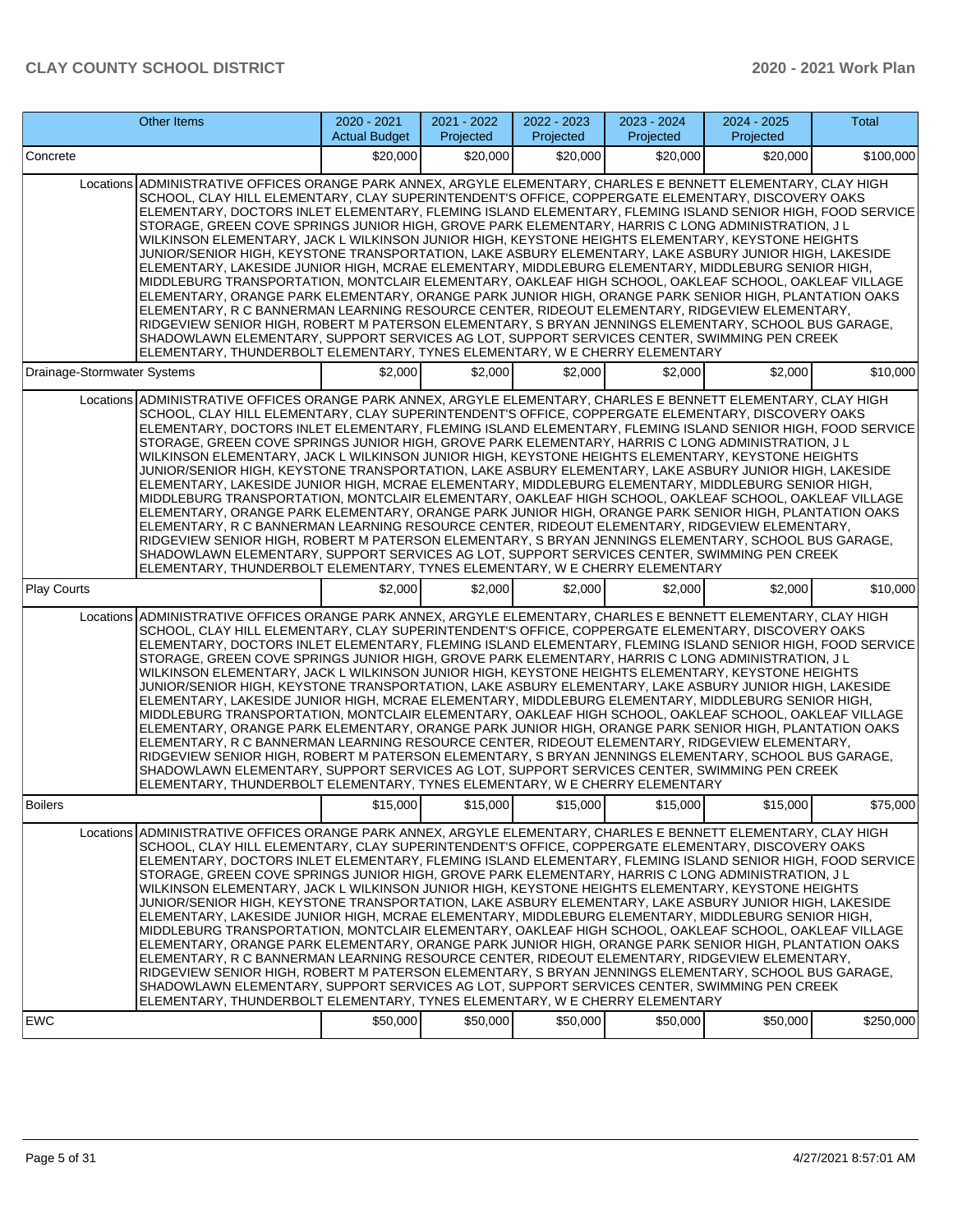| Locations ADMINISTRATIVE OFFICES ORANGE PARK ANNEX, ARGYLE ELEMENTARY, CHARLES E BENNETT ELEMENTARY, CLAY HIGH<br>SCHOOL, CLAY HILL ELEMENTARY, CLAY SUPERINTENDENT'S OFFICE, COPPERGATE ELEMENTARY, DISCOVERY OAKS<br>ELEMENTARY, DOCTORS INLET ELEMENTARY, FLEMING ISLAND ELEMENTARY, FLEMING ISLAND SENIOR HIGH, FOOD SERVICE<br>STORAGE, GREEN COVE SPRINGS JUNIOR HIGH, GROVE PARK ELEMENTARY, HARRIS C LONG ADMINISTRATION, J L<br>WILKINSON ELEMENTARY, JACK L WILKINSON JUNIOR HIGH, KEYSTONE HEIGHTS ELEMENTARY, KEYSTONE HEIGHTS<br>JUNIOR/SENIOR HIGH. KEYSTONE TRANSPORTATION. LAKE ASBURY ELEMENTARY. LAKE ASBURY JUNIOR HIGH. LAKESIDE<br>ELEMENTARY, LAKESIDE JUNIOR HIGH, MCRAE ELEMENTARY, MIDDLEBURG ELEMENTARY, MIDDLEBURG SENIOR HIGH,<br>MIDDLEBURG TRANSPORTATION, MONTCLAIR ELEMENTARY, OAKLEAF HIGH SCHOOL, OAKLEAF SCHOOL, OAKLEAF VILLAGE<br>ELEMENTARY, ORANGE PARK ELEMENTARY, ORANGE PARK JUNIOR HIGH, ORANGE PARK SENIOR HIGH, PLANTATION OAKS<br>ELEMENTARY, R C BANNERMAN LEARNING RESOURCE CENTER, RIDEOUT ELEMENTARY, RIDGEVIEW ELEMENTARY,<br>RIDGEVIEW SENIOR HIGH, ROBERT M PATERSON ELEMENTARY, S BRYAN JENNINGS ELEMENTARY, SCHOOL BUS GARAGE,<br>SHADOWLAWN ELEMENTARY, SUPPORT SERVICES AG LOT, SUPPORT SERVICES CENTER, SWIMMING PEN CREEK<br>ELEMENTARY, THUNDERBOLT ELEMENTARY, TYNES ELEMENTARY, W E CHERRY ELEMENTARY |          |          |          |          |          |           |
|---------------------------------------------------------------------------------------------------------------------------------------------------------------------------------------------------------------------------------------------------------------------------------------------------------------------------------------------------------------------------------------------------------------------------------------------------------------------------------------------------------------------------------------------------------------------------------------------------------------------------------------------------------------------------------------------------------------------------------------------------------------------------------------------------------------------------------------------------------------------------------------------------------------------------------------------------------------------------------------------------------------------------------------------------------------------------------------------------------------------------------------------------------------------------------------------------------------------------------------------------------------------------------------------------------------------------------------------------------------------|----------|----------|----------|----------|----------|-----------|
| <b>Restroom Partitions</b>                                                                                                                                                                                                                                                                                                                                                                                                                                                                                                                                                                                                                                                                                                                                                                                                                                                                                                                                                                                                                                                                                                                                                                                                                                                                                                                                          | \$1.000  | \$1,000  | \$1,000  | \$1,000  | \$1,000  | \$5,000   |
| Locations ADMINISTRATIVE OFFICES ORANGE PARK ANNEX. ARGYLE ELEMENTARY. CHARLES E BENNETT ELEMENTARY. CLAY HIGH<br>SCHOOL, CLAY HILL ELEMENTARY, CLAY SUPERINTENDENT'S OFFICE, COPPERGATE ELEMENTARY, DISCOVERY OAKS<br>ELEMENTARY, DOCTORS INLET ELEMENTARY, FLEMING ISLAND ELEMENTARY, FLEMING ISLAND SENIOR HIGH, FOOD SERVICE<br>STORAGE, GREEN COVE SPRINGS JUNIOR HIGH, GROVE PARK ELEMENTARY, HARRIS CLONG ADMINISTRATION, JL<br>WILKINSON ELEMENTARY, JACK L WILKINSON JUNIOR HIGH, KEYSTONE HEIGHTS ELEMENTARY, KEYSTONE HEIGHTS<br>JUNIOR/SENIOR HIGH, KEYSTONE TRANSPORTATION, LAKE ASBURY ELEMENTARY, LAKE ASBURY JUNIOR HIGH, LAKESIDE<br>ELEMENTARY, LAKESIDE JUNIOR HIGH, MCRAE ELEMENTARY, MIDDLEBURG ELEMENTARY, MIDDLEBURG SENIOR HIGH,<br>MIDDLEBURG TRANSPORTATION, MONTCLAIR ELEMENTARY, OAKLEAF HIGH SCHOOL, OAKLEAF SCHOOL, OAKLEAF VILLAGE<br>ELEMENTARY, ORANGE PARK ELEMENTARY, ORANGE PARK JUNIOR HIGH, ORANGE PARK SENIOR HIGH, PLANTATION OAKS<br>ELEMENTARY, R C BANNERMAN LEARNING RESOURCE CENTER, RIDEOUT ELEMENTARY, RIDGEVIEW ELEMENTARY,<br>RIDGEVIEW SENIOR HIGH, ROBERT M PATERSON ELEMENTARY, S BRYAN JENNINGS ELEMENTARY, SCHOOL BUS GARAGE,<br>SHADOWLAWN ELEMENTARY, SUPPORT SERVICES AG LOT, SUPPORT SERVICES CENTER, SWIMMING PEN CREEK<br>ELEMENTARY, THUNDERBOLT ELEMENTARY, TYNES ELEMENTARY, W E CHERRY ELEMENTARY   |          |          |          |          |          |           |
| Maintenance Overtime                                                                                                                                                                                                                                                                                                                                                                                                                                                                                                                                                                                                                                                                                                                                                                                                                                                                                                                                                                                                                                                                                                                                                                                                                                                                                                                                                | \$20,000 | \$20,000 | \$20,000 | \$20,000 | \$20,000 | \$100,000 |
| Locations ADMINISTRATIVE OFFICES ORANGE PARK ANNEX, ARGYLE ELEMENTARY, CHARLES E BENNETT ELEMENTARY, CLAY HIGH<br>SCHOOL, CLAY HILL ELEMENTARY, CLAY SUPERINTENDENT'S OFFICE, COPPERGATE ELEMENTARY, DISCOVERY OAKS<br>ELEMENTARY, DOCTORS INLET ELEMENTARY, FLEMING ISLAND ELEMENTARY, FLEMING ISLAND SENIOR HIGH, FOOD SERVICE<br>STORAGE, GREEN COVE SPRINGS JUNIOR HIGH, GROVE PARK ELEMENTARY, HARRIS C LONG ADMINISTRATION, J L<br>WILKINSON ELEMENTARY, JACK L WILKINSON JUNIOR HIGH, KEYSTONE HEIGHTS ELEMENTARY, KEYSTONE HEIGHTS<br>JUNIOR/SENIOR HIGH, KEYSTONE TRANSPORTATION, LAKE ASBURY ELEMENTARY, LAKE ASBURY JUNIOR HIGH, LAKESIDE<br>ELEMENTARY, LAKESIDE JUNIOR HIGH, MCRAE ELEMENTARY, MIDDLEBURG ELEMENTARY, MIDDLEBURG SENIOR HIGH,<br>MIDDLEBURG TRANSPORTATION, MONTCLAIR ELEMENTARY, OAKLEAF HIGH SCHOOL, OAKLEAF SCHOOL, OAKLEAF VILLAGE<br>ELEMENTARY, ORANGE PARK ELEMENTARY, ORANGE PARK JUNIOR HIGH, ORANGE PARK SENIOR HIGH, PLANTATION OAKS<br>ELEMENTARY, R C BANNERMAN LEARNING RESOURCE CENTER, RIDEOUT ELEMENTARY, RIDGEVIEW ELEMENTARY,<br>RIDGEVIEW SENIOR HIGH, ROBERT M PATERSON ELEMENTARY, S BRYAN JENNINGS ELEMENTARY, SCHOOL BUS GARAGE,<br>SHADOWLAWN ELEMENTARY, SUPPORT SERVICES AG LOT, SUPPORT SERVICES CENTER, SWIMMING PEN CREEK<br>ELEMENTARY, THUNDERBOLT ELEMENTARY, TYNES ELEMENTARY, W E CHERRY ELEMENTARY |          |          |          |          |          |           |
| <b>Bleachers</b>                                                                                                                                                                                                                                                                                                                                                                                                                                                                                                                                                                                                                                                                                                                                                                                                                                                                                                                                                                                                                                                                                                                                                                                                                                                                                                                                                    | \$1,000  | \$1.000  | \$1,000  | \$1,000  | \$1.000  | \$5,000   |
| Locations ADMINISTRATIVE OFFICES ORANGE PARK ANNEX, ARGYLE ELEMENTARY, CHARLES E BENNETT ELEMENTARY, CLAY HIGH<br>SCHOOL, CLAY HILL ELEMENTARY, CLAY SUPERINTENDENT'S OFFICE, COPPERGATE ELEMENTARY, DISCOVERY OAKS<br>ELEMENTARY, DOCTORS INLET ELEMENTARY, FLEMING ISLAND ELEMENTARY, FLEMING ISLAND SENIOR HIGH, FOOD SERVICE<br>STORAGE, GREEN COVE SPRINGS JUNIOR HIGH, GROVE PARK ELEMENTARY, HARRIS C LONG ADMINISTRATION, J L<br>WILKINSON ELEMENTARY, JACK L WILKINSON JUNIOR HIGH, KEYSTONE HEIGHTS ELEMENTARY, KEYSTONE HEIGHTS<br>JUNIOR/SENIOR HIGH, KEYSTONE TRANSPORTATION, LAKE ASBURY ELEMENTARY, LAKE ASBURY JUNIOR HIGH, LAKESIDE<br>ELEMENTARY, LAKESIDE JUNIOR HIGH, MCRAE ELEMENTARY, MIDDLEBURG ELEMENTARY, MIDDLEBURG SENIOR HIGH,<br>MIDDLEBURG TRANSPORTATION, MONTCLAIR ELEMENTARY, OAKLEAF HIGH SCHOOL, OAKLEAF SCHOOL, OAKLEAF VILLAGE<br>ELEMENTARY, ORANGE PARK ELEMENTARY, ORANGE PARK JUNIOR HIGH, ORANGE PARK SENIOR HIGH, PLANTATION OAKS<br>ELEMENTARY, R C BANNERMAN LEARNING RESOURCE CENTER, RIDEOUT ELEMENTARY, RIDGEVIEW ELEMENTARY,<br>RIDGEVIEW SENIOR HIGH, ROBERT M PATERSON ELEMENTARY, S BRYAN JENNINGS ELEMENTARY, SCHOOL BUS GARAGE,<br>SHADOWLAWN ELEMENTARY, SUPPORT SERVICES AG LOT, SUPPORT SERVICES CENTER, SWIMMING PEN CREEK<br>ELEMENTARY, THUNDERBOLT ELEMENTARY, TYNES ELEMENTARY, W E CHERRY ELEMENTARY |          |          |          |          |          |           |
| Cafeteria/Stage Floors                                                                                                                                                                                                                                                                                                                                                                                                                                                                                                                                                                                                                                                                                                                                                                                                                                                                                                                                                                                                                                                                                                                                                                                                                                                                                                                                              | \$2,000  | \$2,000  | \$2,000  | \$2,000  | \$2,000  | \$10,000  |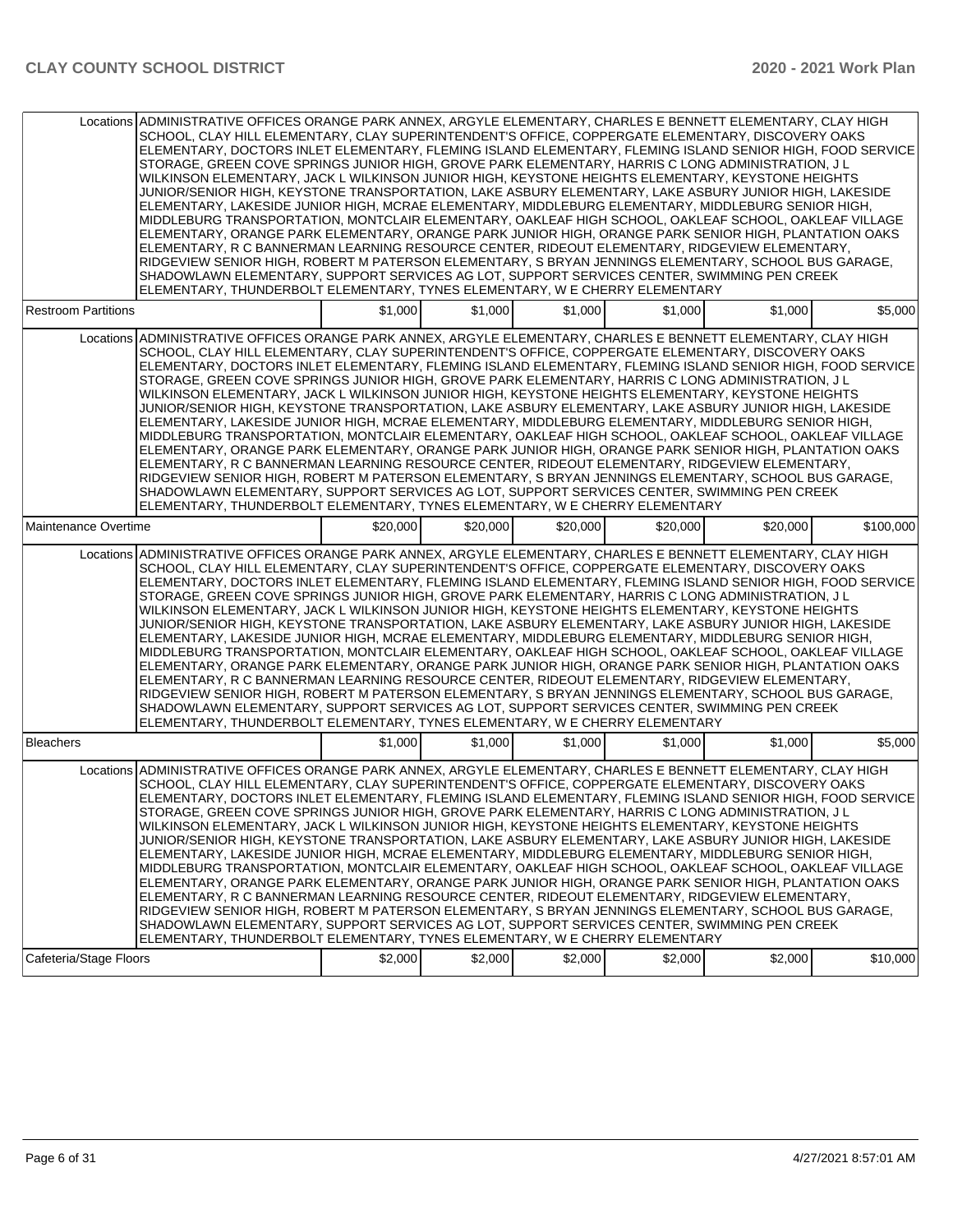|                                       | Locations ADMINISTRATIVE OFFICES ORANGE PARK ANNEX, ARGYLE ELEMENTARY, CHARLES E BENNETT ELEMENTARY, CLAY HIGH<br>SCHOOL, CLAY HILL ELEMENTARY, CLAY SUPERINTENDENT'S OFFICE, COPPERGATE ELEMENTARY, DISCOVERY OAKS<br>ELEMENTARY, DOCTORS INLET ELEMENTARY, FLEMING ISLAND ELEMENTARY, FLEMING ISLAND SENIOR HIGH, FOOD SERVICE<br>STORAGE, GREEN COVE SPRINGS JUNIOR HIGH, GROVE PARK ELEMENTARY, HARRIS C LONG ADMINISTRATION, J L<br>WILKINSON ELEMENTARY, JACK L WILKINSON JUNIOR HIGH, KEYSTONE HEIGHTS ELEMENTARY, KEYSTONE HEIGHTS<br>JUNIOR/SENIOR HIGH, KEYSTONE TRANSPORTATION, LAKE ASBURY ELEMENTARY, LAKE ASBURY JUNIOR HIGH, LAKESIDE<br>ELEMENTARY, LAKESIDE JUNIOR HIGH, MCRAE ELEMENTARY, MIDDLEBURG ELEMENTARY, MIDDLEBURG SENIOR HIGH,<br>MIDDLEBURG TRANSPORTATION, MONTCLAIR ELEMENTARY, OAKLEAF HIGH SCHOOL, OAKLEAF SCHOOL, OAKLEAF VILLAGE<br>ELEMENTARY, ORANGE PARK ELEMENTARY, ORANGE PARK JUNIOR HIGH, ORANGE PARK SENIOR HIGH, PLANTATION OAKS<br>ELEMENTARY, R C BANNERMAN LEARNING RESOURCE CENTER, RIDEOUT ELEMENTARY, RIDGEVIEW ELEMENTARY,<br>RIDGEVIEW SENIOR HIGH, ROBERT M PATERSON ELEMENTARY, S BRYAN JENNINGS ELEMENTARY, SCHOOL BUS GARAGE,<br>SHADOWLAWN ELEMENTARY, SUPPORT SERVICES AG LOT, SUPPORT SERVICES CENTER, SWIMMING PEN CREEK<br>IELEMENTARY. THUNDERBOLT ELEMENTARY. TYNES ELEMENTARY. W E CHERRY ELEMENTARY |          |          |          |          |          |           |
|---------------------------------------|----------------------------------------------------------------------------------------------------------------------------------------------------------------------------------------------------------------------------------------------------------------------------------------------------------------------------------------------------------------------------------------------------------------------------------------------------------------------------------------------------------------------------------------------------------------------------------------------------------------------------------------------------------------------------------------------------------------------------------------------------------------------------------------------------------------------------------------------------------------------------------------------------------------------------------------------------------------------------------------------------------------------------------------------------------------------------------------------------------------------------------------------------------------------------------------------------------------------------------------------------------------------------------------------------------------------------------------------------------------------|----------|----------|----------|----------|----------|-----------|
| <b>Energy Management System</b>       |                                                                                                                                                                                                                                                                                                                                                                                                                                                                                                                                                                                                                                                                                                                                                                                                                                                                                                                                                                                                                                                                                                                                                                                                                                                                                                                                                                      | \$20,000 | \$20,000 | \$20,000 | \$20,000 | \$20,000 | \$100.000 |
|                                       | Locations ADMINISTRATIVE OFFICES ORANGE PARK ANNEX, ARGYLE ELEMENTARY, CHARLES E BENNETT ELEMENTARY, CLAY HIGH<br>SCHOOL, CLAY HILL ELEMENTARY, CLAY SUPERINTENDENT'S OFFICE, COPPERGATE ELEMENTARY, DISCOVERY OAKS<br>ELEMENTARY, DOCTORS INLET ELEMENTARY, FLEMING ISLAND ELEMENTARY, FLEMING ISLAND SENIOR HIGH, FOOD SERVICE<br>STORAGE, GREEN COVE SPRINGS JUNIOR HIGH, GROVE PARK ELEMENTARY, HARRIS C LONG ADMINISTRATION, J L<br>WILKINSON ELEMENTARY, JACK L WILKINSON JUNIOR HIGH, KEYSTONE HEIGHTS ELEMENTARY, KEYSTONE HEIGHTS<br>JUNIOR/SENIOR HIGH, KEYSTONE TRANSPORTATION, LAKE ASBURY ELEMENTARY, LAKE ASBURY JUNIOR HIGH, LAKESIDE<br>ELEMENTARY, LAKESIDE JUNIOR HIGH, MCRAE ELEMENTARY, MIDDLEBURG ELEMENTARY, MIDDLEBURG SENIOR HIGH,<br>MIDDLEBURG TRANSPORTATION, MONTCLAIR ELEMENTARY, OAKLEAF HIGH SCHOOL, OAKLEAF SCHOOL, OAKLEAF VILLAGE<br>ELEMENTARY, ORANGE PARK ELEMENTARY, ORANGE PARK JUNIOR HIGH, ORANGE PARK SENIOR HIGH, PLANTATION OAKS<br>ELEMENTARY, R C BANNERMAN LEARNING RESOURCE CENTER, RIDEOUT ELEMENTARY, RIDGEVIEW ELEMENTARY,<br>RIDGEVIEW SENIOR HIGH. ROBERT M PATERSON ELEMENTARY. S BRYAN JENNINGS ELEMENTARY. SCHOOL BUS GARAGE.<br>SHADOWLAWN ELEMENTARY, SUPPORT SERVICES AG LOT, SUPPORT SERVICES CENTER, SWIMMING PEN CREEK<br>ELEMENTARY, THUNDERBOLT ELEMENTARY, TYNES ELEMENTARY, W E CHERRY ELEMENTARY  |          |          |          |          |          |           |
| <b>Waste Water Contract</b>           |                                                                                                                                                                                                                                                                                                                                                                                                                                                                                                                                                                                                                                                                                                                                                                                                                                                                                                                                                                                                                                                                                                                                                                                                                                                                                                                                                                      | \$15,000 | \$15,000 | \$15,000 | \$15,000 | \$15,000 | \$75,000  |
|                                       | Locations CLAY HILL ELEMENTARY, J L WILKINSON ELEMENTARY, JACK L WILKINSON JUNIOR HIGH, KEYSTONE HEIGHTS ELEMENTARY,<br>KEYSTONE HEIGHTS JUNIOR/SENIOR HIGH, MCRAE ELEMENTARY                                                                                                                                                                                                                                                                                                                                                                                                                                                                                                                                                                                                                                                                                                                                                                                                                                                                                                                                                                                                                                                                                                                                                                                        |          |          |          |          |          |           |
| Plumbing                              |                                                                                                                                                                                                                                                                                                                                                                                                                                                                                                                                                                                                                                                                                                                                                                                                                                                                                                                                                                                                                                                                                                                                                                                                                                                                                                                                                                      | \$3,000  | \$3,000  | \$3,000  | \$3,000  | \$3,000  | \$15,000  |
|                                       | Locations ADMINISTRATIVE OFFICES ORANGE PARK ANNEX, ARGYLE ELEMENTARY, CHARLES E BENNETT ELEMENTARY, CLAY HIGH<br>SCHOOL, CLAY HILL ELEMENTARY, CLAY SUPERINTENDENT'S OFFICE, COPPERGATE ELEMENTARY, DISCOVERY OAKS<br>ELEMENTARY, DOCTORS INLET ELEMENTARY, FLEMING ISLAND ELEMENTARY, FLEMING ISLAND SENIOR HIGH, FOOD SERVICE<br>STORAGE, GREEN COVE SPRINGS JUNIOR HIGH, GROVE PARK ELEMENTARY, HARRIS C LONG ADMINISTRATION, J L<br>WILKINSON ELEMENTARY, JACK L WILKINSON JUNIOR HIGH, KEYSTONE HEIGHTS ELEMENTARY, KEYSTONE HEIGHTS<br>JUNIOR/SENIOR HIGH, KEYSTONE TRANSPORTATION, LAKE ASBURY ELEMENTARY, LAKE ASBURY JUNIOR HIGH, LAKESIDE<br>ELEMENTARY, LAKESIDE JUNIOR HIGH, MCRAE ELEMENTARY, MIDDLEBURG ELEMENTARY, MIDDLEBURG SENIOR HIGH,<br>MIDDLEBURG TRANSPORTATION, MONTCLAIR ELEMENTARY, OAKLEAF HIGH SCHOOL, OAKLEAF SCHOOL, OAKLEAF VILLAGE<br>ELEMENTARY, ORANGE PARK ELEMENTARY, ORANGE PARK JUNIOR HIGH, ORANGE PARK SENIOR HIGH, PLANTATION OAKS<br>ELEMENTARY, R C BANNERMAN LEARNING RESOURCE CENTER, RIDEOUT ELEMENTARY, RIDGEVIEW ELEMENTARY,<br>RIDGEVIEW SENIOR HIGH, ROBERT M PATERSON ELEMENTARY, S BRYAN JENNINGS ELEMENTARY, SCHOOL BUS GARAGE,<br>SHADOWLAWN ELEMENTARY, SUPPORT SERVICES AG LOT, SUPPORT SERVICES CENTER, SWIMMING PEN CREEK<br>ELEMENTARY, THUNDERBOLT ELEMENTARY, TYNES ELEMENTARY, W E CHERRY ELEMENTARY  |          |          |          |          |          |           |
| Repair/Renovation of HVAC (2017/2019) |                                                                                                                                                                                                                                                                                                                                                                                                                                                                                                                                                                                                                                                                                                                                                                                                                                                                                                                                                                                                                                                                                                                                                                                                                                                                                                                                                                      | \$6,431  | \$٥Ι     | \$0      | \$0      | \$0      | \$6,431   |
|                                       | Locations ADMINISTRATIVE OFFICES ORANGE PARK ANNEX, ARGYLE ELEMENTARY, CHARLES E BENNETT ELEMENTARY, CLAY HIGH<br>SCHOOL, CLAY HILL ELEMENTARY, CLAY SUPERINTENDENT'S OFFICE, COPPERGATE ELEMENTARY, DISCOVERY OAKS<br>IELEMENTARY. DOCTORS INLET ELEMENTARY. FLEMING ISLAND ELEMENTARY. FLEMING ISLAND SENIOR HIGH. FOOD SERVICE<br>STORAGE, GREEN COVE SPRINGS JUNIOR HIGH, GROVE PARK ELEMENTARY, HARRIS C LONG ADMINISTRATION, J L<br>WILKINSON ELEMENTARY, JACK L WILKINSON JUNIOR HIGH, KEYSTONE HEIGHTS ELEMENTARY, KEYSTONE HEIGHTS<br>JUNIOR/SENIOR HIGH, KEYSTONE TRANSPORTATION, LAKE ASBURY ELEMENTARY, LAKE ASBURY JUNIOR HIGH, LAKESIDE<br>ELEMENTARY, LAKESIDE JUNIOR HIGH, MCRAE ELEMENTARY, MIDDLEBURG ELEMENTARY, MIDDLEBURG SENIOR HIGH,<br>MIDDLEBURG TRANSPORTATION, MONTCLAIR ELEMENTARY, OAKLEAF HIGH SCHOOL, OAKLEAF SCHOOL, OAKLEAF VILLAGE<br>ELEMENTARY, ORANGE PARK ELEMENTARY, ORANGE PARK JUNIOR HIGH, ORANGE PARK SENIOR HIGH, PLANTATION OAKS<br>ELEMENTARY, R C BANNERMAN LEARNING RESOURCE CENTER, RIDEOUT ELEMENTARY, RIDGEVIEW ELEMENTARY,<br>RIDGEVIEW SENIOR HIGH. ROBERT M PATERSON ELEMENTARY. S BRYAN JENNINGS ELEMENTARY. SCHOOL BUS GARAGE.<br>SHADOWLAWN ELEMENTARY, SUPPORT SERVICES AG LOT, SUPPORT SERVICES CENTER, SWIMMING PEN CREEK<br>ELEMENTARY, THUNDERBOLT ELEMENTARY, TYNES ELEMENTARY, W E CHERRY ELEMENTARY |          |          |          |          |          |           |
| Relocatable Comprehensive Renovation  |                                                                                                                                                                                                                                                                                                                                                                                                                                                                                                                                                                                                                                                                                                                                                                                                                                                                                                                                                                                                                                                                                                                                                                                                                                                                                                                                                                      | \$20,000 | \$20,000 | \$20,000 | \$20,000 | \$20,000 | \$100,000 |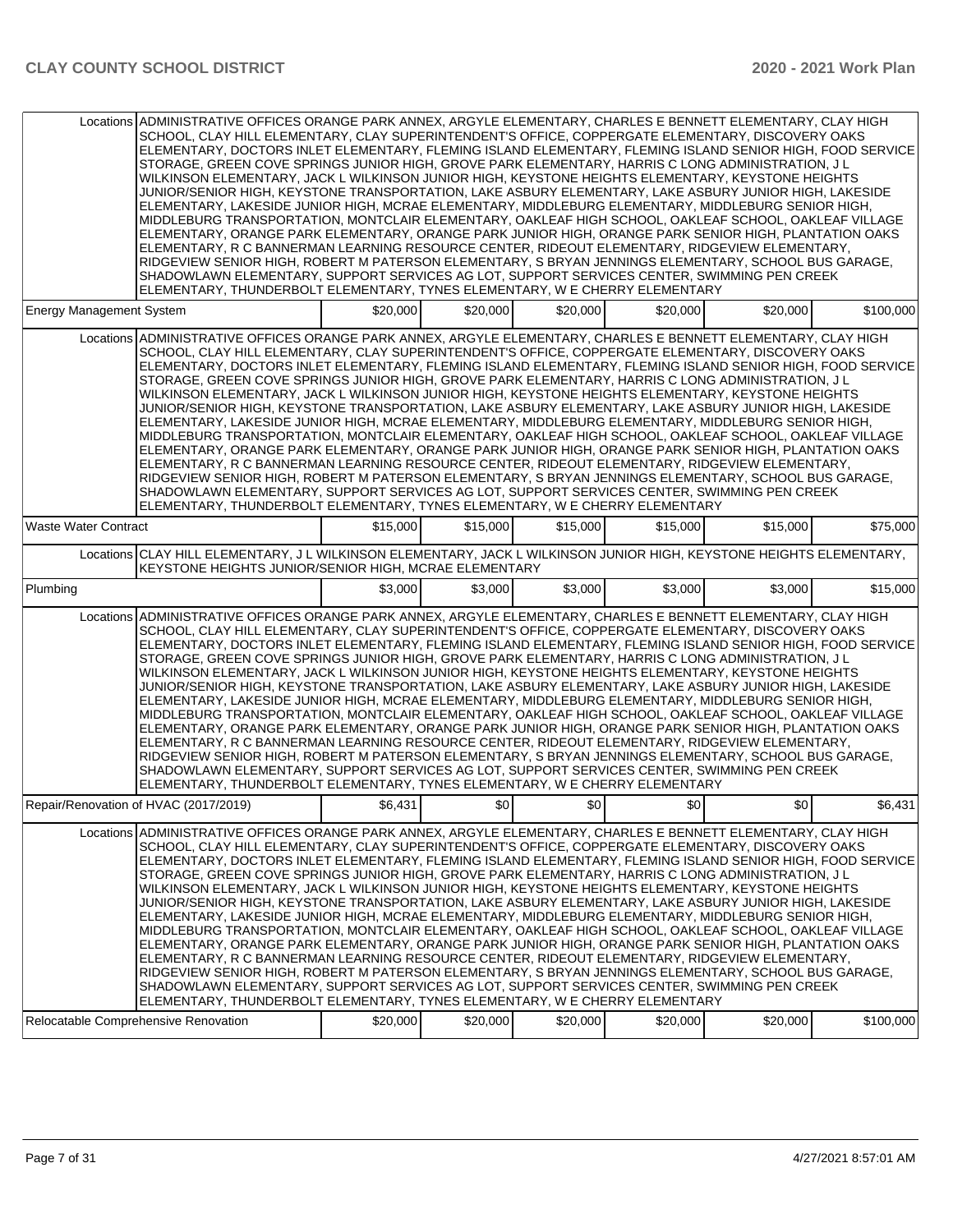| Locations ADMINISTRATIVE OFFICES ORANGE PARK ANNEX, ARGYLE ELEMENTARY, CHARLES E BENNETT ELEMENTARY, CLAY HIGH<br>SCHOOL, CLAY HILL ELEMENTARY, CLAY SUPERINTENDENT'S OFFICE, COPPERGATE ELEMENTARY, DISCOVERY OAKS<br>ELEMENTARY, DOCTORS INLET ELEMENTARY, FLEMING ISLAND ELEMENTARY, FLEMING ISLAND SENIOR HIGH, FOOD SERVICE<br>STORAGE, GREEN COVE SPRINGS JUNIOR HIGH, GROVE PARK ELEMENTARY, HARRIS C LONG ADMINISTRATION, J L<br>WILKINSON ELEMENTARY, JACK L WILKINSON JUNIOR HIGH, KEYSTONE HEIGHTS ELEMENTARY, KEYSTONE HEIGHTS<br>JUNIOR/SENIOR HIGH, KEYSTONE TRANSPORTATION, LAKE ASBURY ELEMENTARY, LAKE ASBURY JUNIOR HIGH, LAKESIDE<br>ELEMENTARY, LAKESIDE JUNIOR HIGH, MCRAE ELEMENTARY, MIDDLEBURG ELEMENTARY, MIDDLEBURG SENIOR HIGH,<br>MIDDLEBURG TRANSPORTATION, MONTCLAIR ELEMENTARY, OAKLEAF HIGH SCHOOL, OAKLEAF SCHOOL, OAKLEAF VILLAGE<br>ELEMENTARY, ORANGE PARK ELEMENTARY, ORANGE PARK JUNIOR HIGH, ORANGE PARK SENIOR HIGH, PLANTATION OAKS<br>ELEMENTARY, R C BANNERMAN LEARNING RESOURCE CENTER, RIDEOUT ELEMENTARY, RIDGEVIEW ELEMENTARY,<br>RIDGEVIEW SENIOR HIGH, ROBERT M PATERSON ELEMENTARY, S BRYAN JENNINGS ELEMENTARY, SCHOOL BUS GARAGE,<br>SHADOWLAWN ELEMENTARY, SUPPORT SERVICES AG LOT, SUPPORT SERVICES CENTER, SWIMMING PEN CREEK<br>ELEMENTARY, THUNDERBOLT ELEMENTARY, TYNES ELEMENTARY, W E CHERRY ELEMENTARY |          |          |          |          |          |           |
|---------------------------------------------------------------------------------------------------------------------------------------------------------------------------------------------------------------------------------------------------------------------------------------------------------------------------------------------------------------------------------------------------------------------------------------------------------------------------------------------------------------------------------------------------------------------------------------------------------------------------------------------------------------------------------------------------------------------------------------------------------------------------------------------------------------------------------------------------------------------------------------------------------------------------------------------------------------------------------------------------------------------------------------------------------------------------------------------------------------------------------------------------------------------------------------------------------------------------------------------------------------------------------------------------------------------------------------------------------------------|----------|----------|----------|----------|----------|-----------|
| Elevators                                                                                                                                                                                                                                                                                                                                                                                                                                                                                                                                                                                                                                                                                                                                                                                                                                                                                                                                                                                                                                                                                                                                                                                                                                                                                                                                                           | \$2,000  | \$2,000  | \$2,000  | \$2,000  | \$2,000  | \$10,000  |
| Locations LAKESIDE JUNIOR HIGH, MIDDLEBURG ELEMENTARY, OAKLEAF HIGH SCHOOL, OAKLEAF SCHOOL, ORANGE PARK JUNIOR<br>HIGH, ORANGE PARK SENIOR HIGH                                                                                                                                                                                                                                                                                                                                                                                                                                                                                                                                                                                                                                                                                                                                                                                                                                                                                                                                                                                                                                                                                                                                                                                                                     |          |          |          |          |          |           |
| <b>Emergency Generators</b>                                                                                                                                                                                                                                                                                                                                                                                                                                                                                                                                                                                                                                                                                                                                                                                                                                                                                                                                                                                                                                                                                                                                                                                                                                                                                                                                         | \$8,000  | \$8,000  | \$8,000  | \$8,000  | \$8,000  | \$40,000  |
| Locations ADMINISTRATIVE OFFICES ORANGE PARK ANNEX, ARGYLE ELEMENTARY, CHARLES E BENNETT ELEMENTARY, CLAY HIGH<br>SCHOOL, CLAY HILL ELEMENTARY, CLAY SUPERINTENDENT'S OFFICE, COPPERGATE ELEMENTARY, DISCOVERY OAKS<br>ELEMENTARY, DOCTORS INLET ELEMENTARY, FLEMING ISLAND ELEMENTARY, FLEMING ISLAND SENIOR HIGH, FOOD SERVICE<br>STORAGE, GREEN COVE SPRINGS JUNIOR HIGH, GROVE PARK ELEMENTARY, HARRIS C LONG ADMINISTRATION, J L<br>WILKINSON ELEMENTARY, JACK L WILKINSON JUNIOR HIGH, KEYSTONE HEIGHTS ELEMENTARY, KEYSTONE HEIGHTS<br>JUNIOR/SENIOR HIGH. KEYSTONE TRANSPORTATION. LAKE ASBURY ELEMENTARY. LAKE ASBURY JUNIOR HIGH. LAKESIDE<br>ELEMENTARY, LAKESIDE JUNIOR HIGH, MCRAE ELEMENTARY, MIDDLEBURG ELEMENTARY, MIDDLEBURG SENIOR HIGH,<br>MIDDLEBURG TRANSPORTATION, MONTCLAIR ELEMENTARY, OAKLEAF HIGH SCHOOL, OAKLEAF SCHOOL, OAKLEAF VILLAGE<br>ELEMENTARY, ORANGE PARK ELEMENTARY, ORANGE PARK JUNIOR HIGH, ORANGE PARK SENIOR HIGH, PLANTATION OAKS<br>ELEMENTARY, R C BANNERMAN LEARNING RESOURCE CENTER, RIDEOUT ELEMENTARY, RIDGEVIEW ELEMENTARY,<br>RIDGEVIEW SENIOR HIGH, ROBERT M PATERSON ELEMENTARY, S BRYAN JENNINGS ELEMENTARY, SCHOOL BUS GARAGE,<br>SHADOWLAWN ELEMENTARY, SUPPORT SERVICES AG LOT, SUPPORT SERVICES CENTER, SWIMMING PEN CREEK<br>ELEMENTARY, THUNDERBOLT ELEMENTARY, TYNES ELEMENTARY, W E CHERRY ELEMENTARY |          |          |          |          |          |           |
| Doors                                                                                                                                                                                                                                                                                                                                                                                                                                                                                                                                                                                                                                                                                                                                                                                                                                                                                                                                                                                                                                                                                                                                                                                                                                                                                                                                                               | \$2,000  | \$2,000  | \$2,000  | \$2,000  | \$2,000  | \$10,000  |
| Locations ADMINISTRATIVE OFFICES ORANGE PARK ANNEX, ARGYLE ELEMENTARY, CHARLES E BENNETT ELEMENTARY, CLAY HIGH<br>SCHOOL, CLAY HILL ELEMENTARY, CLAY SUPERINTENDENT'S OFFICE, COPPERGATE ELEMENTARY, DISCOVERY OAKS<br>ELEMENTARY, DOCTORS INLET ELEMENTARY, FLEMING ISLAND ELEMENTARY, FLEMING ISLAND SENIOR HIGH, FOOD SERVICE<br>STORAGE, GREEN COVE SPRINGS JUNIOR HIGH, GROVE PARK ELEMENTARY, HARRIS C LONG ADMINISTRATION, J L<br>WILKINSON ELEMENTARY, JACK L WILKINSON JUNIOR HIGH, KEYSTONE HEIGHTS ELEMENTARY, KEYSTONE HEIGHTS<br>JUNIOR/SENIOR HIGH, KEYSTONE TRANSPORTATION, LAKE ASBURY ELEMENTARY, LAKE ASBURY JUNIOR HIGH, LAKESIDE<br>ELEMENTARY, LAKESIDE JUNIOR HIGH, MCRAE ELEMENTARY, MIDDLEBURG ELEMENTARY, MIDDLEBURG SENIOR HIGH,<br>MIDDLEBURG TRANSPORTATION, MONTCLAIR ELEMENTARY, OAKLEAF HIGH SCHOOL, OAKLEAF SCHOOL, OAKLEAF VILLAGE<br>ELEMENTARY, ORANGE PARK ELEMENTARY, ORANGE PARK JUNIOR HIGH, ORANGE PARK SENIOR HIGH, PLANTATION OAKS<br>ELEMENTARY, R C BANNERMAN LEARNING RESOURCE CENTER, RIDEOUT ELEMENTARY, RIDGEVIEW ELEMENTARY,<br>RIDGEVIEW SENIOR HIGH, ROBERT M PATERSON ELEMENTARY, S BRYAN JENNINGS ELEMENTARY, SCHOOL BUS GARAGE,<br>SHADOWLAWN ELEMENTARY, SUPPORT SERVICES AG LOT, SUPPORT SERVICES CENTER, SWIMMING PEN CREEK<br>ELEMENTARY, THUNDERBOLT ELEMENTARY, TYNES ELEMENTARY, W E CHERRY ELEMENTARY |          |          |          |          |          |           |
| <b>Covered Walkways</b>                                                                                                                                                                                                                                                                                                                                                                                                                                                                                                                                                                                                                                                                                                                                                                                                                                                                                                                                                                                                                                                                                                                                                                                                                                                                                                                                             | \$1,000  | \$1,000  | \$1,000  | \$1,000  | \$1,000  | \$5,000   |
| Locations ADMINISTRATIVE OFFICES ORANGE PARK ANNEX. ARGYLE ELEMENTARY. CHARLES E BENNETT ELEMENTARY. CLAY HIGH<br>SCHOOL, CLAY HILL ELEMENTARY, CLAY SUPERINTENDENT'S OFFICE, COPPERGATE ELEMENTARY, DISCOVERY OAKS<br>ELEMENTARY, DOCTORS INLET ELEMENTARY, FLEMING ISLAND ELEMENTARY, FLEMING ISLAND SENIOR HIGH, FOOD SERVICE<br>STORAGE, GREEN COVE SPRINGS JUNIOR HIGH, GROVE PARK ELEMENTARY, HARRIS C LONG ADMINISTRATION, J L<br>WILKINSON ELEMENTARY, JACK L WILKINSON JUNIOR HIGH, KEYSTONE HEIGHTS ELEMENTARY, KEYSTONE HEIGHTS<br>JUNIOR/SENIOR HIGH, KEYSTONE TRANSPORTATION, LAKE ASBURY ELEMENTARY, LAKE ASBURY JUNIOR HIGH, LAKESIDE<br>ELEMENTARY, LAKESIDE JUNIOR HIGH, MCRAE ELEMENTARY, MIDDLEBURG ELEMENTARY, MIDDLEBURG SENIOR HIGH,<br>MIDDLEBURG TRANSPORTATION, MONTCLAIR ELEMENTARY, OAKLEAF HIGH SCHOOL, OAKLEAF SCHOOL, OAKLEAF VILLAGE<br>ELEMENTARY, ORANGE PARK ELEMENTARY, ORANGE PARK JUNIOR HIGH, ORANGE PARK SENIOR HIGH, PLANTATION OAKS<br>ELEMENTARY, R C BANNERMAN LEARNING RESOURCE CENTER, RIDEOUT ELEMENTARY, RIDGEVIEW ELEMENTARY,<br>RIDGEVIEW SENIOR HIGH, ROBERT M PATERSON ELEMENTARY, S BRYAN JENNINGS ELEMENTARY, SCHOOL BUS GARAGE,<br>SHADOWLAWN ELEMENTARY, SUPPORT SERVICES AG LOT, SUPPORT SERVICES CENTER, SWIMMING PEN CREEK<br>ELEMENTARY, THUNDERBOLT ELEMENTARY, TYNES ELEMENTARY, W E CHERRY ELEMENTARY |          |          |          |          |          |           |
| <b>Asphalt Services</b>                                                                                                                                                                                                                                                                                                                                                                                                                                                                                                                                                                                                                                                                                                                                                                                                                                                                                                                                                                                                                                                                                                                                                                                                                                                                                                                                             | \$30,000 | \$30,000 | \$30,000 | \$30,000 | \$30,000 | \$150,000 |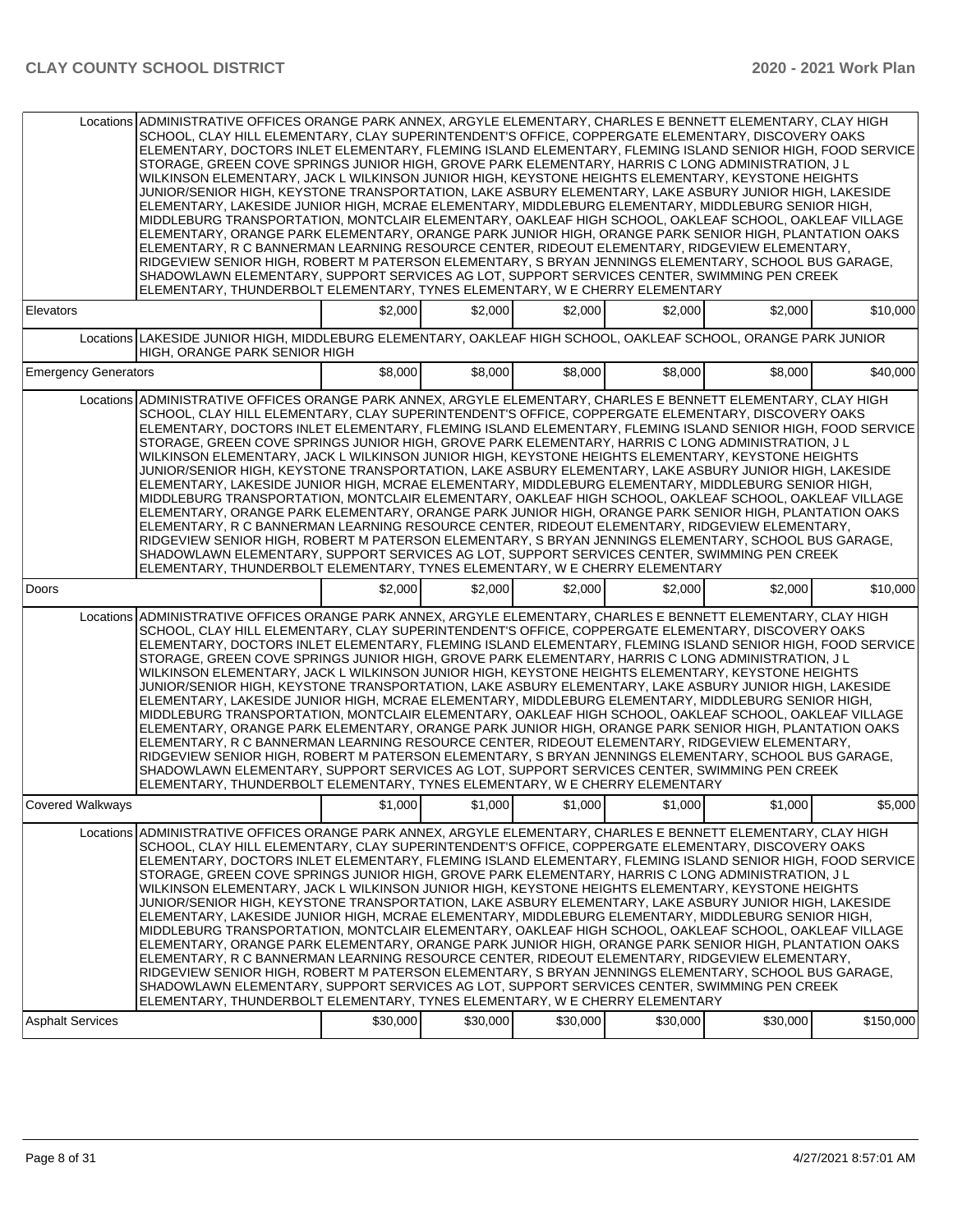|                                    | RIDGEVIEW SENIOR HIGH, ROBERT M PATERSON ELEMENTARY, S BRYAN JENNINGS ELEMENTARY, SCHOOL BUS GARAGE,<br>SHADOWLAWN ELEMENTARY, SUPPORT SERVICES AG LOT, SUPPORT SERVICES CENTER, SWIMMING PEN CREEK<br>ELEMENTARY, THUNDERBOLT ELEMENTARY, TYNES ELEMENTARY, W E CHERRY ELEMENTARY |          |          |          |          |                                                                                                                |           |
|------------------------------------|------------------------------------------------------------------------------------------------------------------------------------------------------------------------------------------------------------------------------------------------------------------------------------|----------|----------|----------|----------|----------------------------------------------------------------------------------------------------------------|-----------|
|                                    |                                                                                                                                                                                                                                                                                    |          |          |          |          |                                                                                                                |           |
|                                    |                                                                                                                                                                                                                                                                                    |          |          |          |          |                                                                                                                |           |
|                                    |                                                                                                                                                                                                                                                                                    |          |          |          |          |                                                                                                                |           |
|                                    | ELEMENTARY, R C BANNERMAN LEARNING RESOURCE CENTER, RIDEOUT ELEMENTARY, RIDGEVIEW ELEMENTARY,                                                                                                                                                                                      |          |          |          |          |                                                                                                                |           |
|                                    | MIDDLEBURG TRANSPORTATION, MONTCLAIR ELEMENTARY, OAKLEAF HIGH SCHOOL, OAKLEAF SCHOOL, OAKLEAF VILLAGE<br>ELEMENTARY, ORANGE PARK ELEMENTARY, ORANGE PARK JUNIOR HIGH, ORANGE PARK SENIOR HIGH, PLANTATION OAKS                                                                     |          |          |          |          |                                                                                                                |           |
|                                    | ELEMENTARY, LAKESIDE JUNIOR HIGH, MCRAE ELEMENTARY, MIDDLEBURG ELEMENTARY, MIDDLEBURG SENIOR HIGH,                                                                                                                                                                                 |          |          |          |          |                                                                                                                |           |
|                                    | JUNIOR/SENIOR HIGH, KEYSTONE TRANSPORTATION, LAKE ASBURY ELEMENTARY, LAKE ASBURY JUNIOR HIGH, LAKESIDE                                                                                                                                                                             |          |          |          |          |                                                                                                                |           |
|                                    | WILKINSON ELEMENTARY, JACK L WILKINSON JUNIOR HIGH, KEYSTONE HEIGHTS ELEMENTARY, KEYSTONE HEIGHTS                                                                                                                                                                                  |          |          |          |          |                                                                                                                |           |
|                                    | STORAGE, GREEN COVE SPRINGS JUNIOR HIGH, GROVE PARK ELEMENTARY, HARRIS C LONG ADMINISTRATION, J L                                                                                                                                                                                  |          |          |          |          |                                                                                                                |           |
|                                    | ELEMENTARY, DOCTORS INLET ELEMENTARY, FLEMING ISLAND ELEMENTARY, FLEMING ISLAND SENIOR HIGH, FOOD SERVICE.                                                                                                                                                                         |          |          |          |          |                                                                                                                |           |
|                                    | Locations ADMINISTRATIVE OFFICES ORANGE PARK ANNEX, ARGYLE ELEMENTARY, CHARLES E BENNETT ELEMENTARY, CLAY HIGH<br>SCHOOL, CLAY HILL ELEMENTARY, CLAY SUPERINTENDENT'S OFFICE, COPPERGATE ELEMENTARY, DISCOVERY OAKS                                                                |          |          |          |          |                                                                                                                |           |
|                                    |                                                                                                                                                                                                                                                                                    |          |          |          |          |                                                                                                                |           |
| Tree Cutting, Trimming and Removal |                                                                                                                                                                                                                                                                                    | \$20,000 | \$20,000 | \$20,000 | \$20,000 | \$20,000                                                                                                       | \$100,000 |
|                                    | ELEMENTARY, THUNDERBOLT ELEMENTARY, TYNES ELEMENTARY, W E CHERRY ELEMENTARY                                                                                                                                                                                                        |          |          |          |          |                                                                                                                |           |
|                                    | SHADOWLAWN ELEMENTARY, SUPPORT SERVICES AG LOT, SUPPORT SERVICES CENTER, SWIMMING PEN CREEK                                                                                                                                                                                        |          |          |          |          |                                                                                                                |           |
|                                    | IRIDGEVIEW SENIOR HIGH. ROBERT M PATERSON ELEMENTARY. S BRYAN JENNINGS ELEMENTARY. SCHOOL BUS GARAGE.                                                                                                                                                                              |          |          |          |          |                                                                                                                |           |
|                                    | ELEMENTARY, R C BANNERMAN LEARNING RESOURCE CENTER, RIDEOUT ELEMENTARY, RIDGEVIEW ELEMENTARY,                                                                                                                                                                                      |          |          |          |          |                                                                                                                |           |
|                                    | ELEMENTARY, ORANGE PARK ELEMENTARY, ORANGE PARK JUNIOR HIGH, ORANGE PARK SENIOR HIGH, PLANTATION OAKS                                                                                                                                                                              |          |          |          |          |                                                                                                                |           |
|                                    | ELEMENTARY, LAKESIDE JUNIOR HIGH, MCRAE ELEMENTARY, MIDDLEBURG ELEMENTARY, MIDDLEBURG SENIOR HIGH,<br>MIDDLEBURG TRANSPORTATION, MONTCLAIR ELEMENTARY, OAKLEAF HIGH SCHOOL, OAKLEAF SCHOOL, OAKLEAF VILLAGE                                                                        |          |          |          |          |                                                                                                                |           |
|                                    | JUNIOR/SENIOR HIGH, KEYSTONE TRANSPORTATION, LAKE ASBURY ELEMENTARY, LAKE ASBURY JUNIOR HIGH, LAKESIDE                                                                                                                                                                             |          |          |          |          |                                                                                                                |           |
|                                    | WILKINSON ELEMENTARY, JACK L WILKINSON JUNIOR HIGH, KEYSTONE HEIGHTS ELEMENTARY, KEYSTONE HEIGHTS                                                                                                                                                                                  |          |          |          |          |                                                                                                                |           |
|                                    | STORAGE, GREEN COVE SPRINGS JUNIOR HIGH, GROVE PARK ELEMENTARY, HARRIS C LONG ADMINISTRATION, J L                                                                                                                                                                                  |          |          |          |          |                                                                                                                |           |
|                                    | ELEMENTARY, DOCTORS INLET ELEMENTARY, FLEMING ISLAND ELEMENTARY, FLEMING ISLAND SENIOR HIGH, FOOD SERVICE.                                                                                                                                                                         |          |          |          |          |                                                                                                                |           |
|                                    | SCHOOL, CLAY HILL ELEMENTARY, CLAY SUPERINTENDENT'S OFFICE, COPPERGATE ELEMENTARY, DISCOVERY OAKS                                                                                                                                                                                  |          |          |          |          |                                                                                                                |           |
|                                    |                                                                                                                                                                                                                                                                                    |          |          |          |          | Locations ADMINISTRATIVE OFFICES ORANGE PARK ANNEX, ARGYLE ELEMENTARY, CHARLES E BENNETT ELEMENTARY, CLAY HIGH |           |

#### **Local 1.50 Mill Expenditure For Maintenance, Repair and Renovation**

Anticipated expenditures expected from local funding sources over the years covered by the current work plan.

| Item                                                         | 2020 - 2021<br><b>Actual Budget</b> | 2021 - 2022<br>Projected | 2022 - 2023<br>Projected | 2023 - 2024<br>Projected | 2024 - 2025<br>Projected | <b>Total</b> |
|--------------------------------------------------------------|-------------------------------------|--------------------------|--------------------------|--------------------------|--------------------------|--------------|
| Remaining Maint and Repair from 1.5 Mills                    | \$864,848                           | \$864,848                | \$864,848                | \$864,848                | \$864,848                | \$4,324,240  |
| Maintenance/Repair Salaries                                  | \$2,500,000                         | \$2,600,000              | \$2,600,000              | \$2,600,000              | \$2,600,000              | \$12,900,000 |
| <b>School Bus Purchases</b>                                  | \$1,615,559                         | \$1,615,559              | \$1,615,559              | \$1,615,559              | \$1,615,559              | \$8,077,795  |
| <b>Other Vehicle Purchases</b>                               | \$0                                 | \$0                      | \$0                      | \$0                      | \$0                      | \$0          |
| Capital Outlay Equipment                                     | \$300,000                           | \$300,000                | \$300,000                | \$300,000                | \$300,000                | \$1,500,000  |
| Rent/Lease Payments                                          | \$0                                 | \$0                      | \$0                      | \$0                      | \$0                      | \$0          |
| <b>COP Debt Service</b>                                      | \$5,192,449                         | \$5,186,644              | \$5,197,652              | \$5,197,651              | \$5,197,651              | \$25,972,047 |
| Rent/Lease Relocatables                                      | \$0                                 | \$0                      | \$0                      | \$0                      | \$0                      | \$0          |
| <b>Environmental Problems</b>                                | \$0                                 | \$0                      | \$0                      | \$0                      | \$0                      | \$0          |
| s.1011.14 Debt Service                                       | \$0                                 | \$0                      | \$0                      | \$0                      | \$0                      | \$0          |
| <b>Special Facilities Construction Account</b>               | \$140,000                           | \$140,000                | \$140,000                | \$140,000                | \$140,000                | \$700,000    |
| Premiums for Property Casualty Insurance - 1011.71<br>(4a,b) | \$1,238,455                         | \$1,367,300              | \$1,491,030              | \$1,540,133              | \$1,694,146              | \$7,331,064  |
| Qualified School Construction Bonds (QSCB)                   | \$0                                 | \$0                      | \$0                      | \$0                      | \$0                      | \$0          |
| Qualified Zone Academy Bonds (QZAB)                          | \$0                                 | \$0                      | \$0                      | \$0                      | \$0                      | \$0          |
| <b>Bus GPS</b>                                               | \$28,487                            | \$0                      | \$0                      | \$0                      | \$0                      | \$28,487     |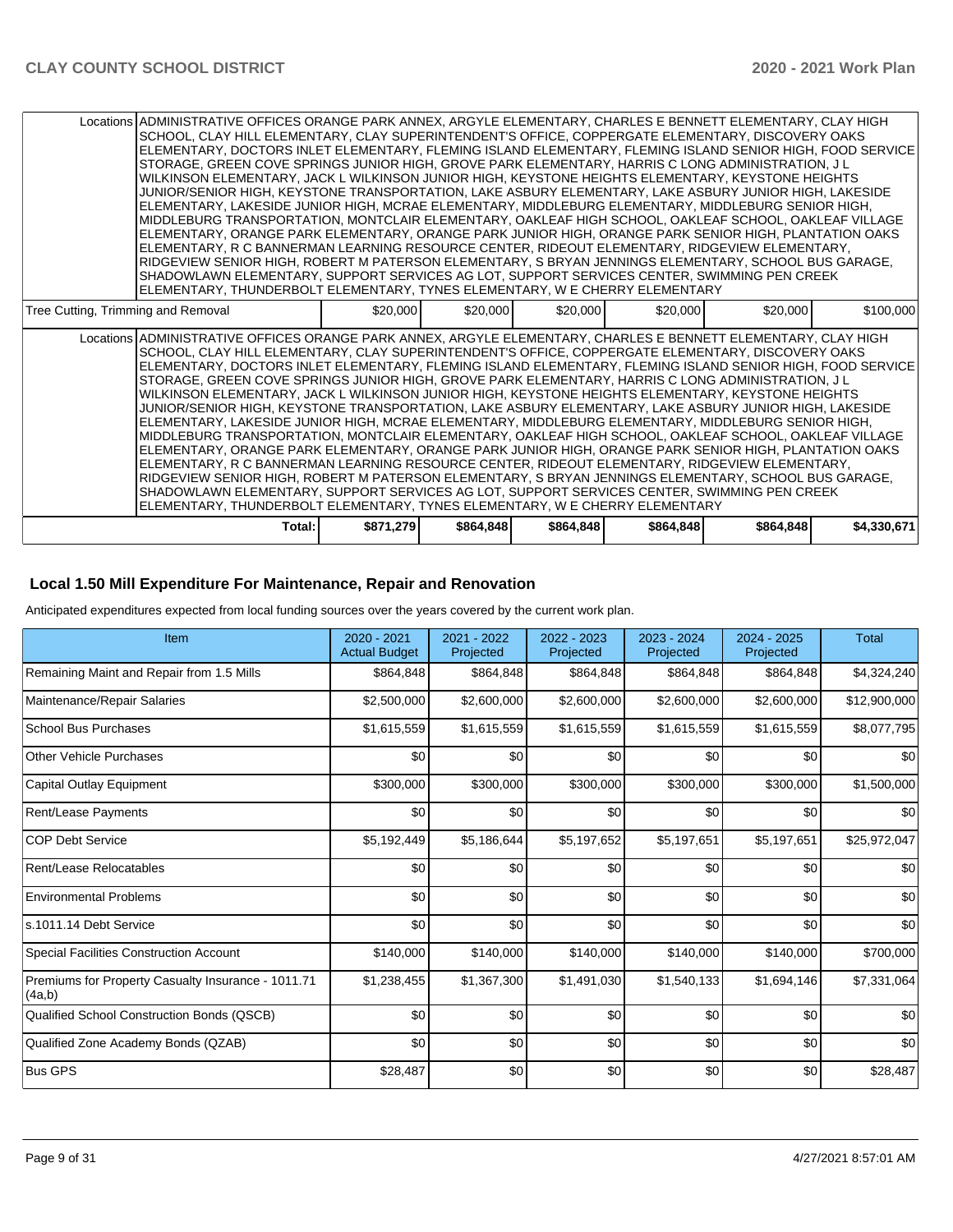| District Wide Technology    | \$934,967    | \$0          | \$0          | \$0          | \$0          | \$934,967    |
|-----------------------------|--------------|--------------|--------------|--------------|--------------|--------------|
| Local Expenditure Totals: I | \$12,814,765 | \$12,074,351 | \$12,209,089 | \$12,258,191 | \$12,412,204 | \$61,768,600 |

## **Revenue**

#### **1.50 Mill Revenue Source**

Schedule of Estimated Capital Outlay Revenue from each currently approved source which is estimated to be available for expenditures on the projects included in the tentative district facilities work program. All amounts are NET after considering carryover balances, interest earned, new COP's, 1011.14 and 1011.15 loans, etc. Districts cannot use 1.5-Mill funds for salaries except for those explicitly associated with maintenance/repair projects. (1011.71 (5), F.S.)

| <b>Item</b>                                                                         | Fund | $2020 - 2021$<br><b>Actual Value</b> | $2021 - 2022$<br>Projected | $2022 - 2023$<br>Projected | $2023 - 2024$<br>Projected | $2024 - 2025$<br>Projected | Total            |
|-------------------------------------------------------------------------------------|------|--------------------------------------|----------------------------|----------------------------|----------------------------|----------------------------|------------------|
| (1) Non-exempt property<br>lassessed valuation                                      |      | \$13,803,584,767                     | \$14,385,078,379           | \$15,054,934,604           | \$15,784,209,931           | \$16,598,171,090           | \$75,625,978,771 |
| $(2)$ The Millage projected for<br>discretionary capital outlay per<br>ls.1011.71   |      | 1.50                                 | 1.50                       | 1.50                       | 1.50                       | 1.50                       |                  |
| $(3)$ Full value of the 1.50-Mill<br>discretionary capital outlay per<br>ls.1011.71 |      | \$23,190,022                         | \$24,166,932               | \$25,292,290               | \$26,517,473               | \$27,884,927               | \$127,051,644    |
| (4) Value of the portion of the 1.50<br>-Mill ACTUALLY levied                       | 370  | \$19,877,162                         | \$20.714.513               | \$21,679,106               | \$22,729,262               | \$23,901,366               | \$108,901,409    |
| $(5)$ Difference of lines $(3)$ and $(4)$                                           |      | \$3,312,860                          | \$3,452,419                | \$3,613,184                | \$3,788,211                | \$3,983,561                | \$18,150,235     |

#### **PECO Revenue Source**

The figure in the row designated "PECO Maintenance" will be subtracted from funds available for new construction because PECO maintenance dollars cannot be used for new construction.

| <b>Item</b>                          | Fund         | 2020 - 2021<br><b>Actual Budget</b> | 2021 - 2022<br>Projected | 2022 - 2023<br>Projected | 2023 - 2024<br>Projected | 2024 - 2025<br>Projected | Total   |
|--------------------------------------|--------------|-------------------------------------|--------------------------|--------------------------|--------------------------|--------------------------|---------|
| <b>IPECO New Construction</b>        | 340 <b>I</b> | \$0 <sub>1</sub>                    | \$0 <sub>1</sub>         | \$0                      | \$0 <sub>1</sub>         | \$0                      | \$0     |
| <b>PECO Maintenance Expenditures</b> |              | \$6,431                             | \$0                      | \$0                      | \$0 <sub>1</sub>         | \$0                      | \$6,431 |
|                                      |              | \$6,431                             | \$0                      | \$0                      | \$0                      | \$0                      | \$6,431 |

#### **CO & DS Revenue Source**

Revenue from Capital Outlay and Debt Service funds.

| Item                                      | Fund | $2020 - 2021$<br><b>Actual Budget</b> | 2021 - 2022<br>Projected | $2022 - 2023$<br>Projected | $2023 - 2024$<br>Projected | $2024 - 2025$<br>Projected | Total       |
|-------------------------------------------|------|---------------------------------------|--------------------------|----------------------------|----------------------------|----------------------------|-------------|
| ICO & DS Cash Flow-through<br>Distributed | 360  | \$1.460.602                           | \$1,460,602              | \$1.460.602                | \$1.460.602                | \$1,460,602                | \$7,303,010 |
| ICO & DS Interest on<br>Undistributed CO  | 360  | \$43.833                              | \$43.833                 | \$43.833                   | \$43.833                   | \$43.833                   | \$219.165   |
|                                           |      | \$1,504,435                           | \$1,504,435              | \$1.504.435                | \$1.504.435                | \$1,504,435                | \$7,522,175 |

#### **Fair Share Revenue Source**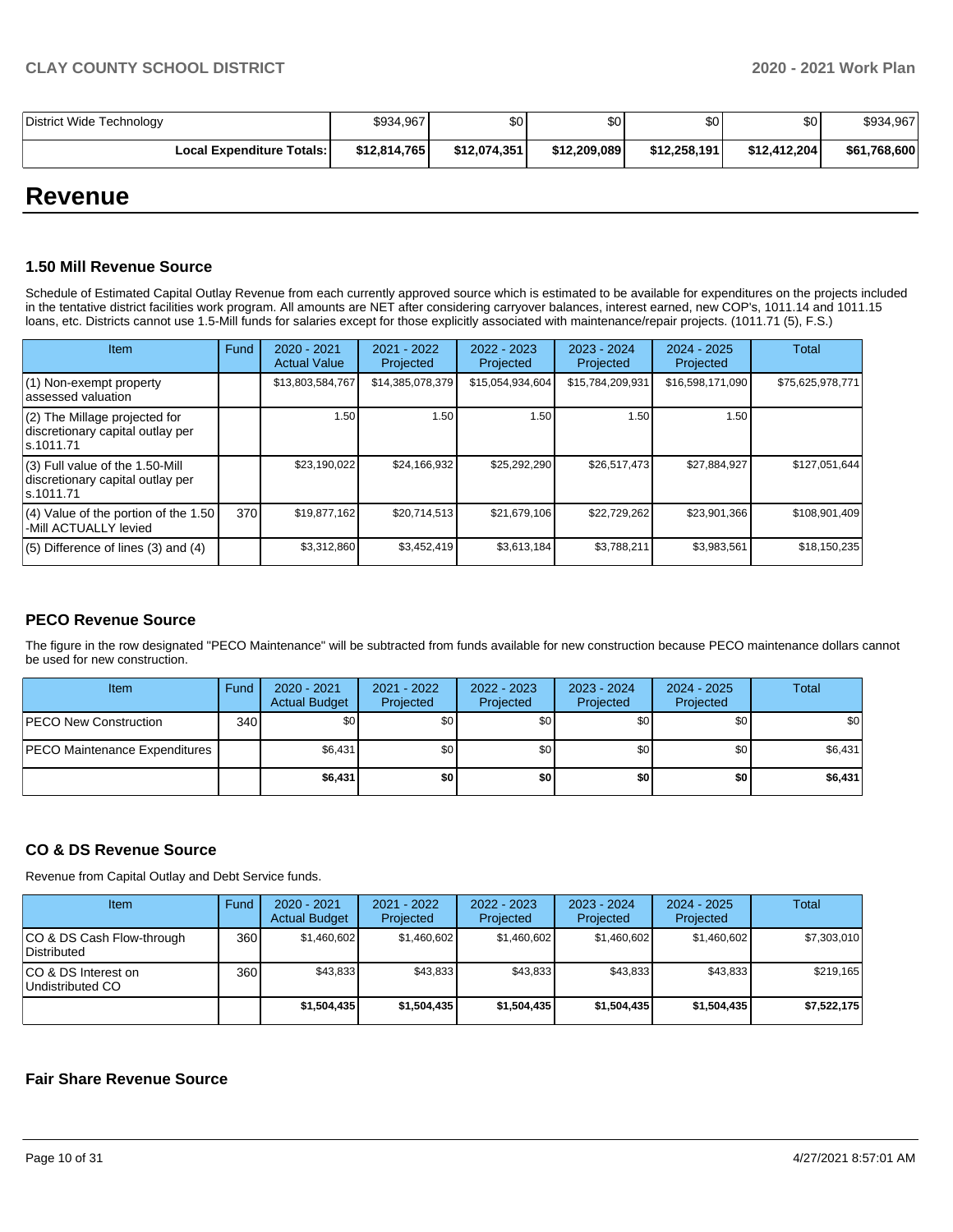No

All legally binding commitments for proportionate fair-share mitigation for impacts on public school facilities must be included in the 5-year district work program.

| <b>Item</b>                                         | $2020 - 2021$<br><b>Actual Budget</b> | 2021 - 2022<br>Projected | 2022 - 2023<br>Projected | $2023 - 2024$<br>Projected | $2024 - 2025$<br>Projected | Total       |
|-----------------------------------------------------|---------------------------------------|--------------------------|--------------------------|----------------------------|----------------------------|-------------|
| Integra Apartments Prop Share<br>agreement, banking | \$0                                   | \$69,312                 | \$0                      | \$0                        | \$0                        | \$69,312    |
| Creek View Trails Prop Share agreement,<br>banking  | \$0                                   | \$0                      | \$0                      | \$2,146,593                | \$2,146,593                | \$4,293,186 |
| Avonlea Hills Prop Share agreement,<br> banking     | \$0                                   | \$0                      | \$0                      | \$46,750                   | \$46,750                   | \$93,500    |
| Reinhold North Prop Share agreement,<br> banking    | \$0                                   | \$0                      | \$0                      | \$438,894                  | \$438,894                  | \$877,788   |
|                                                     | \$0                                   | \$69,312                 | \$0                      | \$2,632,237                | \$2,632,237                | \$5,333,786 |

#### **Sales Surtax Referendum**

Specific information about any referendum for a 1-cent or ½-cent surtax referendum during the previous year.

**Did the school district hold a surtax referendum during the past fiscal year 2019 - 2020?**

**Additional Revenue Source**

Any additional revenue sources

| Item                                                                                                   | $2020 - 2021$<br><b>Actual Value</b> | $2021 - 2022$<br>Projected | 2022 - 2023<br>Projected | 2023 - 2024<br>Projected | $2024 - 2025$<br>Projected | <b>Total</b> |
|--------------------------------------------------------------------------------------------------------|--------------------------------------|----------------------------|--------------------------|--------------------------|----------------------------|--------------|
| Proceeds from a s.1011.14/15 F.S. Loans                                                                | \$0                                  | \$0                        | \$0                      | \$0                      | \$0                        | \$0          |
| District Bonds - Voted local bond<br>referendum proceeds per s.9, Art VII<br><b>State Constitution</b> | \$0                                  | \$0                        | \$0                      | \$0                      | \$0                        | \$0          |
| Proceeds from Special Act Bonds                                                                        | \$0                                  | \$0                        | \$0                      | \$0                      | \$0                        | \$0          |
| Estimated Revenue from CO & DS Bond<br>Sale                                                            | \$0                                  | \$0                        | \$0                      | \$0                      | \$0                        | \$0          |
| Proceeds from Voted Capital<br>Improvements millage                                                    | \$5,000,000                          | \$5,080,000                | \$5,080,000              | \$0                      | \$0                        | \$15,160,000 |
| Other Revenue for Other Capital Projects                                                               | \$46,500                             | \$46,500                   | \$46,500                 | \$46,500                 | \$46,500                   | \$232,500    |
| Proceeds from 1/2 cent sales surtax<br>authorized by school board                                      | \$0                                  | \$0                        | \$0                      | \$0                      | \$0                        | \$0          |
| Proceeds from local governmental<br>infrastructure sales surtax                                        | \$750,000                            | \$0                        | \$0                      | \$0                      | \$0                        | \$750,000    |
| Proceeds from Certificates of<br>Participation (COP's) Sale                                            | \$0                                  | \$0                        | \$0                      | \$0                      | \$0                        | \$0          |
| Classrooms First Bond proceeds amount<br>authorized in FY 1997-98                                      | \$0                                  | \$0                        | \$0                      | \$0                      | \$0                        | \$0          |
| Classrooms for Kids                                                                                    | \$0                                  | \$0                        | \$0                      | \$0                      | \$0                        | \$0          |
| <b>District Equity Recognition</b>                                                                     | \$0                                  | \$0                        | \$0                      | \$0                      | \$0                        | \$0          |
| Federal Grants                                                                                         | \$0                                  | \$0                        | \$0                      | \$0                      | \$0                        | \$0          |
| Proportionate share mitigation (actual<br>cash revenue only, not in kind donations)                    | \$0                                  | \$0                        | \$0                      | \$0                      | \$0                        | \$0          |
| Impact fees received                                                                                   | \$7,500,000                          | \$7,500,000                | \$7,500,000              | \$7,500,000              | \$7,500,000                | \$37,500,000 |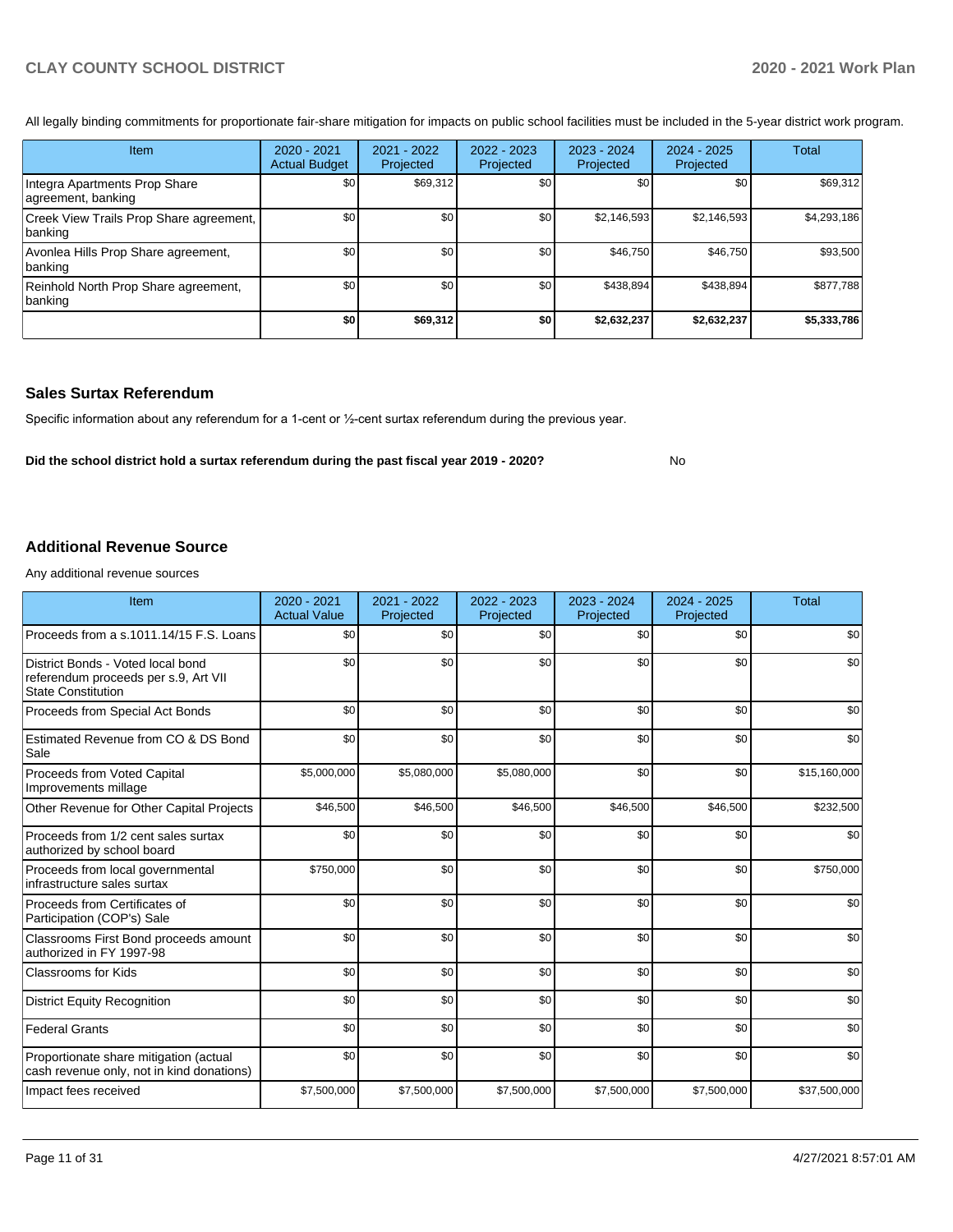| <b>Private donations</b>                                                                                                  | \$0          | \$0 <sub>1</sub> | \$0          | \$0          | \$0         | \$0           |
|---------------------------------------------------------------------------------------------------------------------------|--------------|------------------|--------------|--------------|-------------|---------------|
| Grants from local governments or not-for-<br>profit organizations                                                         | \$0          | \$0              | \$0          | \$0          | \$0         | \$0           |
| Interest, Including Profit On Investment                                                                                  | \$0          | \$0              | \$0          | \$0          | \$0         | \$0           |
| Revenue from Bonds pledging proceeds<br>from 1 cent or 1/2 cent Sales Surtax                                              | \$0          | \$0              | \$0          | \$0          | \$0         | \$0           |
| <b>Total Fund Balance Carried Forward</b>                                                                                 | \$18,273,249 | \$12,853,432     | \$13,948,817 | \$2,266,450  | \$0         | \$47,341,948  |
| General Capital Outlay Obligated Fund<br><b>Balance Carried Forward From Total</b><br><b>Fund Balance Carried Forward</b> | \$0          | \$0              | \$0          | \$0          | \$0         | \$0           |
| Special Facilities Construction Account                                                                                   | \$0          | \$0              | \$0          | \$0          | \$0         | \$0           |
| One Cent - 1/2 Cent Sales Surtax Debt<br>Service From Total Fund Balance Carried<br>Forward                               | \$0          | \$0              | \$0          | \$0          | \$0         | \$0           |
| Capital Outlay Projects Funds Balance<br>Carried Forward From Total Fund<br><b>Balance Carried Forward</b>                | \$0          | \$0              | \$0          | \$0          | \$0         | \$0           |
| <b>Other Revenue</b>                                                                                                      | \$0          | \$0 <sub>1</sub> | \$13,500,000 | \$22,000,000 | \$0         | \$35,500,000  |
| <b>Subtotal</b>                                                                                                           | \$31,569,749 | \$25,479,932     | \$40,075,317 | \$31,812,950 | \$7,546,500 | \$136,484,448 |

## **Total Revenue Summary**

| <b>Item Name</b>                                              | $2020 - 2021$<br><b>Budget</b> | 2021 - 2022<br>Projected | 2022 - 2023<br>Projected | 2023 - 2024<br>Projected | 2024 - 2025<br>Projected | <b>Five Year Total</b> |
|---------------------------------------------------------------|--------------------------------|--------------------------|--------------------------|--------------------------|--------------------------|------------------------|
| Local 1.5 Mill Discretionary Capital Outlay<br><b>Revenue</b> | \$19,877,162                   | \$20,714,513             | \$21,679,106             | \$22,729,262             | \$23,901,366             | \$108,901,409          |
| PECO and 1.5 Mill Maint and Other 1.5<br>Mill Expenditures    | (\$12,814,765)                 | (\$12,074,351)           | (\$12,209,089)           | (S12, 258, 191)          | (\$12,412,204)           | (\$61,768,600)         |
| <b>IPECO Maintenance Revenue</b>                              | \$6,431                        | \$0                      | \$0                      | \$0                      | \$0                      | \$6,431                |
| Available 1.50 Mill for New<br>  Construction                 | \$7,062,397                    | \$8,640,162              | \$9.470.017              | \$10,471,071             | \$11,489,162             | \$47,132,809           |

| <b>Item Name</b>                      | 2020 - 2021<br><b>Budget</b> | $2021 - 2022$<br>Projected | $2022 - 2023$<br>Projected | $2023 - 2024$<br>Projected | $2024 - 2025$<br>Projected | <b>Five Year Total</b> |
|---------------------------------------|------------------------------|----------------------------|----------------------------|----------------------------|----------------------------|------------------------|
| ICO & DS Revenue                      | \$1,504,435                  | \$1,504,435                | \$1,504,435                | \$1,504,435                | \$1,504,435                | \$7,522,175            |
| <b>IPECO New Construction Revenue</b> | \$0                          | \$0                        | \$0                        | \$0                        | \$0                        | \$0                    |
| Other/Additional Revenue              | \$31,569,749                 | \$25,549,244               | \$40,075,317               | \$34,445,187               | \$10,178,737               | \$141,818,234          |
| <b>Total Additional Revenue</b>       | \$33,074,184                 | \$27,053,679               | \$41,579,752               | \$35,949,622               | \$11,683,172               | \$149,340,409          |
| <b>Total Available Revenue</b>        | \$40,136,581                 | \$35,693,841               | \$51,049,769               | \$46,420,693               | \$23,172,334               | \$196,473,218          |

# **Project Schedules**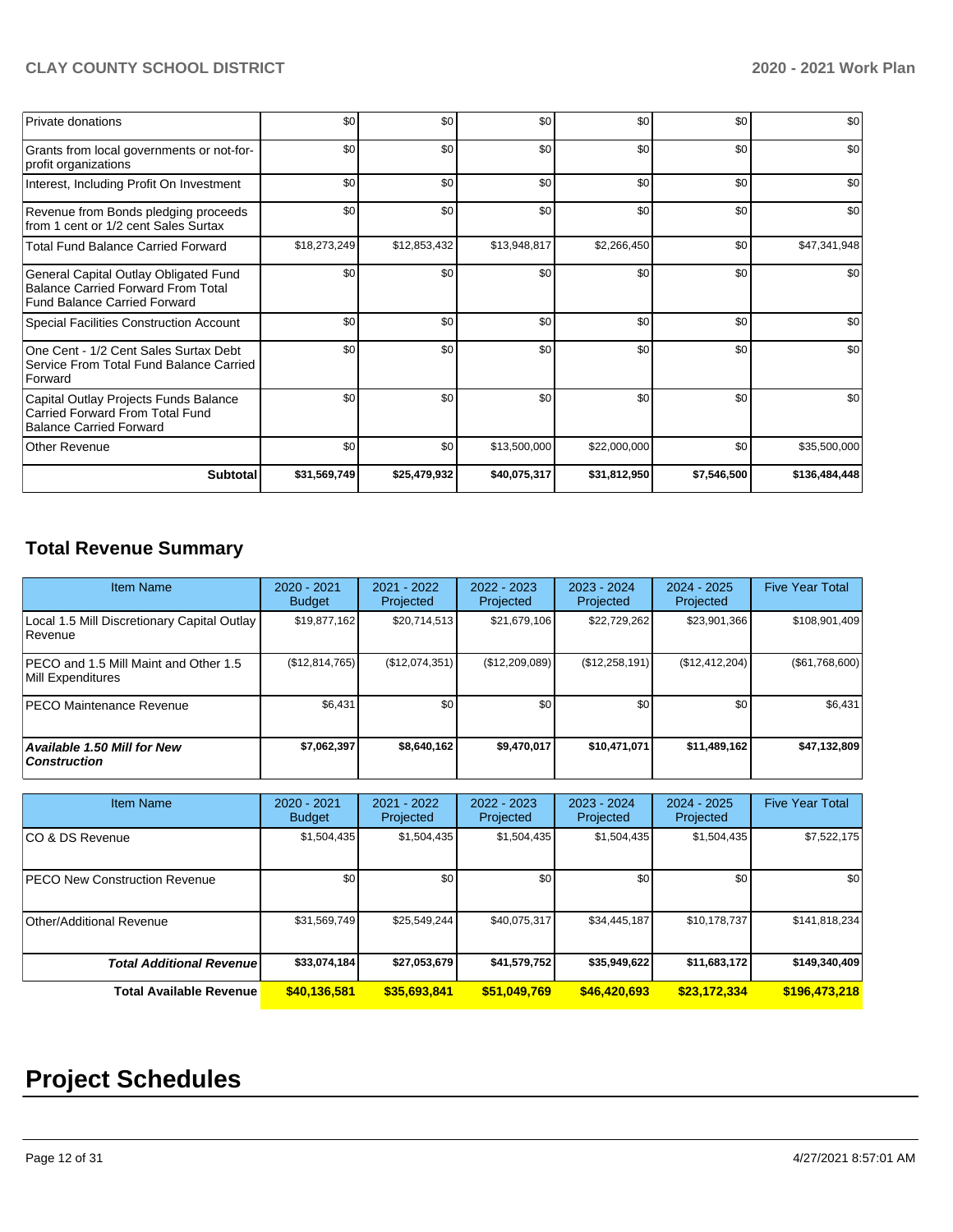## **Capacity Project Schedules**

A schedule of capital outlay projects necessary to ensure the availability of satisfactory classrooms for the projected student enrollment in K-12 programs.

| <b>Project Description</b>                     | Location                                                                                                                  |                          | 2020 - 2021 | 2021 - 2022 | 2022 - 2023         | 2023 - 2024  | 2024 - 2025 | Total            | Funded |
|------------------------------------------------|---------------------------------------------------------------------------------------------------------------------------|--------------------------|-------------|-------------|---------------------|--------------|-------------|------------------|--------|
| New Classroom<br>Addition                      | <b>TYNES</b><br><b>ELEMENTARY</b>                                                                                         | Planned<br>Cost:         | \$3,000,000 | \$0         | \$0                 | \$0          | \$0         | \$3,000,000 Yes  |        |
|                                                |                                                                                                                           | <b>Student Stations:</b> | 176         | $\mathbf 0$ | $\mathbf 0$         | $\mathbf 0$  | $\mathbf 0$ | 176              |        |
|                                                |                                                                                                                           | <b>Total Classrooms:</b> | 8           | $\Omega$    | $\mathbf 0$         | $\Omega$     | $\mathbf 0$ | 8                |        |
|                                                |                                                                                                                           | Gross Sq Ft:             | 12,000      | $\mathbf 0$ | $\mathbf 0$         | $\mathbf 0$  | $\mathbf 0$ | 12,000           |        |
| New Classroom<br>Addition                      | <b>LAKE ASBURY</b><br><b>ELEMENTARY</b>                                                                                   | Planned<br>Cost:         | \$500,000   | \$2,500,000 | \$0                 | \$0          | \$0         | \$3,000,000 Yes  |        |
|                                                | <b>CLAY</b><br>SUPERINTENDENT'<br>S OFFICE<br>OAKLEAF HIGH<br><b>SCHOOL</b><br><b>CLAY</b><br>SUPERINTENDENT'<br>S OFFICE | <b>Student Stations:</b> | $\mathbf 0$ | 176         | $\mathbf 0$         | $\mathbf 0$  | $\mathbf 0$ | 176              |        |
|                                                |                                                                                                                           | Total Classrooms:        | $\mathbf 0$ | 8           | $\mathbf 0$         | $\mathbf 0$  | $\mathbf 0$ | 8                |        |
|                                                |                                                                                                                           | Gross Sq Ft:             | $\mathbf 0$ | 12,000      | $\mathbf 0$         | $\Omega$     | $\mathbf 0$ | 12,000           |        |
| Elementary "R" New<br>Elementary School<br>'R" |                                                                                                                           | Planned<br>Cost:         | \$2,000,000 | \$1,500,000 | \$29,000,000        | \$2,000,000  | \$0         | \$34,500,000 Yes |        |
|                                                | <b>Student Stations:</b>                                                                                                  |                          | $\mathbf 0$ | $\mathbf 0$ | 862                 | $\mathbf 0$  | $\mathbf 0$ | 862              |        |
|                                                |                                                                                                                           | <b>Total Classrooms:</b> | $\mathbf 0$ | $\mathbf 0$ | 45                  | $\mathbf 0$  | $\mathbf 0$ | 45               |        |
|                                                | Gross Sq Ft:                                                                                                              |                          | $\mathbf 0$ | $\mathbf 0$ | 110,000             | $\mathbf 0$  | $\mathbf 0$ | 110,000          |        |
| NEW CLASSROOM<br><b>ADDITION</b>               |                                                                                                                           | Planned<br>Cost:         | \$0         | \$0         | \$0                 | \$0          | \$5,000,000 | \$5,000,000 Yes  |        |
|                                                |                                                                                                                           | <b>Student Stations:</b> | $\mathbf 0$ | $\mathbf 0$ | $\mathbf 0$         | $\mathbf 0$  | $\mathbf 0$ | $\mathbf 0$      |        |
|                                                |                                                                                                                           | Total Classrooms:        | $\mathbf 0$ | $\mathbf 0$ | $\mathbf 0$         | $\mathbf 0$  | $\Omega$    | $\mathbf 0$      |        |
|                                                |                                                                                                                           | Gross Sq Ft:             | $\mathbf 0$ | $\mathbf 0$ | $\mathbf 0$         | $\mathbf 0$  | 12,000      | 12,000           |        |
| New School "A"                                 |                                                                                                                           | Planned<br>Cost:         | \$0         | \$0         | \$3,500,000         | \$31,000,000 | \$2,000,000 | \$36,500,000 Yes |        |
|                                                |                                                                                                                           | <b>Student Stations:</b> | $\pmb{0}$   | $\pmb{0}$   | $\pmb{0}$           | 862          | $\pmb{0}$   | 862              |        |
|                                                |                                                                                                                           | <b>Total Classrooms:</b> | $\pmb{0}$   | $\pmb{0}$   | $\pmb{0}$           | 45           | $\pmb{0}$   | 45               |        |
|                                                |                                                                                                                           | Gross Sq Ft:             | $\mathsf 0$ | $\mathbf 0$ | $\mathsf{O}\xspace$ | 110,000      | $\pmb{0}$   | 110,000          |        |
|                                                |                                                                                                                           | <b>Planned Cost:</b>     | \$5,500,000 | \$4,000,000 | \$32,500,000        | \$33,000,000 | \$7,000,000 | \$82,000,000     |        |
|                                                |                                                                                                                           | <b>Student Stations:</b> | 176         | 176         | 862                 | 862          | $\pmb{0}$   | 2,076            |        |
|                                                |                                                                                                                           | <b>Total Classrooms:</b> | 8           | 8           | 45                  | 45           | $\pmb{0}$   | 106              |        |
|                                                |                                                                                                                           | Gross Sq Ft:             | 12,000      | 12,000      | 110,000             | 110,000      | 12,000      | 256,000          |        |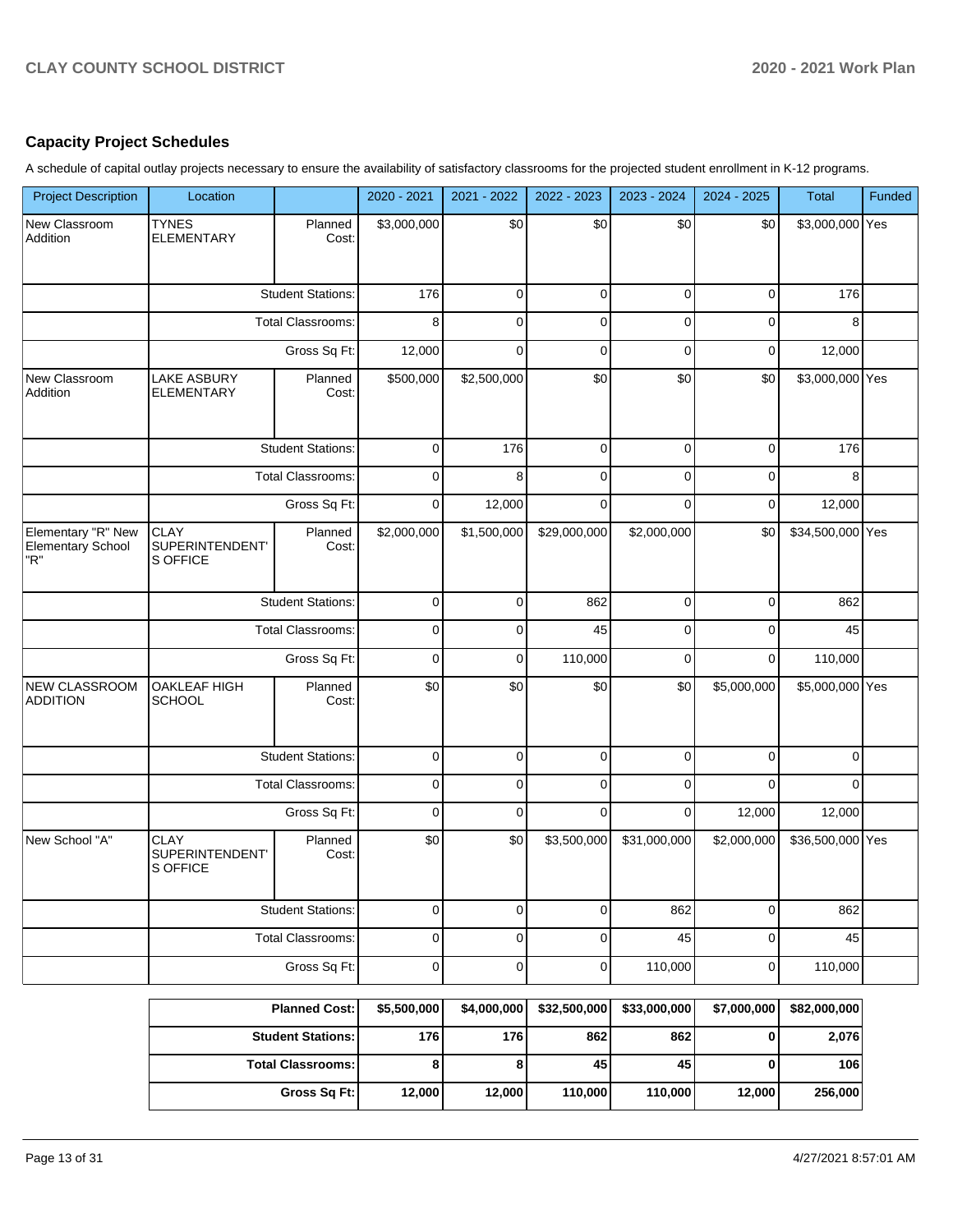## **Other Project Schedules**

Major renovations, remodeling, and additions of capital outlay projects that do not add capacity to schools.

| <b>Project Description</b>                             | Location                                                   | 2020 - 2021<br><b>Actual Budget</b> | 2021 - 2022<br>Projected | 2022 - 2023<br>Projected | 2023 - 2024<br>Projected | 2024 - 2025<br>Projected | Total           | Funded |
|--------------------------------------------------------|------------------------------------------------------------|-------------------------------------|--------------------------|--------------------------|--------------------------|--------------------------|-----------------|--------|
| Cafeteria Renovation                                   | LAKESIDE JUNIOR HIGH                                       | \$0                                 | \$200,000                | \$0                      | \$0                      | \$0                      | \$200,000 Yes   |        |
| <b>Security Cameras</b>                                | <b>JACK L WILKINSON</b><br><b>JUNIOR HIGH</b>              | \$50,000                            | \$200,000                | \$0                      | \$0                      | \$0                      | \$250,000 Yes   |        |
| Security - Control Access<br>(Storefront)              | <b>KEYSTONE HEIGHTS</b><br>JUNIOR/SENIOR HIGH              | \$50,000                            | \$0                      | \$0                      | \$0                      | \$0                      | \$50,000 Yes    |        |
| <b>Security Cameras</b>                                | <b>LAKESIDE</b><br><b>ELEMENTARY</b>                       | \$40,000                            | \$0                      | \$0                      | \$0                      | \$0                      | \$40,000 Yes    |        |
| New Front Office Spaces                                | <b>MIDDLEBURG SENIOR</b><br><b>HIGH</b>                    | \$0                                 | \$0                      | \$200.000                | \$0                      | \$0                      | \$200,000 Yes   |        |
| Replace HVAC Controls                                  | <b>THUNDERBOLT</b><br><b>ELEMENTARY</b>                    | \$10,000                            | \$0                      | \$0                      | \$0                      | \$0                      | \$10,000 Yes    |        |
| Cafeteria/Kitchen Renovation                           | <b>MONTCLAIR</b><br><b>ELEMENTARY</b>                      | \$0                                 | \$0                      | \$800,000                | \$2,000,000              | \$0                      | \$2,800,000 Yes |        |
| <b>HVAC Repair/Replacement</b><br>(Buildings 1, 2 & 3) | <b>MCRAE ELEMENTARY</b>                                    | \$0                                 | \$300,000                | \$0                      | \$0                      | \$0                      | \$300,000 Yes   |        |
| <b>Security Cameras</b>                                | R C BANNERMAN<br>LEARNING RESOURCE<br><b>CENTER</b>        | \$30,000                            | \$0                      | \$0                      | \$0                      | \$0                      | \$30,000 Yes    |        |
| New Kitchen Addition                                   | R C BANNERMAN<br><b>LEARNING RESOURCE</b><br><b>CENTER</b> | \$0                                 | \$0                      | \$212,500                | \$2,500,000              | \$0                      | \$2,712,500 Yes |        |
| <b>Erosion Control/Stormwater</b><br>Repair            | <b>FLEMING ISLAND</b><br><b>SENIOR HIGH</b>                | \$30,000                            | \$0                      | \$0                      | \$0                      | \$0                      | \$30,000 Yes    |        |
| Covered Walkway<br>Replacement                         | JACK L WILKINSON<br>JUNIOR HIGH                            | \$200,000                           | \$0                      | \$0                      | \$0                      | \$0                      | \$200,000 Yes   |        |
| <b>Restroom Renovations</b>                            | LAKESIDE JUNIOR HIGH                                       | \$0                                 | \$0                      | \$600,000                | \$0                      | \$0                      | \$600,000 Yes   |        |
| Window Replacement<br>(Buildings 1, 2, 3, & 4)         | LAKESIDE JUNIOR HIGH                                       | \$0                                 | \$250,000                | \$0                      | \$0                      | \$0                      | \$250,000 Yes   |        |
| Asphalt and Sidewalk<br>Improvements                   | ORANGE PARK JUNIOR<br><b>HIGH</b>                          | \$60,000                            | \$0                      | \$0                      | \$0                      | \$0                      | \$60,000 Yes    |        |
| <b>HVAC Repair/Replacement</b><br>(Building 1)         | <b>ORANGE PARK JUNIOR</b><br><b>HIGH</b>                   | \$130,000                           | \$0                      | \$0                      | \$0                      | \$0                      | \$130,000 Yes   |        |
| <b>Security Control Access</b>                         | ARGYLE ELEMENTARY                                          | \$60,000                            | \$0                      | \$0                      | \$0                      | \$0                      | \$60,000 Yes    |        |
| <b>Security Cameras</b>                                | ARGYLE ELEMENTARY                                          | \$40,000                            | \$0                      | \$0                      | \$0                      | \$0                      | \$40,000 Yes    |        |
| Cafeteria Expansion                                    | <b>CHARLES E BENNETT</b><br><b>ELEMENTARY</b>              | \$0                                 | \$300,000                | \$2,500,000              | \$0                      | \$0                      | \$2,800,000 Yes |        |
| Refoof Buildings 4 & 5                                 | CHARLES E BENNETT<br><b>ELEMENTARY</b>                     | \$0                                 | \$200,000                | \$0                      | $\$0$                    | \$0                      | \$200,000 Yes   |        |
| <b>Security Control Access</b>                         | <b>CHARLES E BENNETT</b><br><b>ELEMENTARY</b>              | \$50,000                            | \$0                      | \$0                      | \$0                      | \$0                      | \$50,000 Yes    |        |
| <b>Security Cameras</b>                                | <b>CHARLES E BENNETT</b><br><b>ELEMENTARY</b>              | \$40,000                            | \$0                      | \$0                      | \$0                      | \$0                      | \$40,000 Yes    |        |
| Covered Play Area                                      | <b>CHARLES E BENNETT</b><br><b>ELEMENTARY</b>              | \$120,000                           | \$0                      | \$0                      | \$0                      | \$0                      | \$120,000 Yes   |        |
| <b>Security Control Access</b>                         | COPPERGATE<br><b>ELEMENTARY</b>                            | \$30,000                            | \$0                      | \$0                      | \$0                      | \$0                      | \$30,000 Yes    |        |
| <b>Security Cameras</b>                                | COPPERGATE<br><b>ELEMENTARY</b>                            | \$40,000                            | \$0                      | \$0                      | \$0                      | \$0                      | \$40,000 Yes    |        |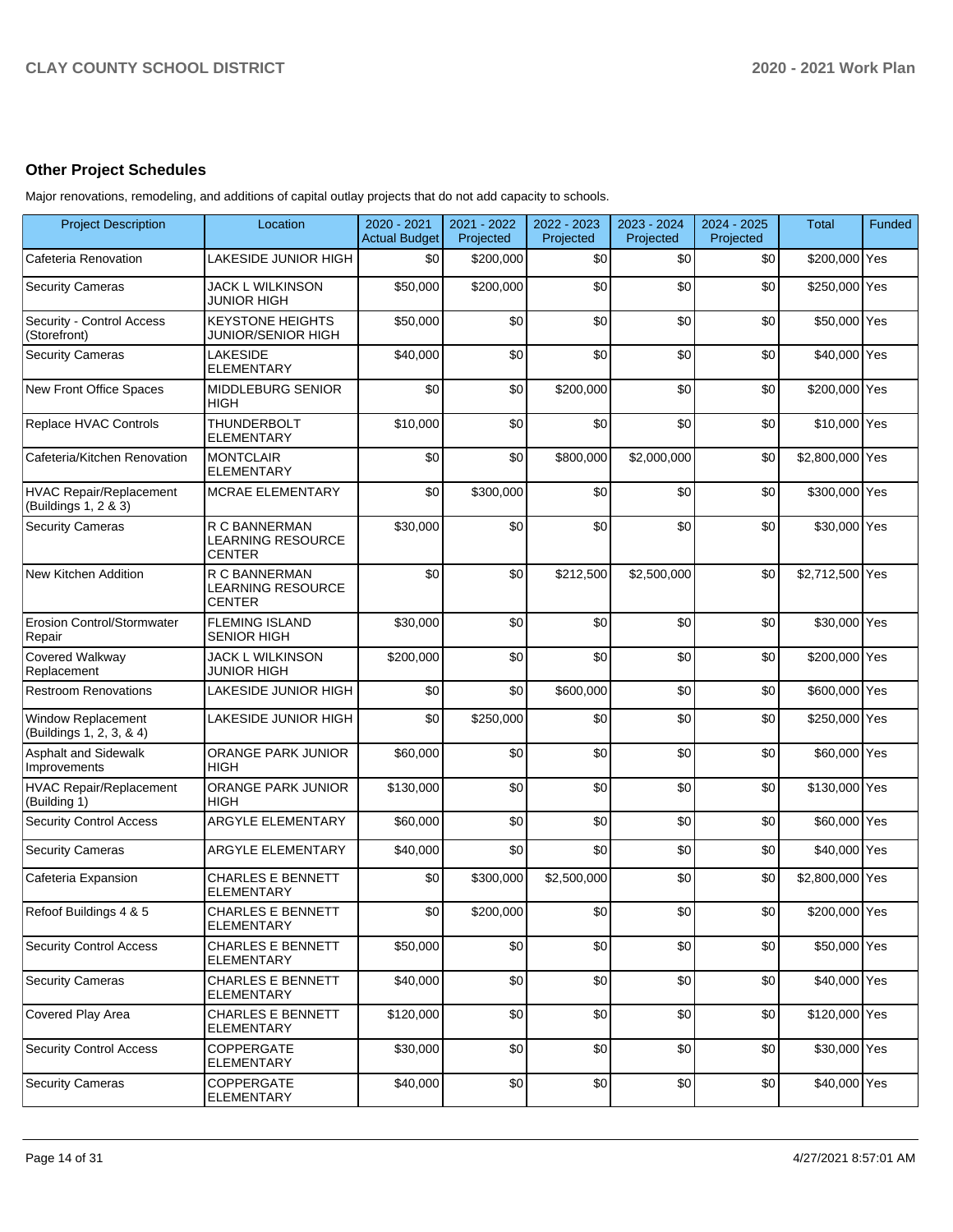| <b>Security Cameras</b>                             | <b>CLAY HILL</b><br><b>ELEMENTARY</b>         | \$40,000  | \$0       | \$0       | \$0 | \$0 | \$40,000 Yes  |  |
|-----------------------------------------------------|-----------------------------------------------|-----------|-----------|-----------|-----|-----|---------------|--|
| <b>Security Control Access</b>                      | <b>CLAY HILL</b><br><b>ELEMENTARY</b>         | \$50,000  | \$0       | \$0       | \$0 | \$0 | \$50,000 Yes  |  |
| Cafeteria Expansion                                 | <b>DOCTORS INLET</b><br><b>ELEMENTARY</b>     | \$200.000 | \$0       | \$0       | \$0 | \$0 | \$200,000 Yes |  |
| <b>Security Cameras</b>                             | <b>DOCTORS INLET</b><br>ELEMENTARY            | \$40.000  | \$0       | \$0       | \$0 | \$0 | \$40,000 Yes  |  |
| <b>Security Control Access</b>                      | <b>DOCTORS INLET</b><br>ELEMENTARY            | \$50,000  | \$0       | \$0       | \$0 | \$0 | \$50,000 Yes  |  |
| <b>Security Lighting</b><br>Repair/Replacement      | <b>DOCTORS INLET</b><br><b>ELEMENTARY</b>     | \$100,000 | \$0       | \$0       | \$0 | \$0 | \$100,000 Yes |  |
| <b>HVAC Repair/Replacement</b><br>(B8)              | <b>DOCTORS INLET</b><br><b>ELEMENTARY</b>     | \$150.000 | \$0       | \$0       | \$0 | \$0 | \$150,000 Yes |  |
| <b>Security Control Access</b>                      | <b>DISCOVERY OAKS</b><br><b>ELEMENTARY</b>    | \$20,000  | \$0       | \$0       | \$0 | \$0 | \$20,000 Yes  |  |
| <b>Security Cameras</b>                             | <b>DISCOVERY OAKS</b><br><b>ELEMENTARY</b>    | \$40,000  | \$0       | \$0       | \$0 | \$0 | \$40,000 Yes  |  |
| HVAC Repair/Replacement<br>(Buildings 1, 2, & 3)    | <b>FLEMING ISLAND</b><br><b>ELEMENTARY</b>    | \$0       | \$0       | \$300,000 | \$0 | \$0 | \$300,000 Yes |  |
| <b>Security Cameras</b>                             | <b>FLEMING ISLAND</b><br><b>ELEMENTARY</b>    | \$40,000  | \$0       | \$0       | \$0 | \$0 | \$40,000 Yes  |  |
| <b>Security Control Access</b>                      | <b>FLEMING ISLAND</b><br><b>ELEMENTARY</b>    | \$20,000  | \$0       | \$0       | \$0 | \$0 | \$20,000 Yes  |  |
| Flooring Repair/Replacement<br>(Cafeteria)          | <b>GROVE PARK</b><br><b>ELEMENTARY</b>        | \$100,000 | \$0       | \$0       | \$0 | \$0 | \$100,000 Yes |  |
| <b>HVAC Repair/Replacement</b><br>(Building 2)      | <b>GROVE PARK</b><br><b>ELEMENTARY</b>        | \$10,000  | \$0       | \$0       | \$0 | \$0 | \$10,000 Yes  |  |
| <b>HVAC Repair/Replacement</b><br>(Buildings 6 & 7) | <b>GROVE PARK</b><br><b>ELEMENTARY</b>        | \$300,000 | \$0       | \$0       | \$0 | \$0 | \$300,000 Yes |  |
| <b>Security Cameras</b>                             | <b>ROBERT M PATERSON</b><br><b>ELEMENTARY</b> | \$40,000  | \$0       | \$0       | \$0 | \$0 | \$40,000 Yes  |  |
| Covered Play Area                                   | <b>GROVE PARK</b><br><b>ELEMENTARY</b>        | \$120,000 | \$0       | \$0       | \$0 | \$0 | \$120,000 Yes |  |
| <b>Security Cameras</b>                             | <b>GROVE PARK</b><br>ELEMENTARY               | \$40,000  | \$0       | \$0       | \$0 | \$0 | \$40,000 Yes  |  |
| <b>Security Control Access</b>                      | <b>GROVE PARK</b><br><b>ELEMENTARY</b>        | \$40,000  | \$0       | \$0       | \$0 | \$0 | \$40,000 Yes  |  |
| <b>Security Control Access</b>                      | <b>MIDDLEBURG</b><br><b>ELEMENTARY</b>        | \$75,000  | \$0       | \$0       | \$0 | \$0 | \$75,000 Yes  |  |
| New Parent Pickup                                   | <b>MONTCLAIR</b><br><b>ELEMENTARY</b>         | \$0       | \$0       | \$500,000 | \$0 | \$0 | \$500,000 Yes |  |
| Covered Walkway<br>Replacement                      | <b>MONTCLAIR</b><br>ELEMENTARY                | \$0       | \$100,000 | \$0       | \$0 | \$0 | \$100,000 Yes |  |
| <b>Security Cameras</b>                             | PLANTATION OAKS<br><b>ELEMENTARY</b>          | \$40,000  | \$0       | \$0       | \$0 | \$0 | \$40,000 Yes  |  |
| HVAC Replacement (Buildings<br>3, 4, 5, 8, 6        | <b>ROBERT M PATERSON</b><br><b>ELEMENTARY</b> | \$0       | \$150,000 | \$150,000 | \$0 | \$0 | \$300,000 Yes |  |
| Roof Repair/Replacement<br>(Buildings 1, 2, & 3)    | S BRYAN JENNINGS<br><b>ELEMENTARY</b>         | \$300,000 | \$0       | \$0       | \$0 | \$0 | \$300,000 Yes |  |
| <b>Security Control Access</b>                      | SHADOWLAWN<br>ELEMENTARY                      | \$10,000  | \$0       | \$0       | \$0 | \$0 | \$10,000 Yes  |  |
| Covered Play Area                                   | <b>SHADOWLAWN</b><br>ELEMENTARY               | \$0       | \$0       | \$130,000 | \$0 | \$0 | \$130,000 Yes |  |
| <b>Security Cameras</b>                             | SWIMMING PEN CREEK<br><b>ELEMENTARY</b>       | \$40,000  | \$0       | \$0       | \$0 | \$0 | \$40,000 Yes  |  |
| <b>Security Cameras</b>                             | <b>THUNDERBOLT</b><br>ELEMENTARY              | \$40,000  | \$0       | \$0       | \$0 | \$0 | \$40,000 Yes  |  |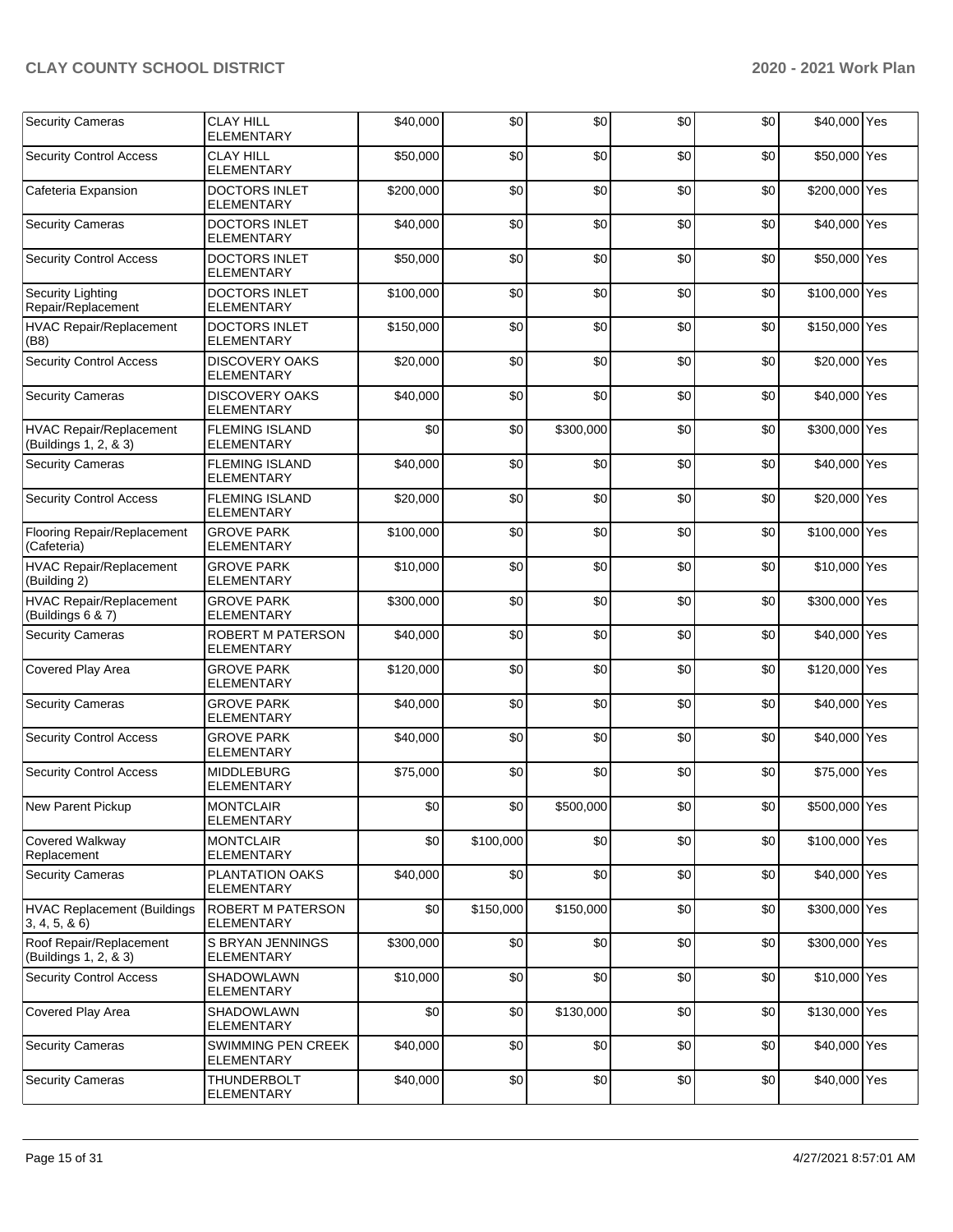| <b>Security Cameras</b>                                                                      | <b>TYNES ELEMENTARY</b>                   | \$40,000    | \$0         | \$0       | \$0       | \$0       | \$40,000 Yes    |  |
|----------------------------------------------------------------------------------------------|-------------------------------------------|-------------|-------------|-----------|-----------|-----------|-----------------|--|
| <b>Security Cameras</b>                                                                      | <b>WE CHERRY</b><br><b>ELEMENTARY</b>     | \$40,000    | \$0         | \$0       | \$0       | \$0       | \$40,000 Yes    |  |
| Replace Hot Water Boilers (2)                                                                | <b>WE CHERRY</b><br><b>ELEMENTARY</b>     | \$0         | \$0         | \$70,000  | \$0       | \$0       | \$70,000 Yes    |  |
| Fire Alarm Replacement                                                                       | J L WILKINSON<br><b>ELEMENTARY</b>        | \$15,000    | \$0         | \$0       | \$0       | \$0       | \$15,000 Yes    |  |
| <b>Security Cameras</b>                                                                      | J L WILKINSON<br><b>ELEMENTARY</b>        | \$40,000    | \$0         | \$0       | \$0       | \$0       | \$40,000 Yes    |  |
| <b>Security Control Access</b>                                                               | <b>J L WILKINSON</b><br><b>ELEMENTARY</b> | \$25,000    | \$0         | \$0       | \$0       | \$0       | \$25,000 Yes    |  |
| Covered Play Area                                                                            | <b>J L WILKINSON</b><br><b>ELEMENTARY</b> | \$0         | \$130,000   | \$0       | \$0       | \$0       | \$130,000 Yes   |  |
| <b>ANNCILLARY</b><br><b>District Office</b><br>Renovation/Remodeling                         | Location not specified                    | \$2,000,000 | \$1,500,000 | \$0       | \$0       | \$0       | \$3,500,000 Yes |  |
| <b>ANCILLARY</b><br>District Office Master Plan<br>(Professional Services)                   | Location not specified                    | \$200,000   | \$0         | \$0       | \$0       | \$0       | \$200,000 Yes   |  |
| <b>ANCILLARY</b><br>Asphalt and Sidewalk<br>Improvements                                     | Location not specified                    | \$1,000,000 | \$0         | \$0       | \$0       | \$0       | \$1,000,000 Yes |  |
| <b>ANCILLARY</b><br>Security Control Access (All<br>Ancillary Facilities)                    | Location not specified                    | \$100,000   | \$0         | \$0       | \$0       | \$0       | \$100,000 Yes   |  |
| <b>ANCILLARY</b><br><b>Security Cameras</b>                                                  | Location not specified                    | \$100,000   | \$0         | \$0       | \$0       | \$0       | \$100,000 Yes   |  |
| <b>ANCILLARY</b><br><b>Security Operations Center</b><br>(SOC Middleburg)                    | Location not specified                    | \$0         | \$0         | \$0       | \$0       | \$692,000 | \$692,000 Yes   |  |
| <b>ANCILLARY</b><br>Window Replacement at H.C.<br>Long                                       | Location not specified                    | \$0         | \$75,000    | \$0       | \$0       | \$0       | \$75,000 Yes    |  |
| <b>ANCILLARY</b><br>Roof Repair/Replacement<br>(Building 1 - Operations)                     | Location not specified                    | \$110,000   | \$0         | \$0       | \$0       | \$0       | \$110,000 Yes   |  |
| <b>ANCILLARY</b><br><b>Fuel System</b><br>Repair/Replacement at<br>Middleburg Transportation | Location not specified                    | \$600,000   | \$0         | \$0       | \$0       | \$0       | \$600,000 Yes   |  |
| <b>ANCILLARY</b><br><b>Transportation Radio System</b><br>(Additional Channel)               | Location not specified                    | \$120,000   | \$0         | \$0       | \$0       | \$0       | \$120,000 Yes   |  |
| <b>ANCILLARY</b><br>Land Acquisition/Fire Station<br>Property                                | Location not specified                    | \$150,000   | \$0         | \$0       | \$0       | \$0       | \$150,000 Yes   |  |
| COUNTY-WIDE<br>Asphalt and Sidewalk<br>Improvements                                          | Location not specified                    | \$250,000   | \$25,000    | \$25,000  | \$25,000  | \$25,000  | \$350,000 Yes   |  |
| COUNTY-WIDE<br><b>Bleacher Replacement</b>                                                   | Location not specified                    | \$160,000   | \$160,000   | \$160,000 | \$160,000 | \$160,000 | \$800,000 Yes   |  |
| COUNTY-WIDE<br>Covered Walkways                                                              | Location not specified                    | \$100,000   | \$25,000    | \$25,000  | \$25,000  | \$25,000  | \$200,000 Yes   |  |
| COUNTY-WIDE<br><b>Energy Conservation Upgrades</b>                                           | Location not specified                    | \$25,000    | \$25,000    | \$25,000  | \$25,000  | \$25,000  | \$125,000 Yes   |  |
| COUNTY-WIDE<br>Erosion Control/Storm Water<br>Repair                                         | Location not specified                    | \$50,000    | \$50,000    | \$50,000  | \$50,000  | \$50,000  | \$250,000 Yes   |  |
| COUNTY-WIDE<br><b>Equipment County-Wide</b>                                                  | Location not specified                    | \$140,000   | \$100,000   | \$100,000 | \$100,000 | \$100,000 | \$540,000 Yes   |  |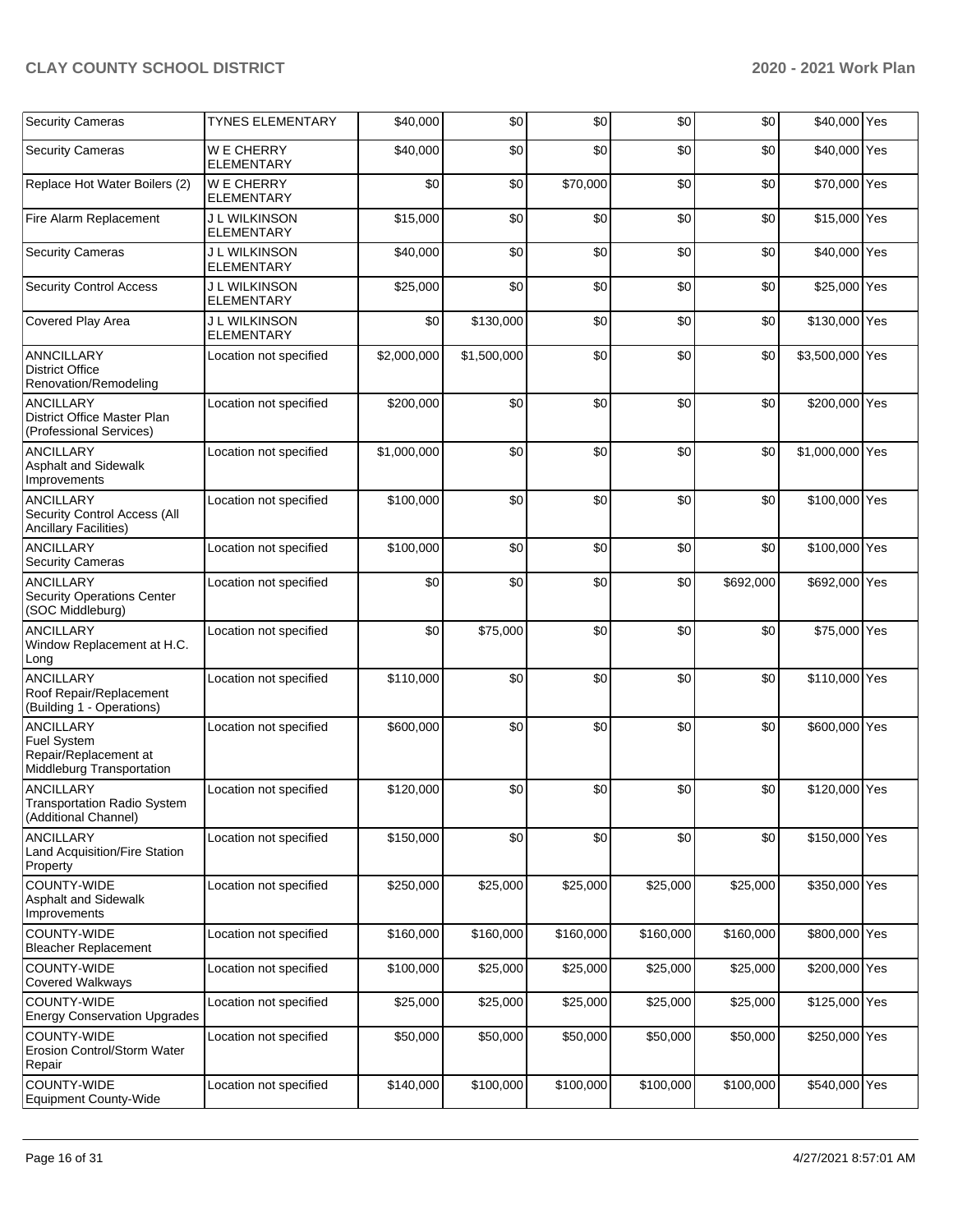| COUNTY-WIDE<br>Flooring Repair/Replacement                        | Location not specified                        | \$400,000 | \$50,000    | \$50,000    | \$50,000  | \$50,000  | \$600,000 Yes   |  |
|-------------------------------------------------------------------|-----------------------------------------------|-----------|-------------|-------------|-----------|-----------|-----------------|--|
| COUNTY-WIDE<br>HVAC Repair/Replacement                            | Location not specified                        | \$50,000  | \$50,000    | \$50,000    | \$50,000  | \$50,000  | \$250,000 Yes   |  |
| <b>COUNTY-WIDE</b><br>Replace HVAC Controls                       | Location not specified                        | \$400,000 | \$0         | \$0         | \$0       | \$0       | \$400,000 Yes   |  |
| COUNTY-WIDE<br>Interactive Technology for<br>Classrooms           | Location not specified                        | \$75,000  | \$75,000    | \$75,000    | \$75,000  | \$75,000  | \$375,000 Yes   |  |
| COUNTY-WIDE<br>Locker Repair/Replacement                          | Location not specified                        | \$250,000 | \$20,000    | \$20,000    | \$20,000  | \$20,000  | \$330,000 Yes   |  |
| <b>COUNTY-WIDE</b><br><b>Lockdown Devices</b>                     | Location not specified                        | \$50,000  | \$0         | \$0         | \$0       | \$0       | \$50,000 Yes    |  |
| COUNTY-WIDE<br>Lock Upgrades                                      | Location not specified                        | \$130,000 | \$0         | \$0         | \$0       | \$0       | \$130,000 Yes   |  |
| <b>COUNTY-WIDE</b><br>Outdoor PE/Playground Area<br>Repairs       | Location not specified                        | \$250,000 | \$0         | \$0         | \$0       | \$0       | \$250,000 Yes   |  |
| <b>COUNTY-WIDE</b><br>Plumbing/Irrigation<br>Repair/Replacement   | Location not specified                        | \$10,000  | \$10,000    | \$10,000    | \$10,000  | \$10,000  | \$50,000 Yes    |  |
| <b>COUNTY-WIDE</b><br>Relocatable Disposal                        | Location not specified                        | \$25,000  | \$0         | \$0         | \$0       | \$0       | \$25,000 Yes    |  |
| COUNTY-WIDE<br><b>Reroof Relocatables</b>                         | Location not specified                        | \$200,000 | \$120,000   | \$120,000   | \$120,000 | \$120,000 | \$680,000 Yes   |  |
| COUNTY-WIDE<br><b>Restroom Renovations</b>                        | Location not specified                        | \$450,000 | \$250,000   | \$250,000   | \$250,000 | \$250,000 | \$1,450,000 Yes |  |
| COUNTY-WIDE<br>Road Improvements (Gas Tax)                        | Location not specified                        | \$292,477 | \$46,500    | \$46,500    | \$46,500  | \$46,500  | \$478,477 Yes   |  |
| COUNTY-WIDE<br>Roof Repair/Replacement<br>County-Wide             | Location not specified                        | \$50,000  | \$50,000    | \$50,000    | \$50,000  | \$50,000  | \$250,000 Yes   |  |
| Parking Lot Renovations                                           | LAKE ASBURY<br><b>ELEMENTARY</b>              | \$200,000 | \$2,000,000 | \$0         | \$0       | \$0       | \$2,200,000 Yes |  |
| HVAC Repair/Replacement<br>(cafeteria)                            | <b>CHARLES E BENNETT</b><br><b>ELEMENTARY</b> | \$20,000  | \$0         | \$0         | \$0       | \$0       | \$20,000 Yes    |  |
| HVAC Repair/Replacement<br>(cafeteria)                            | <b>WE CHERRY</b><br><b>ELEMENTARY</b>         | \$150,000 | \$0         | \$0         | \$0       | \$0       | \$150,000 Yes   |  |
| Parking Lot Lighting<br>Replacement                               | <b>RIDGEVIEW</b><br><b>ELEMENTARY</b>         | \$60,000  | \$0         | \$0         | \$0       | \$0       | \$60,000 Yes    |  |
| Repair/Replace HVAC (Chillers<br>1, 2, 3 & 4 (2 per year))        | <b>FLEMING ISLAND</b><br><b>SENIOR HIGH</b>   | \$350,000 | \$350,000   | \$0         | \$0       | \$0       | \$700,000 Yes   |  |
| Athletic Field Lighting (Baseball<br>& Softball)                  | <b>ORANGE PARK SENIOR</b><br><b>HIGH</b>      | \$10,000  | \$0         | \$0         | \$0       | \$0       | \$10,000 Yes    |  |
| Security - Control Access<br>(Storefront)                         | <b>FLEMING ISLAND</b><br>SENIOR HIGH          | \$25,000  | \$0         | \$0         | \$0       | \$0       | \$25,000 Yes    |  |
| Restroom Renovations (Admin<br>& Cafeteria)                       | LAKESIDE<br><b>ELEMENTARY</b>                 | \$0       | \$0         | \$200,000   | \$0       | \$0       | \$200,000 Yes   |  |
| <b>Security Control Assess</b>                                    | S BRYAN JENNINGS<br><b>ELEMENTARY</b>         | \$30,000  | \$0         | \$0         | \$0       | \$0       | \$30,000 Yes    |  |
| <b>Security Cameras</b>                                           | <b>FLEMING ISLAND</b><br><b>SENIOR HIGH</b>   | \$0       | \$0         | \$0         | \$0       | \$150,000 | \$150,000 Yes   |  |
| <b>Security Control Access</b>                                    | CLAY HIGH SCHOOL                              | \$100,000 | \$0         | \$0         | \$0       | \$0       | \$100,000 Yes   |  |
| Cafeteria Expansion                                               | <b>KEYSTONE HEIGHTS</b><br><b>ELEMENTARY</b>  | \$0       | \$300,000   | \$2,500,000 | \$0       | \$0       | \$2,800,000 Yes |  |
| <b>Erosion Control/Stormwater</b><br>Repair (Buildings 1, 3, & 4) | <b>KEYSTONE HEIGHTS</b><br><b>ELEMENTARY</b>  | \$50,000  | \$0         | \$0         | \$0       | \$0       | \$50,000 Yes    |  |
| <b>Security Cameras</b>                                           | <b>KEYSTONE HEIGHTS</b><br><b>ELEMENTARY</b>  | \$40,000  | \$0         | \$0         | \$0       | \$0       | \$40,000 Yes    |  |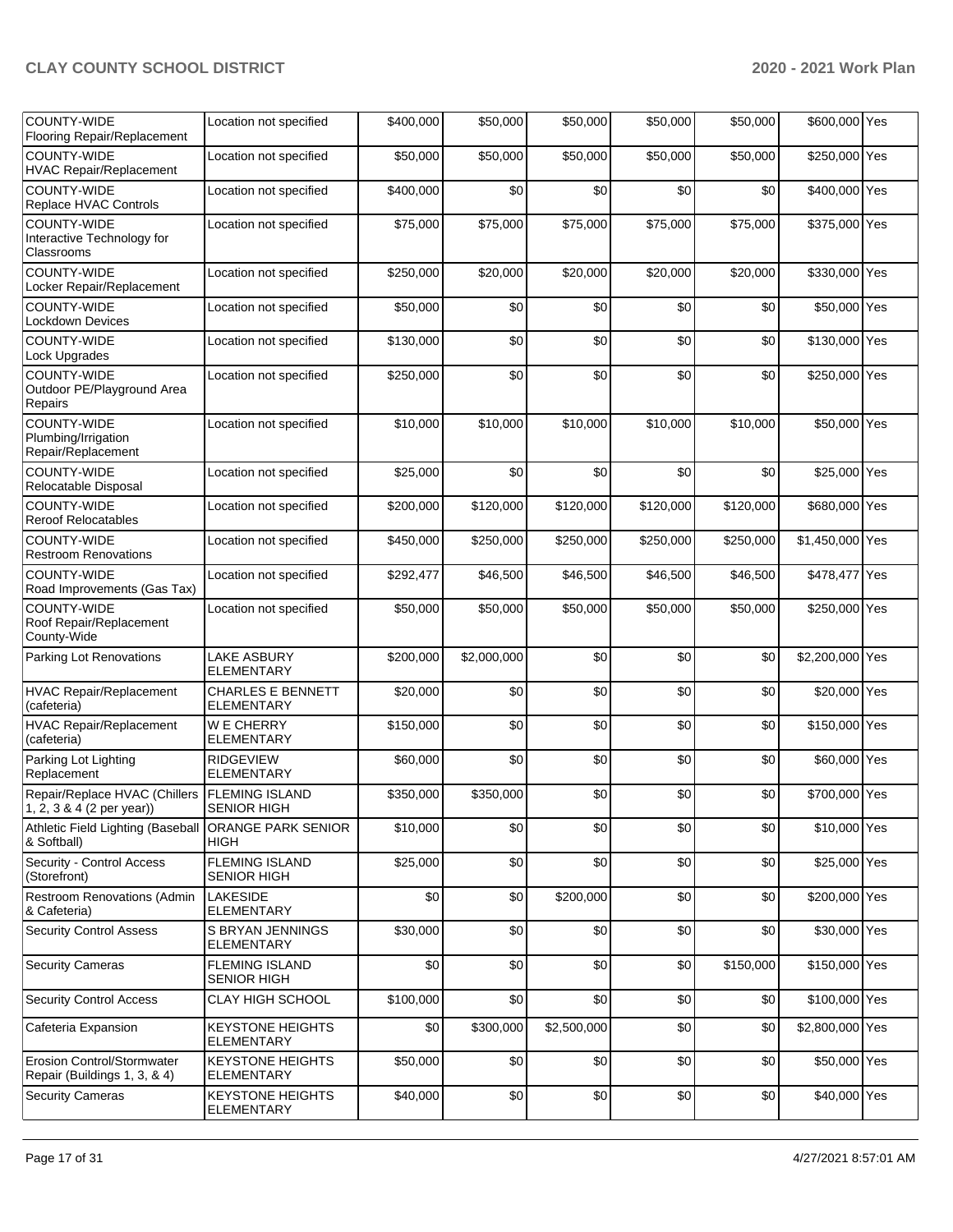| Covered Walkway<br>Replacement                                                                           | <b>KEYSTONE HEIGHTS</b><br><b>ELEMENTARY</b>         | \$100,000 | \$100,000   | \$0       | \$0       | \$0       | \$200,000 Yes   |     |
|----------------------------------------------------------------------------------------------------------|------------------------------------------------------|-----------|-------------|-----------|-----------|-----------|-----------------|-----|
| <b>Erosion Control/Stormwater</b><br>Repair                                                              | <b>KEYSTONE HEIGHTS</b><br>JUNIOR/SENIOR HIGH        | \$30,000  | \$0         | \$0       | \$0       | \$0       | \$30,000 Yes    |     |
| Resurface Front Parking Lot                                                                              | <b>KEYSTONE HEIGHTS</b><br><b>JUNIOR/SENIOR HIGH</b> | \$0       | \$0         | \$50,000  | \$0       | \$0       | \$50,000 Yes    |     |
| <b>Tennis Courts</b>                                                                                     | <b>KEYSTONE HEIGHTS</b><br><b>JUNIOR/SENIOR HIGH</b> | \$0       | \$0         | \$250,000 | \$0       | \$0       | \$250,000 Yes   |     |
| <b>Security Cameras</b>                                                                                  | <b>LAKE ASBURY</b><br><b>ELEMENTARY</b>              | \$40,000  | \$0         | \$0       | \$0       | \$0       | \$40,000 Yes    |     |
| Security - Control Access                                                                                | <b>LAKESIDE</b><br><b>ELEMENTARY</b>                 | \$10,000  | \$0         | \$0       | \$0       | \$0       | \$10,000 Yes    |     |
| Safety Site Lighting                                                                                     | <b>LAKESIDE</b><br><b>ELEMENTARY</b>                 | \$0       | \$0         | \$100,000 | \$0       | \$0       | \$100,000 Yes   |     |
| Parking Lot Renovation                                                                                   | LAKESIDE JUNIOR HIGH                                 | \$10,000  | \$0         | \$0       | \$0       | \$0       | \$10,000 Yes    |     |
| Security - Control Access                                                                                | LAKESIDE JUNIOR HIGH                                 | \$200,000 | \$0         | \$0       | \$0       | \$0       | \$200,000 Yes   |     |
| Demolition of Wastewater Tank   MIDDLEBURG<br>& Wastewater Treatment<br><b>Building</b>                  | <b>ELEMENTARY</b>                                    | \$50,000  | \$0         | \$0       | \$0       | \$0       | \$50,000 Yes    |     |
| <b>HVAC Replacement (Building</b><br>5)                                                                  | <b>MONTCLAIR</b><br><b>ELEMENTARY</b>                | \$0       | \$150,000   | \$0       | \$0       | \$0       | \$150,000 Yes   |     |
| Site Improvements (Clay Track)                                                                           | <b>MONTCLAIR</b><br><b>ELEMENTARY</b>                | \$0       | \$80,000    | \$0       | \$0       | \$0       | \$80,000 Yes    |     |
| Cafeteria Expansion                                                                                      | <b>MIDDLEBURG SENIOR</b><br><b>HIGH</b>              | \$200,000 | \$1,800,000 | \$0       | \$0       | \$0       | \$2,000,000 Yes |     |
| <b>Track Improvements</b>                                                                                | <b>MIDDLEBURG SENIOR</b><br><b>HIGH</b>              | \$350,000 | \$250,000   | \$0       | \$0       | \$0       | \$600,000 Yes   |     |
| Security - Control Access                                                                                | MCRAE ELEMENTARY                                     | \$5,000   | \$0         | \$0       | \$0       | \$0       | \$5,000 Yes     |     |
| <b>Security Cameras</b>                                                                                  | <b>MCRAE ELEMENTARY</b>                              | \$40,000  | \$0         | \$0       | \$0       | \$0       | \$40,000 Yes    |     |
| <b>Campus Lighting Upgrades</b>                                                                          | OAKLEAF HIGH SCHOOL                                  | \$0       | \$0         | \$0       | \$150,000 | \$0       | \$150,000 Yes   |     |
| <b>Tennis Court Repairs</b>                                                                              | OAKLEAF SCHOOL                                       | \$0       | \$0         | \$250,000 | \$0       | \$0       | \$250,000 Yes   |     |
| <b>Security Lighting</b><br>Repair/Replacement                                                           | OAKLEAF SCHOOL                                       | \$100,000 | \$0         | \$0       | \$0       | \$0       | \$100,000 Yes   |     |
| Gym Floor Resurfacing                                                                                    | ORANGE PARK SENIOR<br><b>HIGH</b>                    | \$0       | \$100,000   | \$0       | \$0       | \$0       | \$100,000 Yes   |     |
| <b>Tennis Court Repairs</b>                                                                              | ORANGE PARK SENIOR<br>HIGH                           | \$0       | \$600,000   | \$0       | \$0       | \$0       | \$600,000 Yes   |     |
| <b>Security Cameras</b>                                                                                  | OAKLEAF VILLAGE<br><b>ELEMENTARY</b>                 | \$10,000  | \$0         | \$0       | \$0       | \$0       | \$10,000 Yes    |     |
| COUNTY-WIDE<br>Safety & Security (Control<br>Access)                                                     | Location not specified                               | \$421,366 | \$250,000   | \$250,000 | \$250,000 | \$250,000 | \$1,421,366 Yes |     |
| COUNTY-WIDE<br>Safety & Security Projects<br>(Miscellaneous)                                             | Location not specified                               | \$100,000 | \$25,000    | \$25,000  | \$25,000  | \$25,000  | \$200,000 Yes   |     |
| COUNTY-WIDE<br>Safety & Security - Clay County<br><b>Police Department School</b><br>Safes (41) - MIL \$ | Location not specified                               | \$100,000 | \$0         | \$0       | \$0       | \$0       | \$100,000 Yes   |     |
| COUNTY-WIDE<br><b>Security Cameras</b>                                                                   | Location not specified                               | \$373,121 | \$5,000     | \$5,000   | \$5,000   | \$5,000   | \$393,121       | Yes |
| COUNTY-WIDE<br><b>Security Fencing</b>                                                                   | Location not specified                               | \$689,000 | \$25,000    | \$10,000  | \$10,000  | \$10,000  | \$744,000 Yes   |     |
| COUNTY-WIDE<br>Site Improvements                                                                         | Location not specified                               | \$250,000 | \$50,000    | \$50,000  | \$50,000  | \$50,000  | \$450,000 Yes   |     |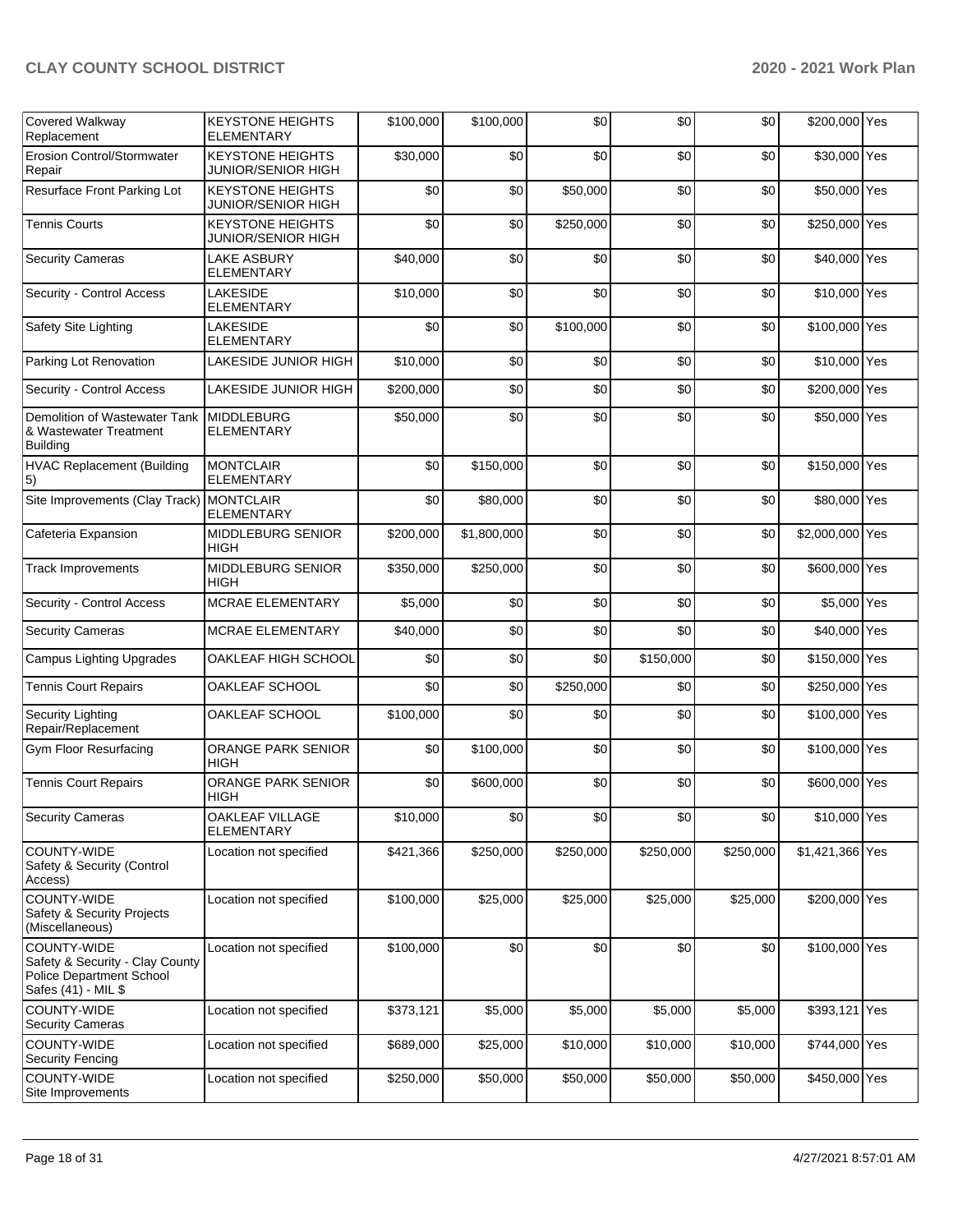| <b>COUNTY-WIDE</b><br>Contingency                               | Location not specified                               | \$581,604 | \$0       | \$0         | \$0         | \$0       | \$581,604 Yes   |  |
|-----------------------------------------------------------------|------------------------------------------------------|-----------|-----------|-------------|-------------|-----------|-----------------|--|
| Grant - Charters                                                | Location not specified                               | \$40,872  | \$0       | \$0         | \$0         | \$0       | \$40,872 Yes    |  |
| <b>Security Cameras</b>                                         | <b>KEYSTONE HEIGHTS</b><br><b>JUNIOR/SENIOR HIGH</b> | \$0       | \$0       | \$0         | \$0         | \$150,000 | \$150,000 Yes   |  |
| Athletic Field Lighting (Softball)                              | <b>MIDDLEBURG SENIOR</b><br><b>HIGH</b>              | \$200,000 | \$0       | \$0         | \$0         | \$0       | \$200,000 Yes   |  |
| Repair/Replacement HVAC (13<br>RTU <sub>s</sub> )               | <b>MIDDLEBURG SENIOR</b><br><b>HIGH</b>              | \$0       | \$0       | \$750,000   | \$500,000   | \$0       | \$1,250,000 Yes |  |
| Roof Replacement                                                | MIDDLEBURG SENIOR<br><b>HIGH</b>                     | \$0       | \$0       | \$1,000,000 | \$1,000,000 | \$0       | \$2,000,000 Yes |  |
| Hot Water Tank Replacement<br>(2) 600 gallon                    | <b>MIDDLEBURG SENIOR</b><br>HIGH                     | \$0       | \$0       | \$50,000    | \$0         | \$0       | \$50,000 Yes    |  |
| Storefront                                                      | MIDDLEBURG SENIOR<br><b>HIGH</b>                     | \$15,000  | \$0       | \$0         | \$0         | \$0       | \$15,000 Yes    |  |
| <b>Restroom Renovations</b>                                     | MIDDLEBURG SENIOR<br><b>HIGH</b>                     | \$200,000 | \$0       | \$0         | \$0         | \$0       | \$200,000 Yes   |  |
| <b>Flooring Replacement</b><br>(Classrooms)                     | MIDDLEBURG SENIOR<br>HIGH                            | \$0       | \$0       | \$0         | \$200,000   | \$200,000 | \$400,000 Yes   |  |
| <b>Restroom Renovation</b>                                      | ORANGE PARK SENIOR<br>HIGH                           | \$0       | \$0       | \$500,000   | \$0         | \$0       | \$500,000 Yes   |  |
| Ceiling Insulation<br>Repair/Renovation (Building 12<br>Shop)   | ORANGE PARK SENIOR<br><b>HIGH</b>                    | \$50,000  | \$0       | \$0         | \$0         | \$0       | \$50,000 Yes    |  |
| <b>Bleacher Replacement</b>                                     | RIDGEVIEW SENIOR<br>HIGH                             | \$225,000 | \$0       | \$0         | \$0         | \$0       | \$225,000 Yes   |  |
| Parking Lot Renovations<br>(Softball & Baseball Fields)         | RIDGEVIEW SENIOR<br><b>HIGH</b>                      | \$0       | \$0       | \$0         | \$150,000   | \$0       | \$150,000 Yes   |  |
| <b>Security Cameras</b>                                         | <b>GREEN COVE SPRINGS</b><br><b>JUNIOR HIGH</b>      | \$250,000 | \$0       | \$0         | \$0         | \$0       | \$250,000 Yes   |  |
| Window Replacement<br>(Buildings 1, 2, & 3)                     | <b>GREEN COVE SPRINGS</b><br><b>JUNIOR HIGH</b>      | \$0       | \$750,000 | \$0         | \$0         | \$0       | \$750,000 Yes   |  |
| Door Renovation (Building 3)                                    | <b>GREEN COVE SPRINGS</b><br><b>JUNIOR HIGH</b>      | \$50,000  | \$0       | \$0         | \$0         | \$0       | \$50,000 Yes    |  |
| <b>Security Control Access</b>                                  | <b>GREEN COVE SPRINGS</b><br><b>JUNIOR HIGH</b>      | \$30,000  | \$0       | \$0         | \$0         | \$0       | \$30,000 Yes    |  |
| <b>Security Lighting</b><br>Repair/Replacement                  | <b>GREEN COVE SPRINGS</b><br><b>JUNIOR HIGH</b>      | \$100,000 | \$0       | \$0         | \$0         | \$0       | \$100,000 Yes   |  |
| <b>Security Cameras</b>                                         | <b>MONTCLAIR</b><br><b>ELEMENTARY</b>                | \$40,000  | \$0       | \$0         | \$0         | \$0       | \$40,000 Yes    |  |
| COUNTY-WIDE<br>Land Acquisition                                 | Location not specified                               | \$235,000 | \$0       | \$0         | \$0         | \$0       | \$235,000 Yes   |  |
| Demolish Building 3                                             | <b>MIDDLEBURG</b><br>ELEMENTARY                      | \$0       | \$50,000  | \$50,000    | \$0         | \$0       | \$100,000 Yes   |  |
| <b>Security Cameras</b>                                         | <b>MIDDLEBURG</b><br><b>ELEMENTARY</b>               | \$40,000  | \$0       | \$0         | \$0         | \$0       | \$40,000 Yes    |  |
| <b>Security Cameras</b>                                         | ORANGE PARK JUNIOR<br>HIGH                           | \$50,000  | \$200,000 | \$0         | \$0         | \$0       | \$250,000 Yes   |  |
| COUNTY-WIDE<br>Covered Play Areas                               | Location not specified                               | \$260,000 | \$130,000 | \$130,000   | \$130,000   | \$130,000 | \$780,000 Yes   |  |
| Second Floor Walkway<br>Renovation (Weatherproofing)            | <b>MIDDLEBURG</b><br><b>ELEMENTARY</b>               | \$0       | \$25,000  | \$250,000   | \$0         | \$0       | \$275,000 Yes   |  |
| Renovate/Remodeling<br>(Weightroom/Drama Room<br>(Building 27)) | ORANGE PARK SENIOR<br><b>HIGH</b>                    | \$0       | \$350,000 | \$0         | \$0         | \$0       | \$350,000 Yes   |  |
| Erosion Control - Stormwater<br>Repair                          | CLAY HIGH SCHOOL                                     | \$5,000   | \$0       | \$0         | \$0         | \$0       | \$5,000 Yes     |  |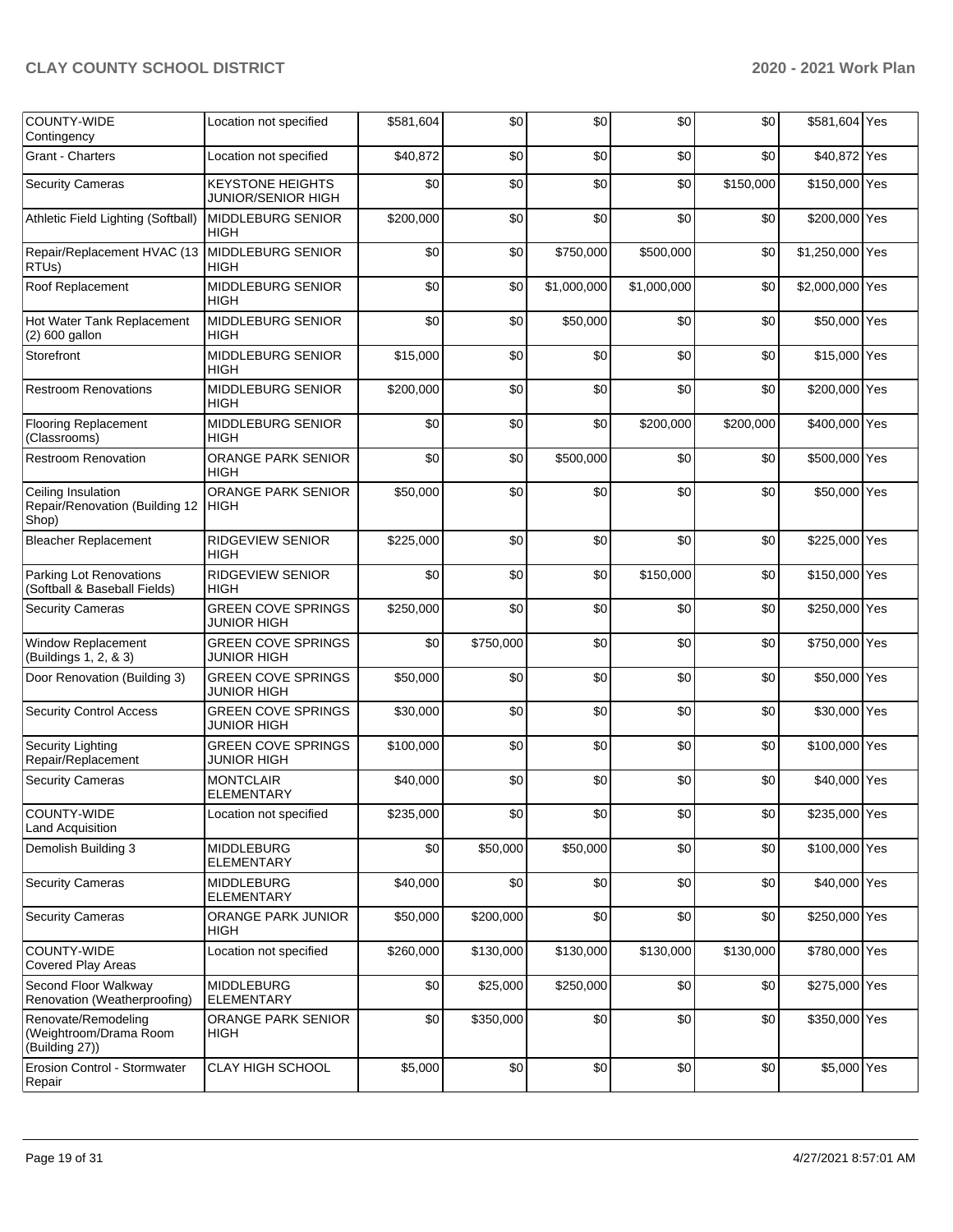| Cafeteria/Kitchen Renovation                               | S BRYAN JENNINGS<br><b>ELEMENTARY</b>               | \$0         | \$80,000  | \$1,200,000 | \$0       | \$0       | \$1,280,000 Yes |  |
|------------------------------------------------------------|-----------------------------------------------------|-------------|-----------|-------------|-----------|-----------|-----------------|--|
| Cafeteria/Kitchen Renovation                               | <b>WE CHERRY</b><br><b>ELEMENTARY</b>               | \$0         | \$0       | \$0         | \$500,000 | \$0       | \$500,000 Yes   |  |
| <b>Restroom Renovations</b><br>(Building 3)                | <b>CLAY HIGH SCHOOL</b>                             | \$300,000   | \$0       | \$0         | \$0       | \$0       | \$300,000 Yes   |  |
| <b>Security Cameras</b>                                    | CLAY HIGH SCHOOL                                    | \$0         | \$0       | \$0         | \$0       | \$150,000 | \$150,000 Yes   |  |
| Security Lighting<br>Repair/Replacement                    | CLAY HIGH SCHOOL                                    | \$10,000    | \$0       | \$0         | \$0       | \$0       | \$10,000 Yes    |  |
| Renovation (Buildings 3 & 5)                               | <b>KEYSTONE HEIGHTS</b><br><b>ELEMENTARY</b>        | \$0         | \$50,000  | \$0         | \$0       | \$0       | \$50,000 Yes    |  |
| <b>Security Control Access</b>                             | <b>LAKE ASBURY</b><br><b>ELEMENTARY</b>             | \$25,000    | \$0       | \$0         | \$0       | \$0       | \$25,000 Yes    |  |
| <b>Security Cameras</b>                                    | LAKE ASBURY JUNIOR<br>HIGH                          | \$250,000   | \$0       | \$0         | \$0       | \$0       | \$250,000 Yes   |  |
| <b>Security Cameras</b>                                    | LAKESIDE JUNIOR HIGH                                | \$50,000    | \$200,000 | \$0         | \$0       | \$0       | \$250,000 Yes   |  |
| <b>Security Cameras</b>                                    | MIDDLEBURG SENIOR<br>HIGH                           | \$0         | \$0       | \$0         | \$300,000 | \$0       | \$300,000 Yes   |  |
| <b>Security Cameras</b>                                    | OAKLEAF HIGH SCHOOL                                 | \$0         | \$0       | \$0         | \$0       | \$300,000 | \$300,000 Yes   |  |
| <b>Security Cameras</b>                                    | OAKLEAF SCHOOL                                      | \$50,000    | \$200,000 | \$0         | \$0       | \$0       | \$250,000 Yes   |  |
| HVAC Repair/Replacement<br>(Building 4- Gymnasium)         | <b>ORANGE PARK SENIOR</b><br>HIGH                   | \$100,000   | \$0       | \$0         | \$0       | \$0       | \$100,000 Yes   |  |
| <b>Security Cameras</b>                                    | ORANGE PARK SENIOR<br><b>HIGH</b>                   | \$0         | \$0       | \$0         | \$0       | \$300,000 | \$300,000 Yes   |  |
| <b>Security Control Access</b>                             | ORANGE PARK JUNIOR<br>HIGH                          | \$200,000   | \$0       | \$0         | \$0       | \$0       | \$200,000 Yes   |  |
| <b>Security Cameras</b>                                    | <b>ORANGE PARK</b><br><b>ELEMENTARY</b>             | \$40,000    | \$0       | \$0         | \$0       | \$0       | \$40,000 Yes    |  |
| <b>HVAC Repair/Replacement</b><br>(Buildings 7, 8, 9 & 10) | RIDGEVIEW SENIOR<br>HIGH                            | \$20,000    | \$0       | \$0         | \$0       | \$0       | \$20,000 Yes    |  |
| <b>Security Cameras</b>                                    | RIDGEVIEW SENIOR<br><b>HIGH</b>                     | \$0         | \$0       | \$0         | \$0       | \$300,000 | \$300,000 Yes   |  |
| <b>Security Control Access</b>                             | RIDEOUT ELEMENTARY                                  | \$30,000    | \$0       | \$0         | \$0       | \$0       | \$30,000 Yes    |  |
| <b>Security Cameras</b>                                    | <b>SHADOWLAWN</b><br><b>ELEMENTARY</b>              | \$40,000    | \$0       | \$0         | \$0       | \$0       | \$40,000 Yes    |  |
| <b>Security Control Access</b>                             | <b>SWIMMING PEN CREEK</b><br>ELEMENTARY             | \$40,000    | \$0       | \$0         | \$0       | \$0       | \$40,000 Yes    |  |
| ReRoof (Buildings 3 & 4)                                   | W E CHERRY<br>ELEMENTARY                            | \$0         | \$300,000 | \$0         | \$0       | \$0       | \$300,000 Yes   |  |
| <b>Security Control Access</b>                             | ROBERT M PATERSON<br><b>ELEMENTARY</b>              | \$20,000    | \$0       | \$0         | \$0       | \$0       | \$20,000 Yes    |  |
| Asphalt Improvements (PE<br><b>Basketball Court)</b>       | <b>RIDGEVIEW SENIOR</b><br>HIGH                     | \$0         | \$60,000  | \$0         | \$0       | \$0       | \$60,000 Yes    |  |
| <b>Security Cameras</b>                                    | RIDEOUT ELEMENTARY                                  | \$40,000    | \$0       | \$0         | \$0       | \$0       | \$40,000 Yes    |  |
| <b>Security Cameras</b>                                    | RIDGEVIEW<br><b>ELEMENTARY</b>                      | \$40,000    | \$0       | \$0         | \$0       | \$0       | \$40,000 Yes    |  |
| <b>Security Cameras</b>                                    | S BRYAN JENNINGS<br>ELEMENTARY                      | \$40,000    | \$0       | \$0         | \$0       | \$0       | \$40,000 Yes    |  |
| <b>Security Control Access</b>                             | R C BANNERMAN<br>LEARNING RESOURCE<br><b>CENTER</b> | \$75,000    | \$0       | \$0         | \$0       | \$0       | \$75,000 Yes    |  |
| Gym Remodeling - Locker<br>Rooms                           | <b>CLAY HIGH SCHOOL</b>                             | \$1,500,000 | \$250,000 | \$0         | \$0       | \$0       | \$1,750,000 Yes |  |
| <b>Track Improvements</b>                                  | <b>CLAY HIGH SCHOOL</b>                             | \$0         | \$350,000 | \$250,000   | \$0       | \$0       | \$600,000 Yes   |  |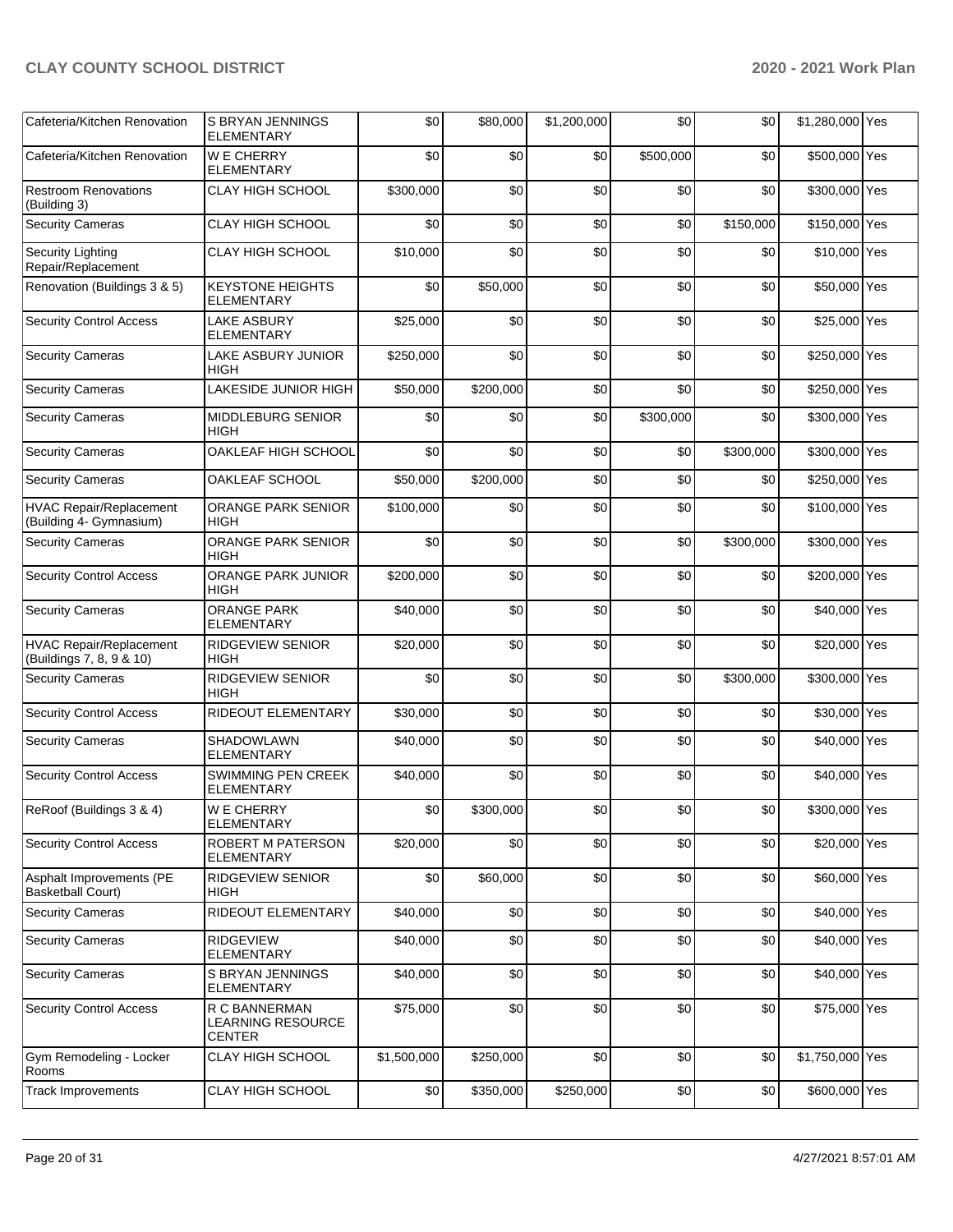| <b>Campus Lighting Upgrades</b>                                            | <b>FLEMING ISLAND</b><br>SENIOR HIGH                 | \$150,000 | \$0         | \$0       | \$0         | \$0       | \$150,000 Yes   |  |
|----------------------------------------------------------------------------|------------------------------------------------------|-----------|-------------|-----------|-------------|-----------|-----------------|--|
| <b>Track Improvements</b>                                                  | <b>KEYSTONE HEIGHTS</b><br><b>JUNIOR/SENIOR HIGH</b> | \$0       | \$350,000   | \$250,000 | \$0         | \$0       | \$600,000 Yes   |  |
| <b>Security Control Access</b>                                             | LAKE ASBURY JUNIOR<br>HIGH                           | \$20,000  | \$0         | \$0       | \$0         | \$0       | \$20,000 Yes    |  |
| Locker Room Renovation<br>(Restroom)                                       | LAKESIDE JUNIOR HIGH                                 | \$300,000 | \$0         | \$0       | \$0         | \$0       | \$300,000 Yes   |  |
| <b>Security Control Access</b>                                             | <b>MONTCLAIR</b><br><b>ELEMENTARY</b>                | \$50,000  | \$0         | \$0       | \$0         | \$0       | \$50,000 Yes    |  |
| Parking Lot Renovations (Bus<br>Loop)                                      | MIDDLEBURG SENIOR<br>HIGH                            | \$0       | \$0         | \$200,000 | \$2,000,000 | \$0       | \$2,200,000 Yes |  |
| <b>Security Control Access</b>                                             | MIDDLEBURG SENIOR<br>HIGH                            | \$0       | \$0         | \$10,000  | \$0         | \$0       | \$10,000 Yes    |  |
| Security - Control Access                                                  | OAKLEAF SCHOOL                                       | \$35,000  | \$0         | \$0       | \$0         | \$0       | \$35,000 Yes    |  |
| Security Control Access                                                    | ORANGE PARK SENIOR<br>HIGH                           | \$50,000  | \$150,000   | \$0       | \$0         | \$0       | \$200,000 Yes   |  |
| Stadium Replacement                                                        | ORANGE PARK SENIOR<br>HIGH                           | \$50,000  | \$2,000,000 | \$0       | \$0         | \$0       | \$2,050,000 Yes |  |
| <b>Security Control Access</b>                                             | OAKLEAF VILLAGE<br><b>ELEMENTARY</b>                 | \$30,000  | \$0         | \$0       | \$0         | \$0       | \$30,000 Yes    |  |
| <b>Security Control Access</b>                                             | PLANTATION OAKS<br><b>ELEMENTARY</b>                 | \$50,000  | \$0         | \$0       | \$0         | \$0       | \$50,000 Yes    |  |
| Demolition of Wastewater Tank<br>& Wastewater Treatment<br><b>Building</b> | RIDGEVIEW SENIOR<br>HIGH                             | \$0       | \$60,000    | \$0       | \$0         | \$0       | \$60,000 Yes    |  |
| <b>Restroom Renovations</b><br>(Portable Area)                             | RIDGEVIEW SENIOR<br>HIGH                             | \$0       | \$200,000   | \$0       | \$0         | \$0       | \$200,000 Yes   |  |
| <b>Tennis Court Repairs</b>                                                | RIDGEVIEW SENIOR<br>HIGH                             | \$0       | \$0         | \$0       | \$400,000   | \$0       | \$400,000 Yes   |  |
| <b>Security Control Access</b>                                             | RIDGEVIEW SENIOR<br><b>HIGH</b>                      | \$15,000  | \$0         | \$0       | \$0         | \$0       | \$15,000 Yes    |  |
| <b>HVAC Repair/Replacement</b><br>(Building 7)                             | <b>RIDGEVIEW</b><br><b>ELEMENTARY</b>                | \$0       | \$145,000   | \$0       | \$0         | \$0       | \$145,000 Yes   |  |
| <b>Security Control Access</b>                                             | <b>RIDGEVIEW</b><br><b>ELEMENTARY</b>                | \$20,000  | \$0         | \$0       | \$0         | \$0       | \$20,000 Yes    |  |
| <b>Security Control Access</b>                                             | <b>THUNDERBOLT</b><br><b>ELEMENTARY</b>              | \$40,000  | \$0         | \$0       | \$0         | \$0       | \$40,000 Yes    |  |
| <b>Security Control Access</b>                                             | <b>TYNES ELEMENTARY</b>                              | \$75,000  | \$0         | \$0       | \$0         | \$0       | \$75,000 Yes    |  |
| <b>Security Control Access</b>                                             | $W$ E CHERRY<br>ELEMENTARY                           | \$50,000  | \$0         | \$0       | \$0         | \$0       | \$50,000 Yes    |  |
| <b>Restroom Renovations</b>                                                | JACK L WILKINSON<br>JUNIOR HIGH                      | \$0       | \$400,000   | \$0       | \$0         | \$0       | \$400,000 Yes   |  |
| <b>Security Control Access</b>                                             | <b>JACK L WILKINSON</b><br><b>JUNIOR HIGH</b>        | \$20,000  | \$0         | \$0       | \$0         | \$0       | \$20,000 Yes    |  |
| Automotive/Carpentry Exterior<br>Remodel                                   | <b>CLAY HIGH SCHOOL</b>                              | \$0       | \$100,000   | \$0       | \$0         | \$0       | \$100,000 Yes   |  |
| <b>Track Improvements</b>                                                  | <b>FLEMING ISLAND</b><br><b>SENIOR HIGH</b>          | \$0       | \$0         | \$0       | \$350,000   | \$250,000 | \$600,000 Yes   |  |
| Cafeteria Ceiling/Lighting<br>Renovation                                   | ORANGE PARK JUNIOR<br>HIGH                           | \$0       | \$0         | \$200,000 | \$0         | \$0       | \$200,000 Yes   |  |
| <b>Restroom Renovations</b>                                                | ORANGE PARK JUNIOR<br>HIGH                           | \$0       | \$0         | \$600,000 | \$0         | \$0       | \$600,000 Yes   |  |
| <b>Track Improvements</b>                                                  | <b>RIDGEVIEW SENIOR</b><br>HIGH                      | \$0       | \$0         | \$0       | \$250,000   | \$350,000 | \$600,000 Yes   |  |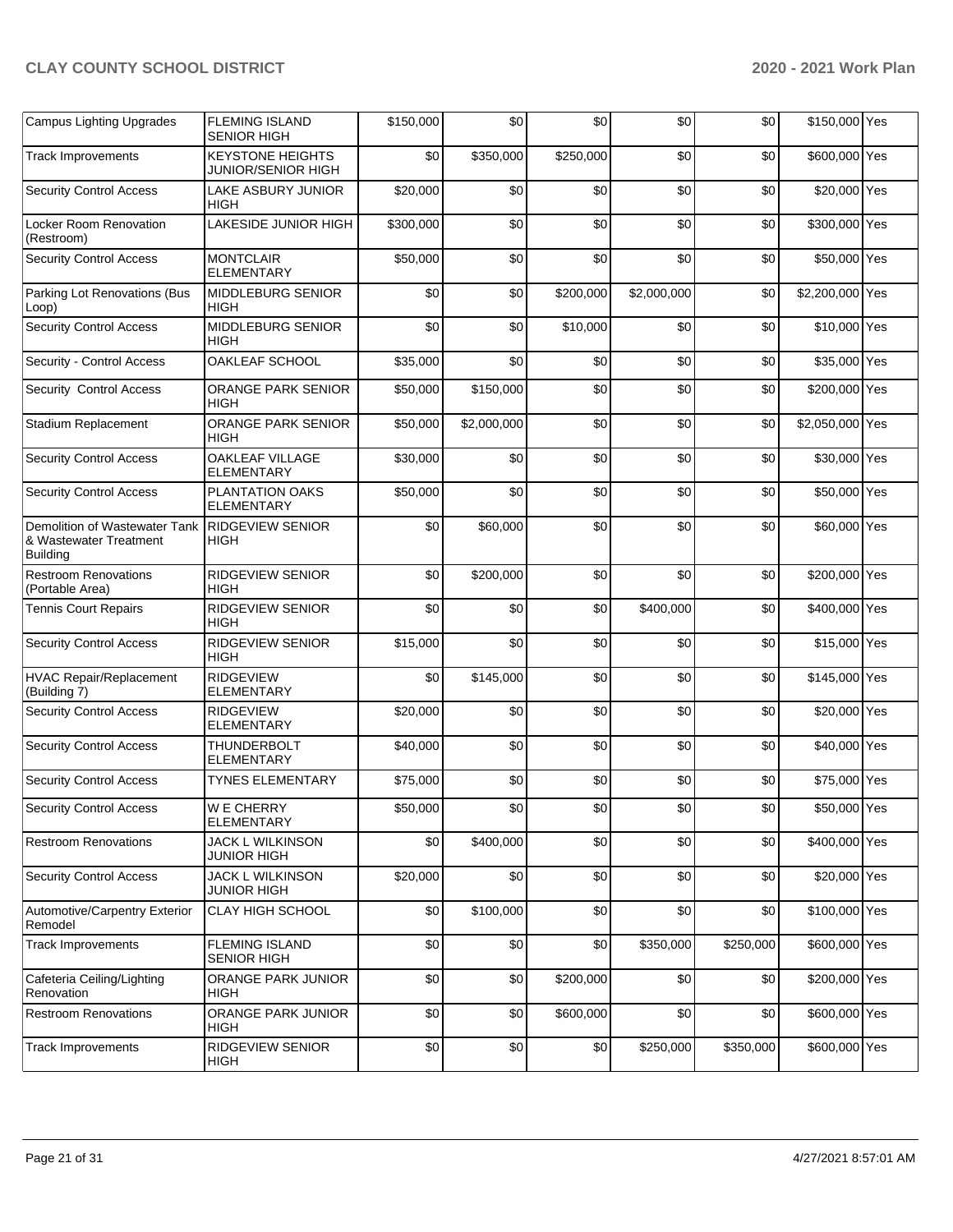| HVAC Repair/Replacement<br>(Building 1) | <b>IRIDEOUT ELEMENTARY</b> | \$0          | \$0 <sub>1</sub> | \$150,000    | \$0          | \$0         | \$150,000 Yes |  |
|-----------------------------------------|----------------------------|--------------|------------------|--------------|--------------|-------------|---------------|--|
|                                         |                            | \$21.093.440 | \$16.946.500     | \$15,799,000 | \$11.826.500 | \$4,368,500 | \$70.033.940  |  |

## **Additional Project Schedules**

Any projects that are not identified in the last approved educational plant survey.

| <b>Project Description</b>                    | Location                  | <b>Num</b> | 2020 - 2021<br><b>Classroom Actual Budget</b> | 2021 - 2022<br>Projected | 2022 - 2023<br>Projected | 2023 - 2024<br>Projected | $2024 - 2025$<br>Projected | <b>Total</b> | Funded |
|-----------------------------------------------|---------------------------|------------|-----------------------------------------------|--------------------------|--------------------------|--------------------------|----------------------------|--------------|--------|
| Project description not<br><b>I</b> specified | Location not<br>specified |            | \$0                                           | \$0                      | \$0                      | \$0 I                    | \$0                        |              | \$0 No |
|                                               |                           |            | \$0                                           | ا \$0                    | \$0                      | \$0 I                    | \$0                        | \$0          |        |

## **Non Funded Growth Management Project Schedules**

Schedule indicating which projects, due to planned development, that CANNOT be funded from current revenues projected over the next five years.

Nothing reported for this section.

## **Tracking**

## **Capacity Tracking**

| Location                                        | $2020 -$<br>2021 Satis.<br>Stu. Sta. | Actual<br>$2020 -$<br><b>2021 FISH</b><br>Capacity | Actual<br>$2019 -$<br>2020<br><b>COFTE</b> | # Class<br>Rooms | Actual<br>Average<br>$2020 -$<br>2021 Class<br><b>Size</b> | Actual<br>$2020 -$<br>2021<br><b>Utilization</b> | <b>New</b><br>Stu.<br>Capacity | <b>New</b><br>Rooms to<br>be<br>Added/Re<br>moved | Projected<br>$2024 -$<br>2025<br><b>COFTE</b> | Projected<br>$2024 -$<br>2025<br><b>Utilization</b> | Projected<br>$2024 -$<br>2025 Class<br><b>Size</b> |
|-------------------------------------------------|--------------------------------------|----------------------------------------------------|--------------------------------------------|------------------|------------------------------------------------------------|--------------------------------------------------|--------------------------------|---------------------------------------------------|-----------------------------------------------|-----------------------------------------------------|----------------------------------------------------|
| <b>WE CHERRY</b><br><b>IELEMENTARY</b>          | 881                                  | 881                                                | 726                                        | 48               | 15 <sup>1</sup>                                            | 82.00 %                                          | $\Omega$                       | $\Omega$                                          | 836                                           | 95.00 %                                             | 17                                                 |
| OAKLEAF HIGH SCHOOL                             | 2,589                                | 2,459                                              | 2,459                                      | 107              | 23                                                         | 100.00 %                                         | $\Omega$                       | $\Omega$                                          | 2,775                                         | 113.00 %                                            | 26                                                 |
| <b>IDISCOVERY OAKS</b><br><b>ELEMENTARY</b>     | 852                                  | 766                                                | 838                                        | 45               | 19                                                         | 109.00 %                                         | $\Omega$                       | $\Omega$                                          | 990                                           | 129.00 %                                            | 22                                                 |
| LAKE ASBURY JUNIOR<br><b>HIGH</b>               | 1,505                                | 1,354                                              | 1,137                                      | 68               | 17                                                         | 84.00 %                                          | $\Omega$                       | $\Omega$                                          | 1,142                                         | 84.00 %                                             | 17                                                 |
| <b>COPPERGATE</b><br><b>IELEMENTARY</b>         | 725                                  | 725                                                | 516                                        | 38               | 14                                                         | 71.00 %                                          | $\Omega$                       | $\Omega$                                          | 564                                           | 78.00 %                                             | 15                                                 |
| <b>OAKLEAF SCHOOL</b>                           | 1,638                                | 1,474                                              | 1,171                                      | 67               | 17                                                         | 79.00 %                                          | $\Omega$                       | $\Omega$                                          | 1,157                                         | 78.00 %                                             | 17                                                 |
| IS BRYAN JENNINGS<br><b>IELEMENTARY</b>         | 676                                  | 676                                                | 478                                        | 36               | 13                                                         | 71.00 %                                          | $\Omega$                       | $\Omega$                                          | 537                                           | 79.00 %                                             | 15                                                 |
| <b>GREEN COVE SPRINGS</b><br><b>JUNIOR HIGH</b> | 1,025                                | 922                                                | 820                                        | 45               | 18                                                         | 89.00 %                                          | $\Omega$                       | 0                                                 | 876                                           | 95.00 %                                             | 19                                                 |
| <b>CHARLES E BENNETT</b><br><b>IELEMENTARY</b>  | 830                                  | 830                                                | 638                                        | 45               | 14                                                         | 77.00 %                                          | $\Omega$                       | 0                                                 | 891                                           | 107.00 %                                            | 20                                                 |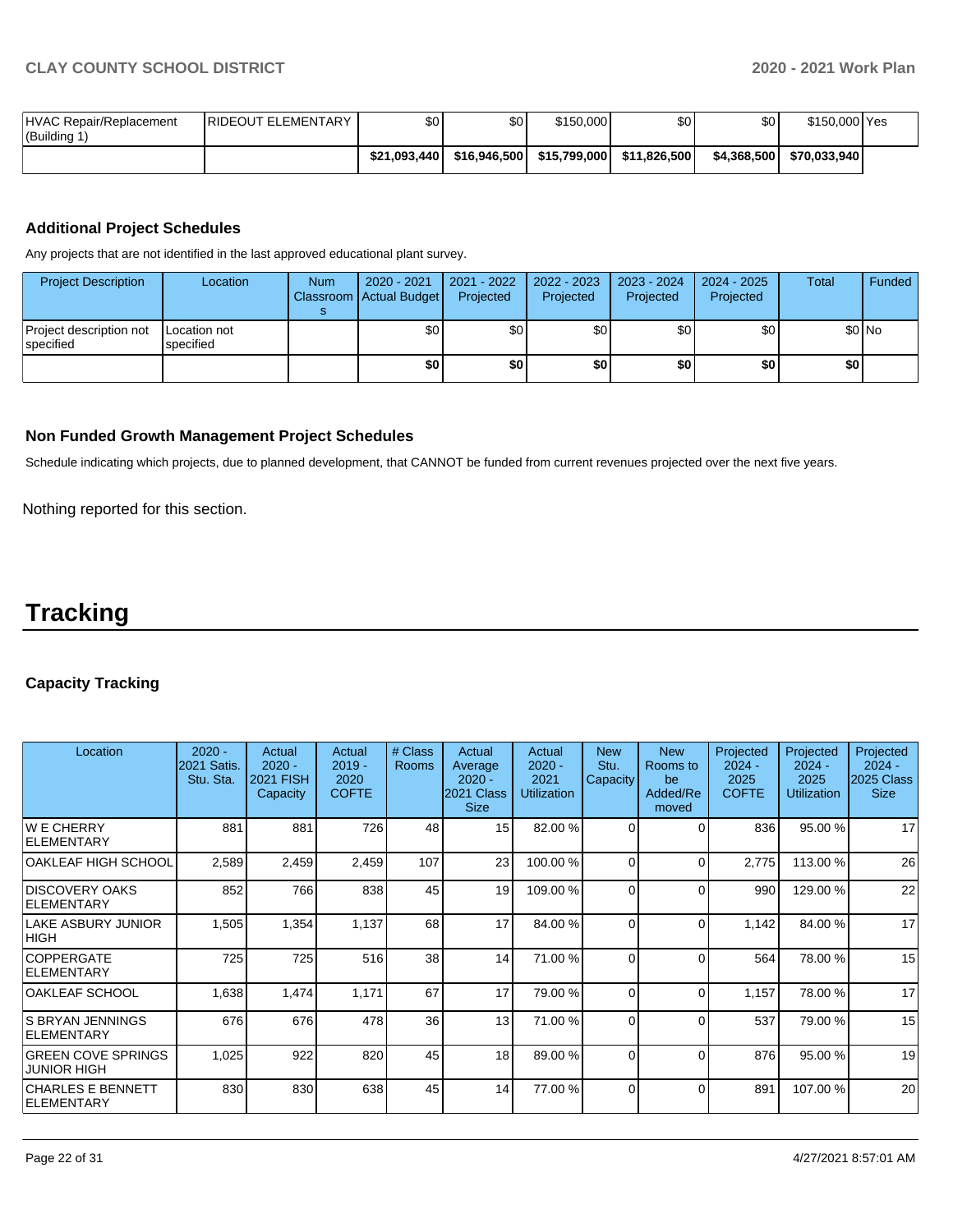| R C BANNERMAN<br><b>LEARNING RESOURCE</b><br><b>CENTER</b> | 568   | 568      | 286   | 35          | 8              | 50.00 %  | $\Omega$    | 0           | 182   | 32.00 %  | 5           |
|------------------------------------------------------------|-------|----------|-------|-------------|----------------|----------|-------------|-------------|-------|----------|-------------|
| <b>ORANGE PARK</b><br><b>ELEMENTARY</b>                    | 504   | 504      | 474   | 26          | 18             | 94.00 %  | $\Omega$    | $\Omega$    | 481   | 95.00 %  | 19          |
| <b>GROVE PARK</b><br><b>ELEMENTARY</b>                     | 512   | 512      | 464   | 28          | 17             | 91.00%   | $\mathbf 0$ | $\Omega$    | 472   | 92.00 %  | 17          |
| <b>MONTCLAIR</b><br><b>ELEMENTARY</b>                      | 649   | 649      | 473   | 34          | 14             | 73.00 %  | $\Omega$    | $\mathbf 0$ | 508   | 78.00 %  | 15          |
| <b>ORANGE PARK SENIOR</b><br><b>HIGH</b>                   | 2,467 | 2,343    | 1,396 | 104         | 13             | 60.00 %  | $\Omega$    | $\mathbf 0$ | 1,670 | 71.00 %  | 16          |
| DOCTORS INLET<br><b>ELEMENTARY</b>                         | 737   | 737      | 640   | 40          | 16             | 87.00 %  | $\mathbf 0$ | $\Omega$    | 710   | 96.00 %  | 18          |
| <b>MIDDLEBURG</b><br><b>ELEMENTARY</b>                     | 650   | 650      | 537   | 34          | 16             | 83.00 %  | $\Omega$    | $\mathbf 0$ | 562   | 86.00 %  | 17          |
| <b>KEYSTONE HEIGHTS</b><br><b>ELEMENTARY</b>               | 896   | 896      | 836   | 49          | 17             | 93.00 %  | $\Omega$    | $\Omega$    | 877   | 98.00 %  | 18          |
| <b>KEYSTONE HEIGHTS</b><br>JUNIOR/SENIOR HIGH              | 1,530 | 1,377    | 1,010 | 66          | 15             | 73.00 %  | $\mathbf 0$ | $\mathbf 0$ | 1,193 | 87.00 %  | 18          |
| <b>ROBERT M PATERSON</b><br><b>ELEMENTARY</b>              | 1,105 | 1,105    | 1,119 | 60          | 19             | 101.00%  | $\Omega$    | $\mathbf 0$ | 1,138 | 103.00%  | 19          |
| <b>CLAY HIGH SCHOOL</b>                                    | 1,992 | 1,892    | 1,429 | 84          | 17             | 76.00%   | $\Omega$    | $\Omega$    | 1,904 | 101.00%  | 23          |
| LAKESIDE JUNIOR HIGH                                       | 1,338 | 1,204    | 843   | 57          | 15             | 70.00 %  | $\Omega$    | $\Omega$    | 812   | 67.00 %  | 14          |
| <b>LAKESIDE</b><br><b>ELEMENTARY</b>                       | 876   | 876      | 759   | 47          | 16             | 87.00 %  | $\Omega$    | $\Omega$    | 795   | 91.00%   | 17          |
| <b>ORANGE PARK JUNIOR</b><br><b>HIGH</b>                   | 1,170 | 1,053    | 755   | 52          | 15             | 72.00 %  | $\mathbf 0$ | $\mathbf 0$ | 715   | 68.00 %  | 14          |
| <b>JACK L WILKINSON</b><br><b>JUNIOR HIGH</b>              | 836   | 752      | 735   | 37          | 20             | 98.00%   | $\Omega$    | $\mathbf 0$ | 724   | 96.00 %  | 20          |
| <b>J L WILKINSON</b><br><b>ELEMENTARY</b>                  | 788   | 788      | 754   | 43          | 18             | 96.00 %  | $\Omega$    | $\Omega$    | 803   | 102.00%  | 19          |
| MIDDLEBURG SENIOR<br>HIGH                                  | 2,509 | 2,383    | 1,589 | 108         | 15             | 67.00 %  | $\mathbf 0$ | $\Omega$    | 1,824 | 77.00 %  | 17          |
| <b>RIDGEVIEW</b><br><b>ELEMENTARY</b>                      | 565   | 565      | 567   | 34          | 17             | 100.00%  | $\Omega$    | $\mathbf 0$ | 577   | 102.00%  | 17          |
| <b>CLAY HILL</b><br><b>ELEMENTARY</b>                      | 474   | 474      | 419   | 25          | 17             | 88.00 %  | $\Omega$    | $\Omega$    | 482   | 102.00%  | 19          |
| <b>RIDGEVIEW SENIOR</b><br><b>HIGH</b>                     | 2,373 | 2,254    | 1,422 | 101         | 14             | 63.00 %  | $\Omega$    | $\Omega$    | 1,650 | 73.00 %  | 16          |
| <b>LAKE ASBURY</b><br><b>ELEMENTARY</b>                    | 970   | 970      | 853   | 53          | 16             | 88.00 %  | $\Omega$    | $\Omega$    | 795   | 82.00 %  | 15          |
| <b>FLEMING ISLAND</b><br><b>SENIOR HIGH</b>                | 2,535 | 2,408    | 1,798 | 105         | 17             | 75.00 %  | 0           | $\mathbf 0$ | 2,208 | 92.00 %  | 21          |
| <b>SWIMMING PEN CREEK</b><br><b>ELEMENTARY</b>             | 547   | 547      | 488   | 31          | 16             | 89.00 %  | $\mathbf 0$ | $\mathbf 0$ | 578   | 106.00 % | 19          |
| ARGYLE ELEMENTARY                                          | 825   | 825      | 687   | 44          | 16             | 83.00 %  | 0           | $\mathbf 0$ | 825   | 100.00%  | 19          |
| <b>CLAY</b><br>SUPERINTENDENT'S<br><b>OFFICE</b>           | 0     | $\Omega$ | 68    | $\mathbf 0$ | $\overline{0}$ | 0.00%    | 0           | $\mathbf 0$ | 0     | 0.00%    | $\mathbf 0$ |
| <b>FLEMING ISLAND</b><br><b>ELEMENTARY</b>                 | 912   | 912      | 718   | 49          | 15             | 79.00 %  | $\mathbf 0$ | $\mathbf 0$ | 758   | 83.00 %  | 15          |
| <b>TYNES ELEMENTARY</b>                                    | 1,004 | 1,004    | 1,036 | 59          | 18             | 103.00 % | 144         | 8           | 1,271 | 111.00 % | 19          |
| OAKLEAF VILLAGE<br><b>ELEMENTARY</b>                       | 1,097 | 1,097    | 1,032 | 59          | 17             | 94.00 %  | 0           | $\mathbf 0$ | 1,089 | 99.00 %  | 18          |
| <b>SHADOWLAWN</b><br>ELEMENTARY                            | 845   | 845      | 681   | 46          | 15             | 81.00%   | 0           | $\mathbf 0$ | 896   | 106.00%  | 19          |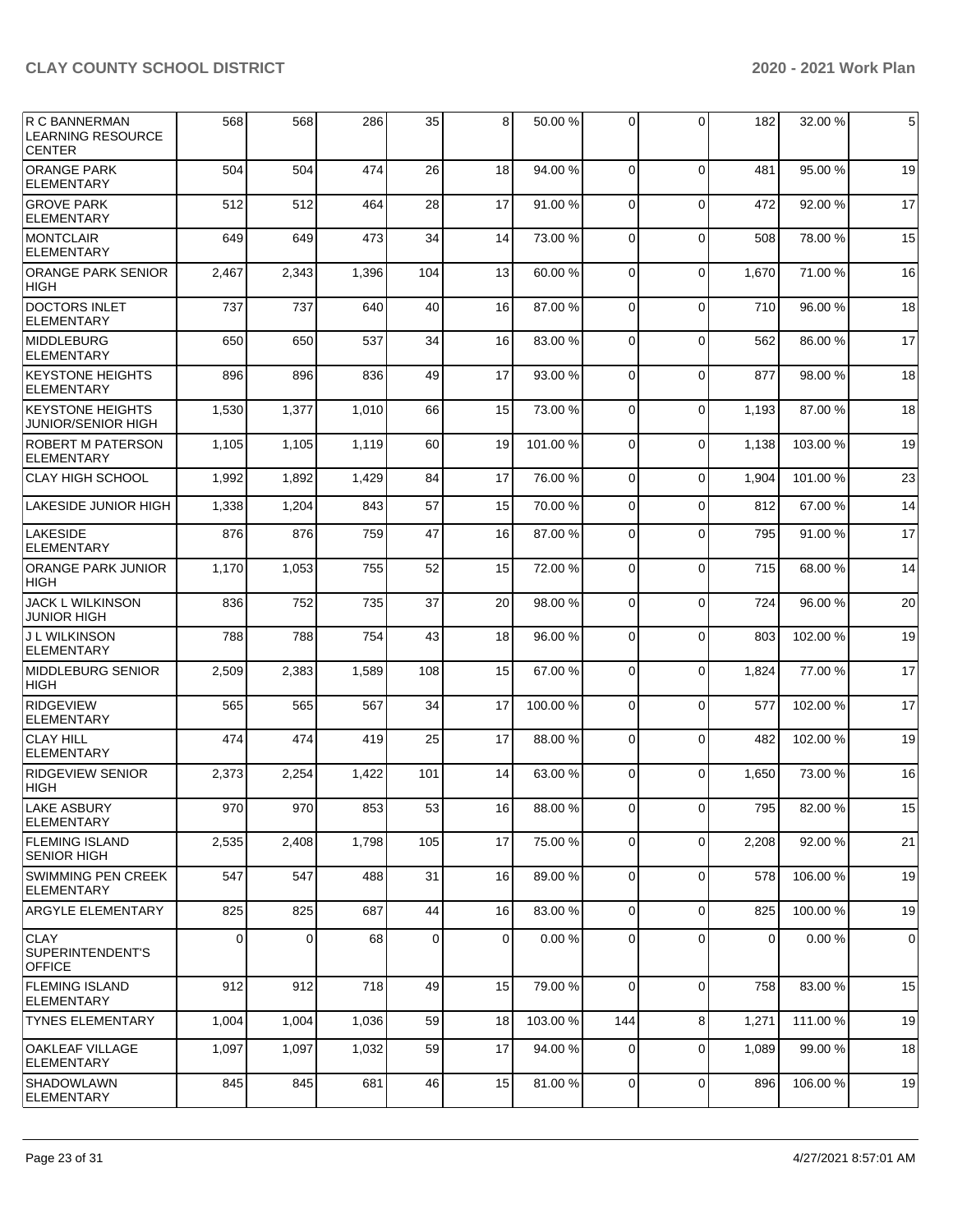| <b>PLANTATION OAKS</b><br><b>IELEMENTARY</b> | 992    | 992    | 993    | 53    | 19 <sub>l</sub> | 100.00 % |     | 999    | 101.00 % | 19 |
|----------------------------------------------|--------|--------|--------|-------|-----------------|----------|-----|--------|----------|----|
| <b>IMCRAE ELEMENTARY</b>                     | 550    | 550    | 526    | 31    |                 | 96.00 %  |     | 564    | 103.00 % | 18 |
| <b>THUNDERBOLT</b><br><b>IELEMENTARY</b>     | 1.110  | 1.110  | 871    | 60    | 15 <sub>l</sub> | 78.00 %  |     | 962    | 87.00 %  | 16 |
| <b>RIDEOUT ELEMENTARY</b>                    | 683    | 683    | 481    | 36    | 13 <sub>1</sub> | 70.00 %  |     | 680    | 100.00 % | 19 |
|                                              | 45,330 | 43.612 | 35,524 | 2.189 | 16              | 81.45 %  | 144 | 39.472 | 90.21%   | 18 |

The COFTE Projected Total (39,472) for 2024 - 2025 must match the Official Forecasted COFTE Total (36,905 ) for 2024 - 2025 before this section can be completed. In the event that the COFTE Projected Total does not match the Official forecasted COFTE, then the Balanced Projected COFTE Table should be used to balance COFTE.

|                   | Projected COFTE for 2024 - 2025 |              |  |  |  |
|-------------------|---------------------------------|--------------|--|--|--|
| Elementary (PK-3) | 10,983                          |              |  |  |  |
| Middle $(4-8)$    | 13,843                          | Elementary ( |  |  |  |
| High (9-12)       | 12,079                          |              |  |  |  |
|                   | 36,905                          | Middle (4-8) |  |  |  |
|                   |                                 | High (9-12)  |  |  |  |

| <b>Grade Level Type</b> | <b>Balanced Projected</b><br>COFTE for 2024 - 2025 |
|-------------------------|----------------------------------------------------|
| Elementary (PK-3)       | -809                                               |
| Middle (4-8)            | -989                                               |
| High (9-12)             | -769                                               |
|                         | 36,905                                             |

### **Relocatable Replacement**

Number of relocatable classrooms clearly identified and scheduled for replacement in the school board adopted financially feasible 5-year district work program.

| Location                               | 2020 - 2021     | $2021 - 2022$ | 2022 - 2023 | $2023 - 2024$ | $2024 - 2025$ | Year 5 Total   |
|----------------------------------------|-----------------|---------------|-------------|---------------|---------------|----------------|
| <b>IMONTCLAIR ELEMENTARY</b>           | 0               |               |             | 10            |               | 10             |
| LAKE ASBURY ELEMENTARY                 | 0               | 10            | $\Omega$    | $\Omega$      |               | 10             |
| <b>ROBERT M PATERSON ELEMENTARY</b>    | 0               |               | 10          |               |               | 10             |
| <b>CLAY SUPERINTENDENT'S OFFICE</b>    | 0               |               |             |               |               | $\overline{2}$ |
| <b>FLEMING ISLAND ELEMENTARY</b>       | 0               |               |             | 10            |               | 10             |
| <b>TYNES ELEMENTARY</b>                | 10 <sup>1</sup> |               | 0           | 0             |               | 10             |
| FLEMING ISLAND SENIOR HIGH             | $\Omega$        |               | 10          | 0             |               | 10             |
| <b>ARGYLE ELEMENTARY</b>               | 0               |               | $\Omega$    | 10            |               | 10             |
| OAKLEAF HIGH SCHOOL                    | 0               | 10            | $\Omega$    | $\Omega$      |               | 10             |
| <b>Total Relocatable Replacements:</b> | 10              | 20            | 20          | 32            |               | 82             |

## **Charter Schools Tracking**

Information regarding the use of charter schools.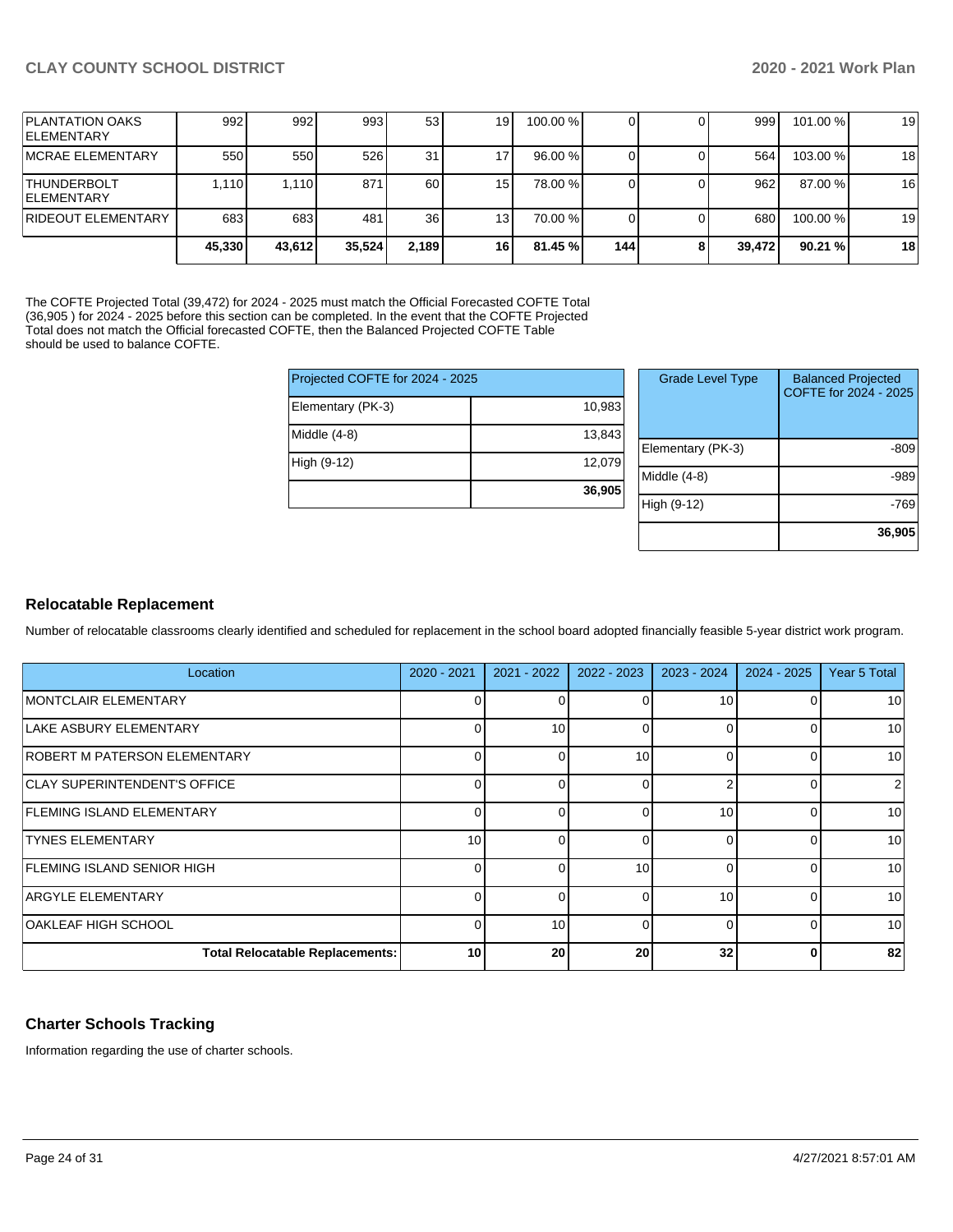| Location-Type                             | # Relocatable<br>units or<br>permanent<br><b>classrooms</b> | Owner      | Year Started or<br>Scheduled | Student<br><b>Stations</b> | <b>Students</b><br>Enrolled | Years in<br>Contract | <b>Total Charter</b><br><b>Students</b><br>projected for<br>2024 - 2025 |
|-------------------------------------------|-------------------------------------------------------------|------------|------------------------------|----------------------------|-----------------------------|----------------------|-------------------------------------------------------------------------|
| 1417 Red Apple Road,<br>Middleburg, FL    |                                                             | 59 PRIVATE | 2015                         | 860                        | 420                         |                      | 560                                                                     |
| 114 Canova Rd Fleming Island,<br>FL 32003 |                                                             | 43 PRIVATE | 2017                         | 774                        | 597                         |                      | 900                                                                     |
|                                           | 102                                                         |            |                              | 1,634                      | 1,017                       |                      | 1,460                                                                   |

## **Special Purpose Classrooms Tracking**

The number of classrooms that will be used for certain special purposes in the current year, by facility and type of classroom, that the district will, 1), not use for educational purposes, and 2), the co-teaching classrooms that are not open plan classrooms and will be used for educational purposes.

| School                                       | School Type        | # of Elementary<br>K-3 Classrooms | # of Middle 4-8<br><b>Classrooms</b> | # of High $9-12$<br><b>Classrooms</b> | # of $ESE$<br>Classrooms        | # of Combo<br><b>Classrooms</b> | Total<br><b>Classrooms</b> |
|----------------------------------------------|--------------------|-----------------------------------|--------------------------------------|---------------------------------------|---------------------------------|---------------------------------|----------------------------|
| <b>Total Educational Classrooms:</b>         |                    |                                   |                                      |                                       |                                 |                                 |                            |
| School                                       | <b>School Type</b> | # of Elementary<br>K-3 Classrooms | # of Middle 4-8<br><b>Classrooms</b> | $#$ of High 9-12<br>Classrooms        | # of $ESE$<br><b>Classrooms</b> | # of Combo<br><b>Classrooms</b> | Total<br><b>Classrooms</b> |
| <b>PLANTATION OAKS</b><br><b>IELEMENTARY</b> | Co-Teaching        |                                   |                                      |                                       |                                 |                                 |                            |
| <b>Total Co-Teaching Classrooms:</b>         |                    |                                   |                                      |                                       |                                 |                                 |                            |

#### **Infrastructure Tracking**

**Necessary offsite infrastructure requirements resulting from expansions or new schools. This section should include infrastructure information related to capacity project schedules and other project schedules (Section 4).** 

County office reconfiguration to consolidate the finance department. Provide for a secure office complex for school police

**Proposed location of planned facilities, whether those locations are consistent with the comprehensive plans of all affected local governments, and recommendations for infrastructure and other improvements to land adjacent to existing facilities. Provisions of 1013.33(12), (13) and (14) and 1013.36** must be addressed for new facilities planned within the 1st three years of the plan (Section 5).

Clay County District schools office complex, Green Cove Springs FL

**Consistent with Comp Plan?** Yes

#### **Net New Classrooms**

The number of classrooms, by grade level and type of construction, that were added during the last fiscal year.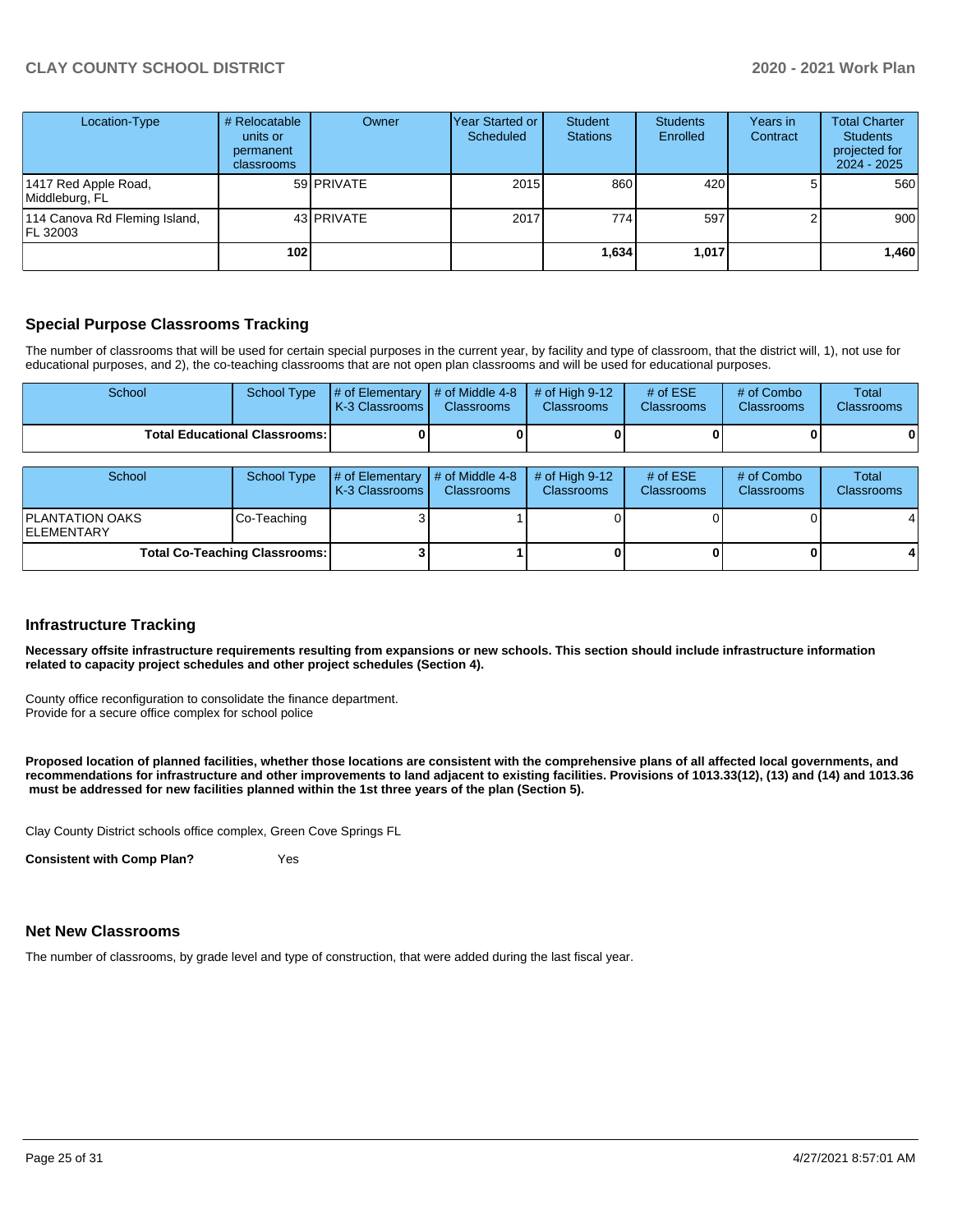|                                                                                                                                                         | List the net new classrooms added in the 2019 - 2020 fiscal year. |                            |                                |                                                                        |                                     | List the net new classrooms to be added in the 2020 - 2021 fiscal<br>year. |                                |                        |
|---------------------------------------------------------------------------------------------------------------------------------------------------------|-------------------------------------------------------------------|----------------------------|--------------------------------|------------------------------------------------------------------------|-------------------------------------|----------------------------------------------------------------------------|--------------------------------|------------------------|
| "Classrooms" is defined as capacity carrying classrooms that are added to increase<br>capacity to enable the district to meet the Class Size Amendment. |                                                                   |                            |                                | Totals for fiscal year 2020 - 2021 should match totals in Section 15A. |                                     |                                                                            |                                |                        |
| Location                                                                                                                                                | $2019 - 2020$ #<br>Permanent                                      | $2019 - 2020$ #<br>Modular | $2019 - 2020$ #<br>Relocatable | $2019 - 2020$<br>Total                                                 | $2020 - 2021$ #<br><b>Permanent</b> | $2020 - 2021$ #<br>Modular                                                 | $2020 - 2021$ #<br>Relocatable | $2020 - 2021$<br>Total |
| Elementary (PK-3)                                                                                                                                       |                                                                   |                            |                                |                                                                        |                                     |                                                                            |                                |                        |
| Middle (4-8)                                                                                                                                            |                                                                   |                            |                                |                                                                        |                                     |                                                                            |                                |                        |
| High (9-12)                                                                                                                                             |                                                                   |                            |                                |                                                                        |                                     |                                                                            |                                | ΩI                     |
|                                                                                                                                                         |                                                                   |                            |                                |                                                                        |                                     |                                                                            |                                |                        |

### **Relocatable Student Stations**

Number of students that will be educated in relocatable units, by school, in the current year, and the projected number of students for each of the years in the workplan.

| <b>Site</b>                            | 2020 - 2021 | 2021 - 2022 | 2022 - 2023 | 2023 - 2024 | $2024 - 2025$ | 5 Year Average |
|----------------------------------------|-------------|-------------|-------------|-------------|---------------|----------------|
| MIDDLEBURG SENIOR HIGH                 | 955         | 930         | 930         | 930         | 930           | 935            |
| RIDGEVIEW ELEMENTARY                   | 264         | 198         | 198         | 198         | 198           | 211            |
| <b>CLAY HILL ELEMENTARY</b>            | 62          | 40          | 40          | 40          | 40            | 44             |
| RIDGEVIEW SENIOR HIGH                  | 1,148       | 848         | 848         | 848         | 848           | 908            |
| LAKE ASBURY ELEMENTARY                 | 582         | 538         | 538         | 394         | 394           | 489            |
| ROBERT M PATERSON ELEMENTARY           | 692         | 758         | 758         | 582         | 582           | 674            |
| U L WILKINSON ELEMENTARY               | 478         | 394         | 394         | 394         | 394           | 411            |
| <b>PLANTATION OAKS ELEMENTARY</b>      | 95          | 176         | 176         | 176         | 176           | 160            |
| OAKLEAF HIGH SCHOOL                    | 910         | 910         | 910         | 910         | 910           | 910            |
| <b>GREEN COVE SPRINGS JUNIOR HIGH</b>  | 147         | 103         | 103         | 103         | 103           | 112            |
| CHARLES E BENNETT ELEMENTARY           | 215         | 171         | 171         | 171         | 171           | 180            |
| R C BANNERMAN LEARNING RESOURCE CENTER | 481         | 349         | 349         | 349         | 349           | 375            |
| ORANGE PARK ELEMENTARY                 | 254         | 192         | 192         | 192         | 192           | 204            |
| <b>GROVE PARK ELEMENTARY</b>           | 208         | 124         | 124         | 124         | 124           | 141            |
| W E CHERRY ELEMENTARY                  | 463         | 317         | 317         | 317         | 317           | 346            |
| ORANGE PARK SENIOR HIGH                | 542         | 442         | 442         | 442         | 442           | 462            |
| <b>CLAY SUPERINTENDENT'S OFFICE</b>    | $\Omega$    | $\Omega$    | $\Omega$    | $\Omega$    | $\Omega$      | $\Omega$       |
| <b>FLEMING ISLAND ELEMENTARY</b>       | 596         | 488         | 488         | 334         | 334           | 448            |
| <b>TYNES ELEMENTARY</b>                | 513         | 431         | 431         | 255         | 255           | 377            |
| MCRAE ELEMENTARY                       | 316         | 254         | 254         | 254         | 254           | 266            |
| <b>THUNDERBOLT ELEMENTARY</b>          | 427         | 317         | 317         | 317         | 317           | 339            |
| <b>RIDEOUT ELEMENTARY</b>              | 55          | 94          | 94          | 94          | 94            | 86             |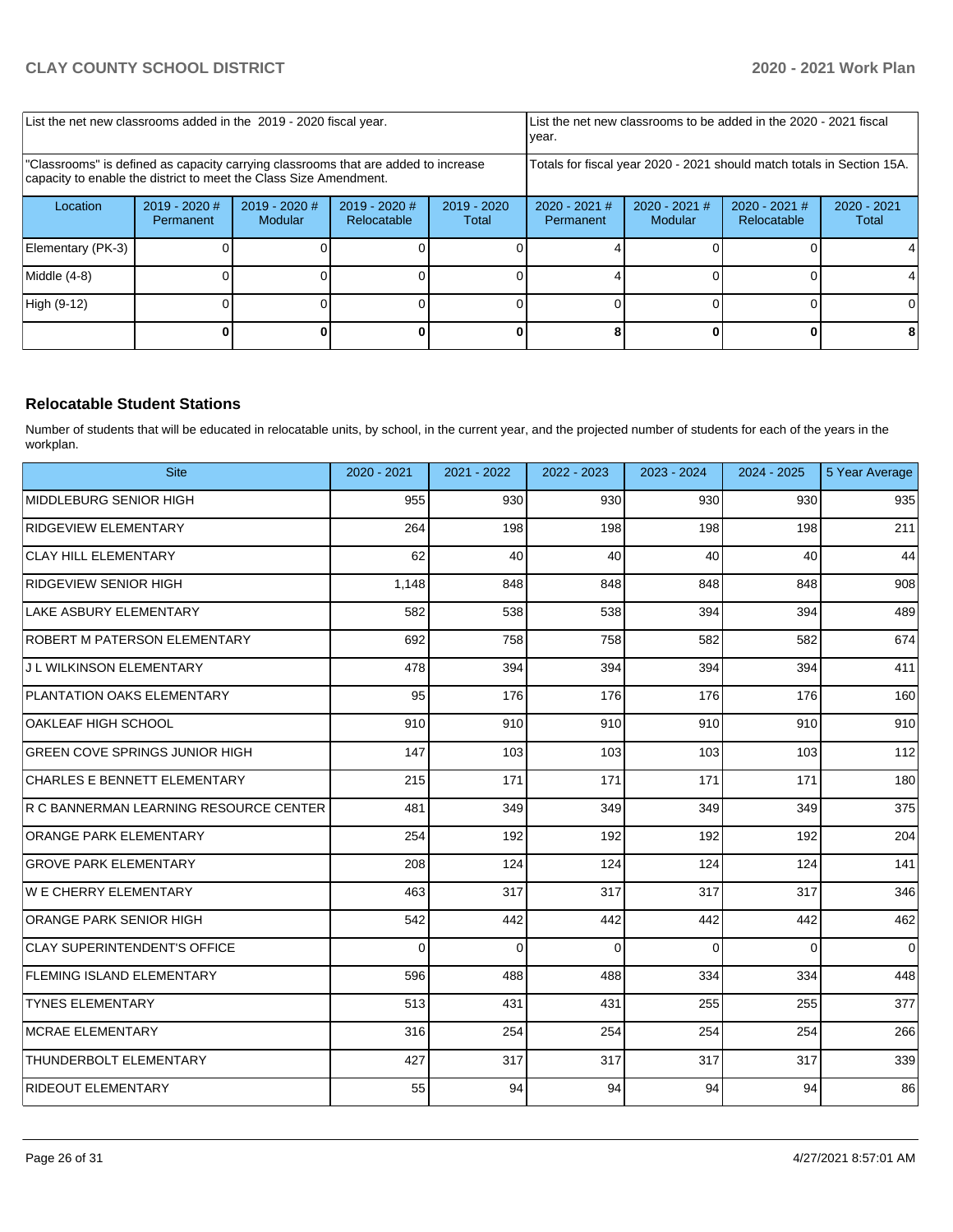| FLEMING ISLAND SENIOR HIGH                        | 1,270  | 1,255       | 1,255    | 1,255    | 1,255    | 1,258       |
|---------------------------------------------------|--------|-------------|----------|----------|----------|-------------|
| <b>ARGYLE ELEMENTARY</b>                          | 429    | 369         | 369      | 369      | 369      | 381         |
| LAKE ASBURY JUNIOR HIGH                           | 462    | 470         | 470      | 470      | 470      | 468         |
| OAKLEAF VILLAGE ELEMENTARY                        | 216    | 162         | 162      | 162      | 162      | 173         |
| SHADOWLAWN ELEMENTARY                             | 0      | 0           | $\Omega$ | $\Omega$ | $\Omega$ | $\mathbf 0$ |
| COPPERGATE ELEMENTARY                             | 66     | 66          | 66       | 66       | 66       | 66          |
| <b>OAKLEAF SCHOOL</b>                             | 704    | 704         | 704      | 704      | 704      | 704         |
| SWIMMING PEN CREEK ELEMENTARY                     | 117    | 73          | 73       | 73       | 73       | 82          |
| DOCTORS INLET ELEMENTARY                          | 336    | 232         | 232      | 232      | 232      | 253         |
| MIDDLEBURG ELEMENTARY                             | 132    | 92          | 92       | 92       | 92       | 100         |
| KEYSTONE HEIGHTS ELEMENTARY                       | 384    | 304         | 304      | 304      | 304      | 320         |
| KEYSTONE HEIGHTS JUNIOR/SENIOR HIGH               | 713    | 638         | 638      | 638      | 638      | 653         |
| <b>S BRYAN JENNINGS ELEMENTARY</b>                | 279    | 199         | 199      | 199      | 199      | 215         |
| <b>CLAY HIGH SCHOOL</b>                           | 270    | 265         | 265      | 265      | 265      | 266         |
| LAKESIDE JUNIOR HIGH                              | 472    | 321         | 321      | 321      | 321      | 351         |
| <b>LAKESIDE ELEMENTARY</b>                        | 498    | 368         | 368      | 368      | 368      | 394         |
| ORANGE PARK JUNIOR HIGH                           | 288    | 276         | 251      | 251      | 251      | 263         |
| JACK L WILKINSON JUNIOR HIGH                      | 162    | 147         | 147      | 147      | 147      | 150         |
| MONTCLAIR ELEMENTARY                              | 397    | 331         | 331      | 331      | 331      | 344         |
| <b>DISCOVERY OAKS ELEMENTARY</b>                  | 0      | $\mathbf 0$ | $\Omega$ | $\Omega$ | $\Omega$ | $\mathbf 0$ |
| Totals for CLAY COUNTY SCHOOL DISTRICT            |        |             |          |          |          |             |
| Total students in relocatables by year.           | 16,598 | 14,346      | 14,321   | 13,671   | 13,671   | 14,521      |
| Total number of COFTE students projected by year. | 36,137 | 36,425      | 36,658   | 36,889   | 36,905   | 36,603      |
| Percent in relocatables by year.                  | 46 %   | 39 %        | 39 %     | 37 %     | 37 %     | 40 %        |

## **Leased Facilities Tracking**

Exising leased facilities and plans for the acquisition of leased facilities, including the number of classrooms and student stations, as reported in the educational plant survey, that are planned in that location at the end of the five year workplan.

| Location                     | # of Leased<br>Classrooms 2020 -<br>2021 | <b>FISH Student</b><br><b>Stations</b> | Owner | # of Leased<br>Classrooms 2024 -<br>2025 | <b>FISH Student</b><br><b>Stations</b> |
|------------------------------|------------------------------------------|----------------------------------------|-------|------------------------------------------|----------------------------------------|
| IMONTCLAIR ELEMENTARY        |                                          |                                        |       |                                          |                                        |
| IMIDDLEBURG SENIOR HIGH      |                                          |                                        |       |                                          |                                        |
| RIDGEVIEW ELEMENTARY         |                                          |                                        |       |                                          |                                        |
| <b>CLAY HILL ELEMENTARY</b>  |                                          |                                        |       |                                          |                                        |
| <b>RIDGEVIEW SENIOR HIGH</b> |                                          |                                        |       |                                          |                                        |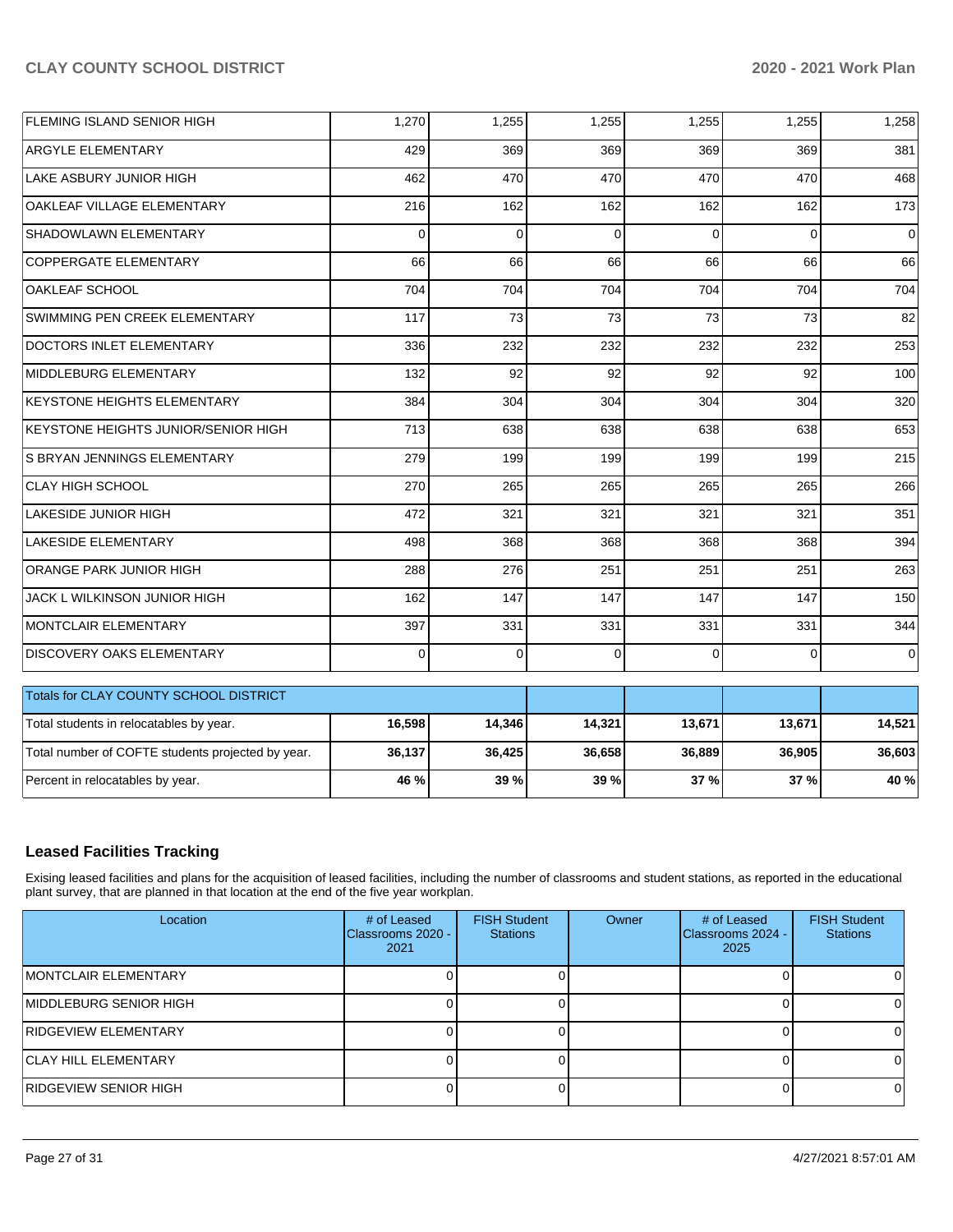| LAKE ASBURY ELEMENTARY                 | 0           | 0           | 0           | 0 |
|----------------------------------------|-------------|-------------|-------------|---|
| <b>ROBERT M PATERSON ELEMENTARY</b>    | 0           | 0           | 0           | 0 |
| J L WILKINSON ELEMENTARY               | $\mathbf 0$ | 0           | $\mathbf 0$ | 0 |
| <b>CLAY SUPERINTENDENT'S OFFICE</b>    | 0           | $\mathbf 0$ | 0           | 0 |
| <b>FLEMING ISLAND ELEMENTARY</b>       | 0           | $\mathbf 0$ | 0           | 0 |
| <b>TYNES ELEMENTARY</b>                | 0           | 0           | 0           | 0 |
| MCRAE ELEMENTARY                       | 0           | 0           | $\mathbf 0$ | 0 |
| <b>THUNDERBOLT ELEMENTARY</b>          | 0           | 0           | 0           | 0 |
| <b>RIDEOUT ELEMENTARY</b>              | 0           | 0           | $\mathbf 0$ | 0 |
| <b>FLEMING ISLAND SENIOR HIGH</b>      | 0           | 0           | 0           | 0 |
| SWIMMING PEN CREEK ELEMENTARY          | 0           | 0           | 0           | 0 |
| <b>ARGYLE ELEMENTARY</b>               | 0           | 0           | 0           | 0 |
| LAKE ASBURY JUNIOR HIGH                | 0           | 0           | 0           | 0 |
| COPPERGATE ELEMENTARY                  | 0           | 0           | 0           | 0 |
| OAKLEAF SCHOOL                         | 0           | 0           | $\mathbf 0$ | 0 |
| OAKLEAF VILLAGE ELEMENTARY             | 0           | 0           | 0           | 0 |
| SHADOWLAWN ELEMENTARY                  | 0           | 0           | 0           | 0 |
| <b>PLANTATION OAKS ELEMENTARY</b>      | 0           | 0           | 0           | 0 |
| OAKLEAF HIGH SCHOOL                    | 0           | 0           | $\Omega$    | 0 |
| <b>GREEN COVE SPRINGS JUNIOR HIGH</b>  | 0           | $\mathbf 0$ | $\mathbf 0$ | 0 |
| CHARLES E BENNETT ELEMENTARY           | 0           | 0           | 0           | 0 |
| R C BANNERMAN LEARNING RESOURCE CENTER | 0           | $\mathbf 0$ | $\mathbf 0$ | 0 |
| <b>ORANGE PARK ELEMENTARY</b>          | 0           | 0           | $\Omega$    | 0 |
| GROVE PARK ELEMENTARY                  | $\Omega$    | 0           | 0           | 0 |
| IW E CHERRY ELEMENTARY                 |             | 0           |             | 0 |
| ORANGE PARK SENIOR HIGH                | $\mathbf 0$ | $\mathbf 0$ | 0           | 0 |
| <b>DOCTORS INLET ELEMENTARY</b>        | 0           | 0           | $\mathbf 0$ | 0 |
| MIDDLEBURG ELEMENTARY                  | 0           | $\mathbf 0$ | $\mathbf 0$ | 0 |
| KEYSTONE HEIGHTS ELEMENTARY            | 0           | $\mathbf 0$ | $\mathbf 0$ | 0 |
| KEYSTONE HEIGHTS JUNIOR/SENIOR HIGH    | 0           | $\mathbf 0$ | $\mathbf 0$ | 0 |
| S BRYAN JENNINGS ELEMENTARY            | 0           | $\mathbf 0$ | $\mathbf 0$ | 0 |
| CLAY HIGH SCHOOL                       | 0           | $\mathbf 0$ | $\mathbf 0$ | 0 |
| LAKESIDE JUNIOR HIGH                   | 0           | $\mathbf 0$ | $\mathbf 0$ | 0 |
| LAKESIDE ELEMENTARY                    | 0           | $\mathbf 0$ | $\mathbf 0$ | 0 |
| <b>ORANGE PARK JUNIOR HIGH</b>         | 0           | $\mathbf 0$ | $\mathbf 0$ | 0 |
| JACK L WILKINSON JUNIOR HIGH           | 0           | 0           | $\mathbf 0$ | 0 |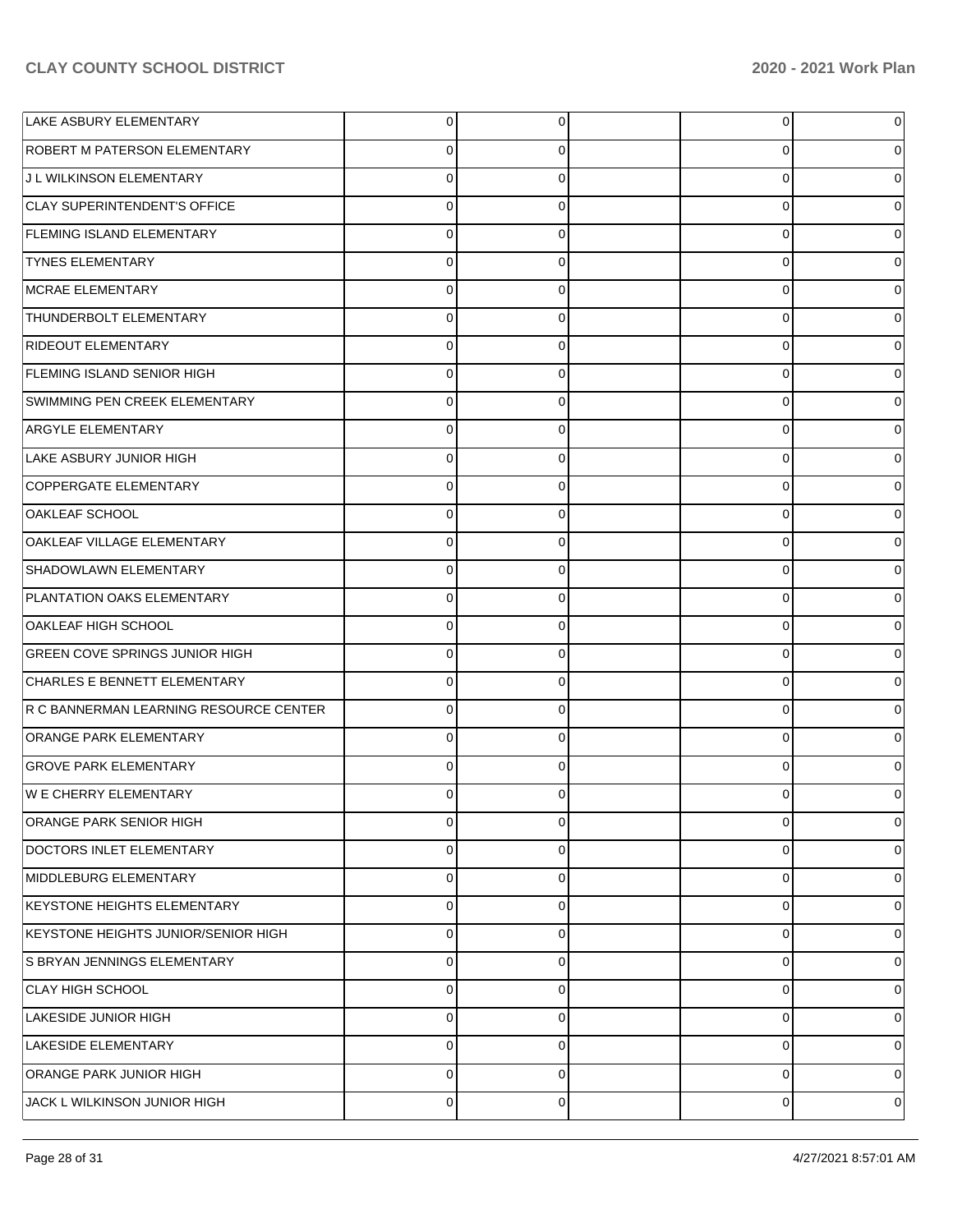| <b>DISCOVERY OAKS ELEMENTARY</b> |  |  |  |
|----------------------------------|--|--|--|
|                                  |  |  |  |

#### **Failed Standard Relocatable Tracking**

Relocatable units currently reported by school, from FISH, and the number of relocatable units identified as 'Failed Standards'.

Nothing reported for this section.

## **Planning**

#### **Class Size Reduction Planning**

**Plans approved by the school board that reduce the need for permanent student stations such as acceptable school capacity levels, redistricting, busing, year-round schools, charter schools, magnet schools, public-private partnerships, multitrack scheduling, grade level organization, block scheduling, or other alternatives.**

Clay County will be experiencing exponential growth over the next 15 years. Aggressive plans are already on file for residential and commercial developments. The completion of the First Coast Expressway will connect I-10 and I-95. Surrounding the expressway's interchanges and path through the county are seven residential communities and four commerce centers with more to follow. These planned projects will generate over 12,500 homes and potentially add more than 5,700 K-12 students to the District population. There will be a need for increased permanent student stations. However, the district is always considering options to better utilize existing and future facilities not limited to; redistricting, reassignment, and expanded capacity utilization (i.e. year-round school, split scheduling, and block scheduling)

#### **School Closure Planning**

**Plans for the closure of any school, including plans for disposition of the facility or usage of facility space, and anticipated revenues.** 

No plans are expected to close any Clay County Schools. There are plans for portable reduction, these are contrary to school safety best practices. No plans for disposal of real property.

## **Long Range Planning**

#### **Ten-Year Maintenance**

District projects and locations regarding the projected need for major renovation, repair, and maintenance projects within the district in years 6-10 beyond the projects plans detailed in the five years covered by the work plan.

Nothing reported for this section.

#### **Ten-Year Capacity**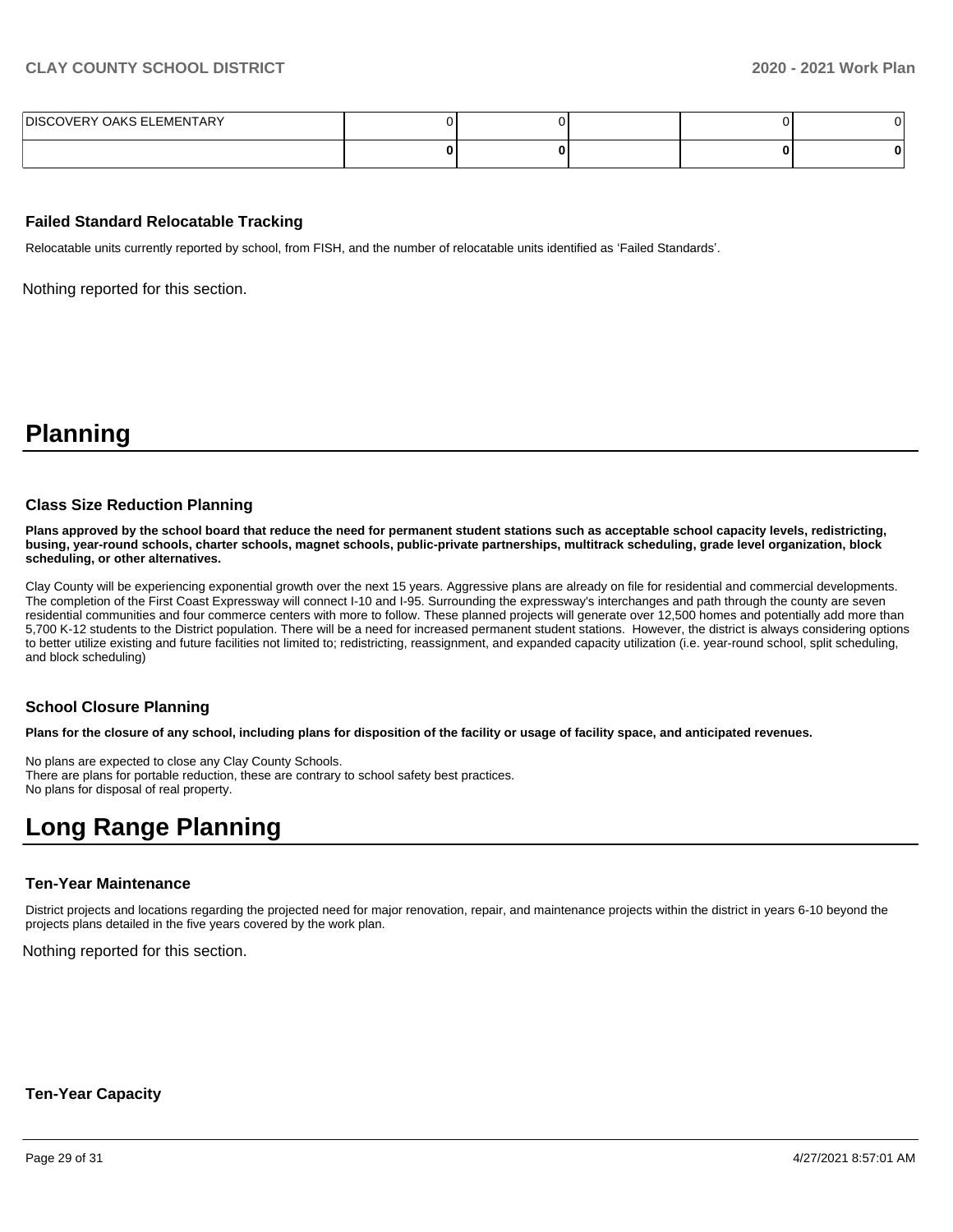Schedule of capital outlay projects projected to ensure the availability of satisfactory student stations for the projected student enrollment in K-12 programs for the future 5 years beyond the 5-year district facilities work program.

Nothing reported for this section.

#### **Ten-Year Planned Utilization**

Schedule of planned capital outlay projects identifying the standard grade groupings, capacities, and planned utilization rates of future educational facilities of the district for both permanent and relocatable facilities.

| <b>Grade Level Projections</b>  | <b>FISH</b><br><b>Student</b><br><b>Stations</b> | <b>Actual 2019 -</b><br><b>2020 FISH</b><br>Capacity | Actual<br>$2019 -$<br>2020<br><b>COFTE</b> | Actual 2019 - 2020<br><b>Utilization</b> | Actual 2020 - 2021 / 2029 - 2030 new<br>Student Capacity to be added/removed | Projected 2029<br>2030 COFTE | Projected 2029 -<br>2030 Utilization |
|---------------------------------|--------------------------------------------------|------------------------------------------------------|--------------------------------------------|------------------------------------------|------------------------------------------------------------------------------|------------------------------|--------------------------------------|
| Elementary - District<br>Totals | 21,255                                           | 21,255                                               | 18.604.49                                  | 87.53 %                                  | 3,448                                                                        | 21,015                       | 85.07 %                              |
| Middle - District Totals        | 9.042                                            | 8.136                                                | 6.471.93                                   | 79.55 %                                  | 776                                                                          | 7.193                        | 80.71 %                              |
| High - District Totals          | 14.465                                           | 13,739                                               | 10.093.28                                  | 73.46 %                                  | 1.739                                                                        | 12.186                       | 78.73%                               |
| Other - ESE, etc                | 711                                              | 568                                                  | 353.97                                     | 62.32 %                                  |                                                                              | ΩI                           | 0.00%                                |
|                                 | 45,473                                           | 43,698                                               | 35,523.67                                  | 81.29 %                                  | 5,963                                                                        | 40,394                       | 81.34 %                              |

**Combination schools are included with the middle schools for student stations, capacity, COFTE and utilization purposes because these facilities all have a 90% utilization factor. Use this space to explain or define the grade groupings for combination schools.** 

No comments to report.

#### **Ten-Year Infrastructure Planning**

**Proposed Location of Planned New, Remodeled, or New Additions to Facilities in 06 thru 10 out years (Section 28).**

Nothing reported for this section.

Plans for closure of any school, including plans for disposition of the facility or usage of facility space, and anticipated revenues in the 06 thru 10 out **years (Section 29).**

Nothing reported for this section.

#### **Twenty-Year Maintenance**

District projects and locations regarding the projected need for major renovation, repair, and maintenance projects within the district in years 11-20 beyond the projects plans detailed in the five years covered by the work plan.

Nothing reported for this section.